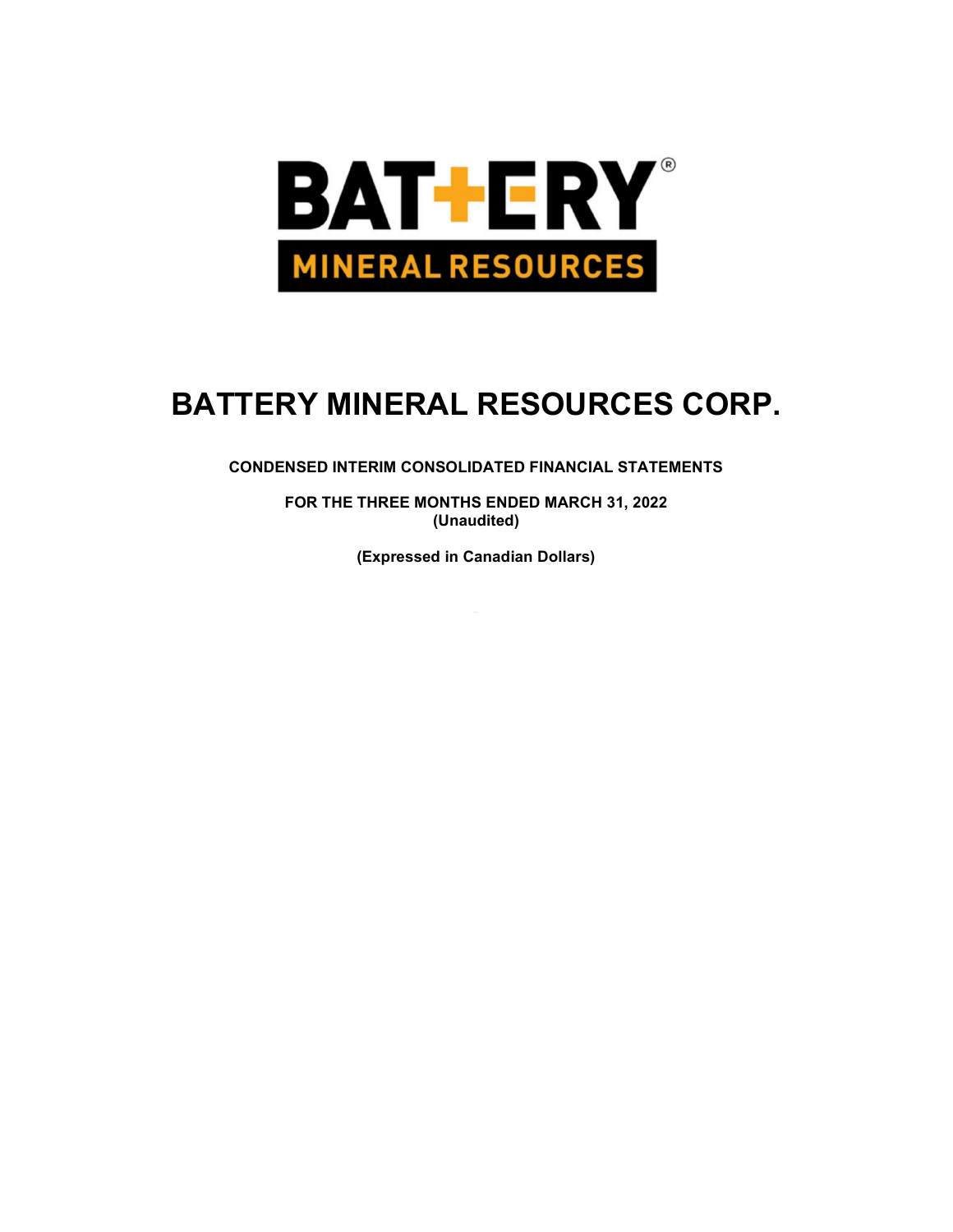# CONDENSED INTERIM CONSOLIDATED STATEMENT OF FINANCIAL POSITION

| <b>CONDENSED INTERIM CONSOLIDATED STATEMENT OF FINANCIAL POSITION</b><br>(Expressed in Canadian Dollars - Unaudited)<br>As at<br><b>Reported in CAD</b><br><b>Note</b><br>March 31, 2022<br><b>ASSETS</b><br><b>Current assets</b><br>Cash<br>6<br>\$<br>6,371,901 \$<br>$\overline{7}$<br>Receivables<br>3,176,274<br>8<br>Prepaids<br>383,503<br>23<br>Assets included in disposal group held for sale<br>2,289,232<br><b>Total current assets</b><br>12,220,910<br><b>Non-current assets</b><br>Property, plant and equipment<br>9<br>41,854,812<br>Intangible assets<br>191,908<br>10<br><b>Exploration advances</b><br>100,000<br>Exploration and evaluation assets<br>11<br>36,283,517<br><b>Total non-current assets</b><br>78,430,237<br>\$<br><b>TOTAL ASSETS</b><br>90,651,147 \$<br><b>LIABILITIES</b><br><b>Current liabilities</b><br>Trade and other payables<br>\$<br>12<br>$3,966,629$ \$<br>15<br>Flow-through premium liability<br>Income taxes payable<br>1,709,510<br>Deferred revenue<br>233,840<br>Current portion of long-term debt<br>13<br>331,042<br>Current portion of convertible debenture<br>14<br>66,331<br>Liabilities related to disposal group held for sale<br>23<br>3,831,306<br><b>Total current liabilities</b><br>10,138,658<br>Non-current liabilities<br>Long term portion of accrued expenses<br>12<br>5,079,310<br>Loans and borrowings<br>13<br>4,012,834<br>Convertible debenture<br>14<br>10,006,118<br><b>Total non-current liabilities</b><br>19,098,262<br><b>TOTAL LIABILITIES</b><br>29,236,920<br><b>EQUITY</b><br>Share capital<br>15<br>60,851,086<br>15<br>Contributed surplus<br>20,578,602<br>Accumulated other comprehensive loss<br>(1,797,057)<br>Deficit<br>(18, 218, 404)<br><b>TOTAL EQUITY</b><br>61,414,227<br>TOTAL LIABILITIES AND EQUITY<br>\$<br>90,651,147 \$<br>Nature of operations and going concern<br>1<br>21<br><b>Contingent liabilities</b><br>24<br>Subsequent events |  |  | <b>BATTERY MINERAL RESOURCES CORP.</b> |
|------------------------------------------------------------------------------------------------------------------------------------------------------------------------------------------------------------------------------------------------------------------------------------------------------------------------------------------------------------------------------------------------------------------------------------------------------------------------------------------------------------------------------------------------------------------------------------------------------------------------------------------------------------------------------------------------------------------------------------------------------------------------------------------------------------------------------------------------------------------------------------------------------------------------------------------------------------------------------------------------------------------------------------------------------------------------------------------------------------------------------------------------------------------------------------------------------------------------------------------------------------------------------------------------------------------------------------------------------------------------------------------------------------------------------------------------------------------------------------------------------------------------------------------------------------------------------------------------------------------------------------------------------------------------------------------------------------------------------------------------------------------------------------------------------------------------------------------------------------------------------------------------------------------------------------------------------|--|--|----------------------------------------|
| December 31, 2021<br>2,629,995<br>3,746,001<br>231,061<br>40,563,854<br>31,101,479<br>5,685,185<br>214,541<br>1,729,027<br>527,831<br>5,079,310<br>4, 187, 173<br>60,952,703<br>19,224,651                                                                                                                                                                                                                                                                                                                                                                                                                                                                                                                                                                                                                                                                                                                                                                                                                                                                                                                                                                                                                                                                                                                                                                                                                                                                                                                                                                                                                                                                                                                                                                                                                                                                                                                                                           |  |  |                                        |
| 2,289,232<br>8,896,289<br>181,623<br>404,000<br>72,250,956<br>81,147,245<br>66,742<br>3,868,295<br>12,091,621<br>9,266,483<br>21,358,104<br>(3,864,284)<br>(16, 523, 929)<br>59,789,141<br>81,147,245                                                                                                                                                                                                                                                                                                                                                                                                                                                                                                                                                                                                                                                                                                                                                                                                                                                                                                                                                                                                                                                                                                                                                                                                                                                                                                                                                                                                                                                                                                                                                                                                                                                                                                                                                |  |  |                                        |
|                                                                                                                                                                                                                                                                                                                                                                                                                                                                                                                                                                                                                                                                                                                                                                                                                                                                                                                                                                                                                                                                                                                                                                                                                                                                                                                                                                                                                                                                                                                                                                                                                                                                                                                                                                                                                                                                                                                                                      |  |  |                                        |
|                                                                                                                                                                                                                                                                                                                                                                                                                                                                                                                                                                                                                                                                                                                                                                                                                                                                                                                                                                                                                                                                                                                                                                                                                                                                                                                                                                                                                                                                                                                                                                                                                                                                                                                                                                                                                                                                                                                                                      |  |  |                                        |
|                                                                                                                                                                                                                                                                                                                                                                                                                                                                                                                                                                                                                                                                                                                                                                                                                                                                                                                                                                                                                                                                                                                                                                                                                                                                                                                                                                                                                                                                                                                                                                                                                                                                                                                                                                                                                                                                                                                                                      |  |  |                                        |
|                                                                                                                                                                                                                                                                                                                                                                                                                                                                                                                                                                                                                                                                                                                                                                                                                                                                                                                                                                                                                                                                                                                                                                                                                                                                                                                                                                                                                                                                                                                                                                                                                                                                                                                                                                                                                                                                                                                                                      |  |  |                                        |
|                                                                                                                                                                                                                                                                                                                                                                                                                                                                                                                                                                                                                                                                                                                                                                                                                                                                                                                                                                                                                                                                                                                                                                                                                                                                                                                                                                                                                                                                                                                                                                                                                                                                                                                                                                                                                                                                                                                                                      |  |  |                                        |
|                                                                                                                                                                                                                                                                                                                                                                                                                                                                                                                                                                                                                                                                                                                                                                                                                                                                                                                                                                                                                                                                                                                                                                                                                                                                                                                                                                                                                                                                                                                                                                                                                                                                                                                                                                                                                                                                                                                                                      |  |  |                                        |
|                                                                                                                                                                                                                                                                                                                                                                                                                                                                                                                                                                                                                                                                                                                                                                                                                                                                                                                                                                                                                                                                                                                                                                                                                                                                                                                                                                                                                                                                                                                                                                                                                                                                                                                                                                                                                                                                                                                                                      |  |  |                                        |
|                                                                                                                                                                                                                                                                                                                                                                                                                                                                                                                                                                                                                                                                                                                                                                                                                                                                                                                                                                                                                                                                                                                                                                                                                                                                                                                                                                                                                                                                                                                                                                                                                                                                                                                                                                                                                                                                                                                                                      |  |  |                                        |
|                                                                                                                                                                                                                                                                                                                                                                                                                                                                                                                                                                                                                                                                                                                                                                                                                                                                                                                                                                                                                                                                                                                                                                                                                                                                                                                                                                                                                                                                                                                                                                                                                                                                                                                                                                                                                                                                                                                                                      |  |  |                                        |
|                                                                                                                                                                                                                                                                                                                                                                                                                                                                                                                                                                                                                                                                                                                                                                                                                                                                                                                                                                                                                                                                                                                                                                                                                                                                                                                                                                                                                                                                                                                                                                                                                                                                                                                                                                                                                                                                                                                                                      |  |  |                                        |
|                                                                                                                                                                                                                                                                                                                                                                                                                                                                                                                                                                                                                                                                                                                                                                                                                                                                                                                                                                                                                                                                                                                                                                                                                                                                                                                                                                                                                                                                                                                                                                                                                                                                                                                                                                                                                                                                                                                                                      |  |  |                                        |
|                                                                                                                                                                                                                                                                                                                                                                                                                                                                                                                                                                                                                                                                                                                                                                                                                                                                                                                                                                                                                                                                                                                                                                                                                                                                                                                                                                                                                                                                                                                                                                                                                                                                                                                                                                                                                                                                                                                                                      |  |  |                                        |
|                                                                                                                                                                                                                                                                                                                                                                                                                                                                                                                                                                                                                                                                                                                                                                                                                                                                                                                                                                                                                                                                                                                                                                                                                                                                                                                                                                                                                                                                                                                                                                                                                                                                                                                                                                                                                                                                                                                                                      |  |  |                                        |
|                                                                                                                                                                                                                                                                                                                                                                                                                                                                                                                                                                                                                                                                                                                                                                                                                                                                                                                                                                                                                                                                                                                                                                                                                                                                                                                                                                                                                                                                                                                                                                                                                                                                                                                                                                                                                                                                                                                                                      |  |  |                                        |
|                                                                                                                                                                                                                                                                                                                                                                                                                                                                                                                                                                                                                                                                                                                                                                                                                                                                                                                                                                                                                                                                                                                                                                                                                                                                                                                                                                                                                                                                                                                                                                                                                                                                                                                                                                                                                                                                                                                                                      |  |  |                                        |
|                                                                                                                                                                                                                                                                                                                                                                                                                                                                                                                                                                                                                                                                                                                                                                                                                                                                                                                                                                                                                                                                                                                                                                                                                                                                                                                                                                                                                                                                                                                                                                                                                                                                                                                                                                                                                                                                                                                                                      |  |  |                                        |
|                                                                                                                                                                                                                                                                                                                                                                                                                                                                                                                                                                                                                                                                                                                                                                                                                                                                                                                                                                                                                                                                                                                                                                                                                                                                                                                                                                                                                                                                                                                                                                                                                                                                                                                                                                                                                                                                                                                                                      |  |  |                                        |
|                                                                                                                                                                                                                                                                                                                                                                                                                                                                                                                                                                                                                                                                                                                                                                                                                                                                                                                                                                                                                                                                                                                                                                                                                                                                                                                                                                                                                                                                                                                                                                                                                                                                                                                                                                                                                                                                                                                                                      |  |  |                                        |
|                                                                                                                                                                                                                                                                                                                                                                                                                                                                                                                                                                                                                                                                                                                                                                                                                                                                                                                                                                                                                                                                                                                                                                                                                                                                                                                                                                                                                                                                                                                                                                                                                                                                                                                                                                                                                                                                                                                                                      |  |  |                                        |
|                                                                                                                                                                                                                                                                                                                                                                                                                                                                                                                                                                                                                                                                                                                                                                                                                                                                                                                                                                                                                                                                                                                                                                                                                                                                                                                                                                                                                                                                                                                                                                                                                                                                                                                                                                                                                                                                                                                                                      |  |  |                                        |
|                                                                                                                                                                                                                                                                                                                                                                                                                                                                                                                                                                                                                                                                                                                                                                                                                                                                                                                                                                                                                                                                                                                                                                                                                                                                                                                                                                                                                                                                                                                                                                                                                                                                                                                                                                                                                                                                                                                                                      |  |  |                                        |
|                                                                                                                                                                                                                                                                                                                                                                                                                                                                                                                                                                                                                                                                                                                                                                                                                                                                                                                                                                                                                                                                                                                                                                                                                                                                                                                                                                                                                                                                                                                                                                                                                                                                                                                                                                                                                                                                                                                                                      |  |  |                                        |
|                                                                                                                                                                                                                                                                                                                                                                                                                                                                                                                                                                                                                                                                                                                                                                                                                                                                                                                                                                                                                                                                                                                                                                                                                                                                                                                                                                                                                                                                                                                                                                                                                                                                                                                                                                                                                                                                                                                                                      |  |  |                                        |
|                                                                                                                                                                                                                                                                                                                                                                                                                                                                                                                                                                                                                                                                                                                                                                                                                                                                                                                                                                                                                                                                                                                                                                                                                                                                                                                                                                                                                                                                                                                                                                                                                                                                                                                                                                                                                                                                                                                                                      |  |  |                                        |
|                                                                                                                                                                                                                                                                                                                                                                                                                                                                                                                                                                                                                                                                                                                                                                                                                                                                                                                                                                                                                                                                                                                                                                                                                                                                                                                                                                                                                                                                                                                                                                                                                                                                                                                                                                                                                                                                                                                                                      |  |  |                                        |
|                                                                                                                                                                                                                                                                                                                                                                                                                                                                                                                                                                                                                                                                                                                                                                                                                                                                                                                                                                                                                                                                                                                                                                                                                                                                                                                                                                                                                                                                                                                                                                                                                                                                                                                                                                                                                                                                                                                                                      |  |  |                                        |
|                                                                                                                                                                                                                                                                                                                                                                                                                                                                                                                                                                                                                                                                                                                                                                                                                                                                                                                                                                                                                                                                                                                                                                                                                                                                                                                                                                                                                                                                                                                                                                                                                                                                                                                                                                                                                                                                                                                                                      |  |  |                                        |
|                                                                                                                                                                                                                                                                                                                                                                                                                                                                                                                                                                                                                                                                                                                                                                                                                                                                                                                                                                                                                                                                                                                                                                                                                                                                                                                                                                                                                                                                                                                                                                                                                                                                                                                                                                                                                                                                                                                                                      |  |  |                                        |
|                                                                                                                                                                                                                                                                                                                                                                                                                                                                                                                                                                                                                                                                                                                                                                                                                                                                                                                                                                                                                                                                                                                                                                                                                                                                                                                                                                                                                                                                                                                                                                                                                                                                                                                                                                                                                                                                                                                                                      |  |  |                                        |
|                                                                                                                                                                                                                                                                                                                                                                                                                                                                                                                                                                                                                                                                                                                                                                                                                                                                                                                                                                                                                                                                                                                                                                                                                                                                                                                                                                                                                                                                                                                                                                                                                                                                                                                                                                                                                                                                                                                                                      |  |  |                                        |
|                                                                                                                                                                                                                                                                                                                                                                                                                                                                                                                                                                                                                                                                                                                                                                                                                                                                                                                                                                                                                                                                                                                                                                                                                                                                                                                                                                                                                                                                                                                                                                                                                                                                                                                                                                                                                                                                                                                                                      |  |  |                                        |
|                                                                                                                                                                                                                                                                                                                                                                                                                                                                                                                                                                                                                                                                                                                                                                                                                                                                                                                                                                                                                                                                                                                                                                                                                                                                                                                                                                                                                                                                                                                                                                                                                                                                                                                                                                                                                                                                                                                                                      |  |  |                                        |
|                                                                                                                                                                                                                                                                                                                                                                                                                                                                                                                                                                                                                                                                                                                                                                                                                                                                                                                                                                                                                                                                                                                                                                                                                                                                                                                                                                                                                                                                                                                                                                                                                                                                                                                                                                                                                                                                                                                                                      |  |  |                                        |
|                                                                                                                                                                                                                                                                                                                                                                                                                                                                                                                                                                                                                                                                                                                                                                                                                                                                                                                                                                                                                                                                                                                                                                                                                                                                                                                                                                                                                                                                                                                                                                                                                                                                                                                                                                                                                                                                                                                                                      |  |  |                                        |
|                                                                                                                                                                                                                                                                                                                                                                                                                                                                                                                                                                                                                                                                                                                                                                                                                                                                                                                                                                                                                                                                                                                                                                                                                                                                                                                                                                                                                                                                                                                                                                                                                                                                                                                                                                                                                                                                                                                                                      |  |  |                                        |
|                                                                                                                                                                                                                                                                                                                                                                                                                                                                                                                                                                                                                                                                                                                                                                                                                                                                                                                                                                                                                                                                                                                                                                                                                                                                                                                                                                                                                                                                                                                                                                                                                                                                                                                                                                                                                                                                                                                                                      |  |  |                                        |
|                                                                                                                                                                                                                                                                                                                                                                                                                                                                                                                                                                                                                                                                                                                                                                                                                                                                                                                                                                                                                                                                                                                                                                                                                                                                                                                                                                                                                                                                                                                                                                                                                                                                                                                                                                                                                                                                                                                                                      |  |  |                                        |
|                                                                                                                                                                                                                                                                                                                                                                                                                                                                                                                                                                                                                                                                                                                                                                                                                                                                                                                                                                                                                                                                                                                                                                                                                                                                                                                                                                                                                                                                                                                                                                                                                                                                                                                                                                                                                                                                                                                                                      |  |  |                                        |
|                                                                                                                                                                                                                                                                                                                                                                                                                                                                                                                                                                                                                                                                                                                                                                                                                                                                                                                                                                                                                                                                                                                                                                                                                                                                                                                                                                                                                                                                                                                                                                                                                                                                                                                                                                                                                                                                                                                                                      |  |  |                                        |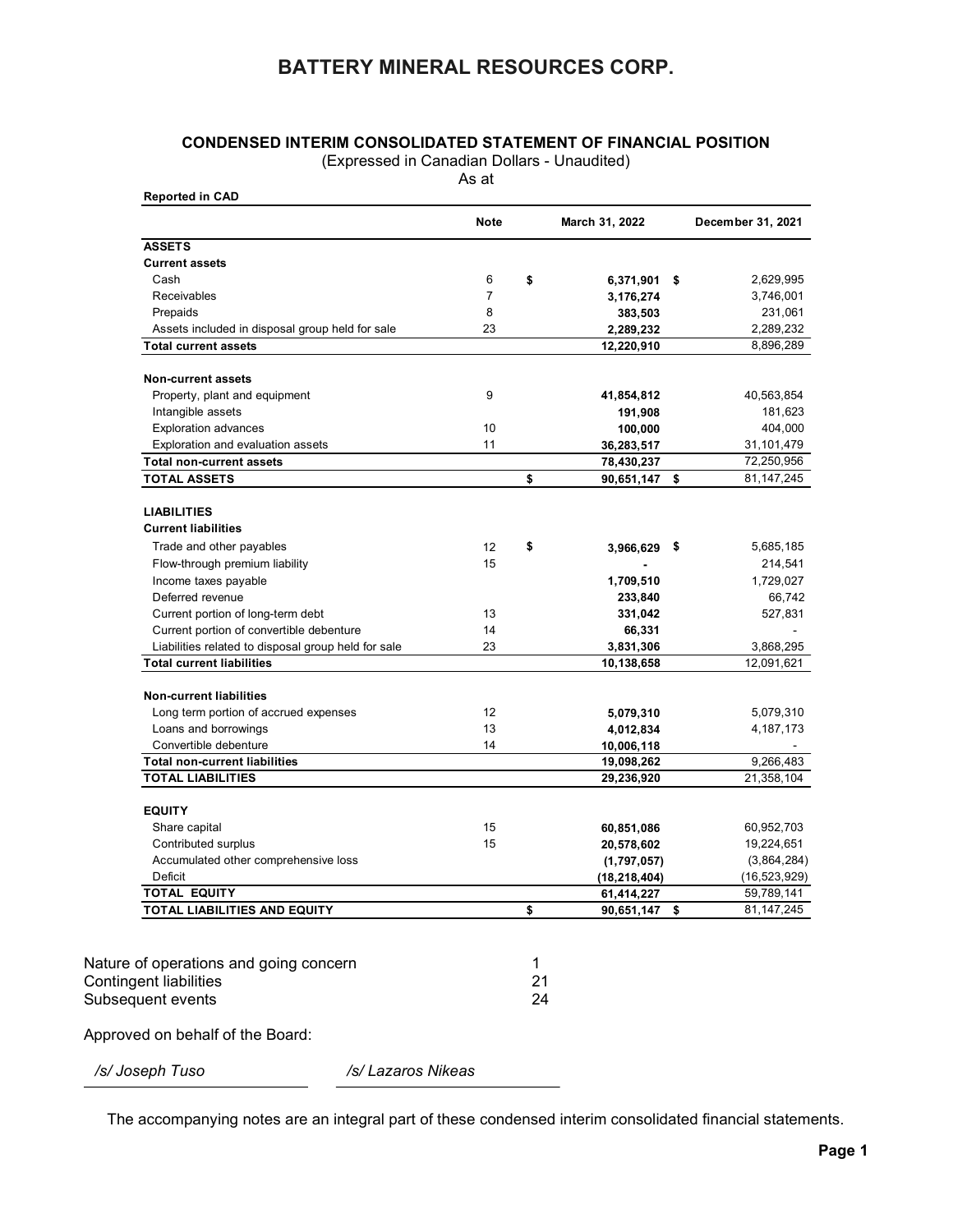#### CONDENSED INTERIM CONSOLIDATED STATEMENT OF LOSS AND COMPREHENSIVE LOSS

| <b>CONDENSED INTERIM CONSOLIDATED STATEMENT OF LOSS AND COMPREHENSIVE LOSS</b>              |            |      |                                              |                                                                          |
|---------------------------------------------------------------------------------------------|------------|------|----------------------------------------------|--------------------------------------------------------------------------|
| (Expressed in Canadian Dollars - Unaudited)                                                 |            |      |                                              |                                                                          |
| For the three months ended March 31, 2022 and March 31, 2021                                |            |      |                                              |                                                                          |
|                                                                                             | Note       |      | For the three months<br>ended March 31, 2022 | <b>Restated - Note 4</b><br>For the three months<br>ended March 31, 2021 |
| <b>REVENUE</b>                                                                              |            |      |                                              |                                                                          |
| Sales<br><b>COSTS AND EXPENSES</b>                                                          | 16         | - \$ | 2,489,282 \$                                 | 2,366,669                                                                |
| Cost of sales                                                                               |            |      | 107,605                                      | 120,879                                                                  |
| Consulting fees                                                                             |            |      | 70,680                                       | 127,395                                                                  |
| Depreciation of equipment                                                                   | 9          |      | 722,527                                      | 996,596                                                                  |
| Director fees                                                                               | 17         |      | 73,597                                       | 23,399                                                                   |
| Foreign exchange (gain) / loss                                                              |            |      | (210, 949)                                   | (26, 123)                                                                |
| Impairment of exploration and evaluation assets                                             | 11         |      | 19,954                                       | 152,415                                                                  |
| Investor relations                                                                          |            |      | 199,698                                      | $\overline{\phantom{a}}$                                                 |
| Management fees                                                                             | 17         |      | 360,924                                      | 117,007                                                                  |
| Operating and maintenance                                                                   |            |      | 1,037,222                                    | 1,277,487                                                                |
| Professional fees                                                                           | 17         |      | 312,048                                      | 343,494                                                                  |
| Property examination costs                                                                  |            |      |                                              | 29,822                                                                   |
| Restricted stock units expense                                                              | 15         |      | 736,948                                      | $\overline{\phantom{a}}$                                                 |
| Stock based compensation                                                                    | 15         |      | 313,992                                      |                                                                          |
| Selling, general and administration                                                         |            |      | 760,334                                      | 1,036,541                                                                |
| Loss from operations<br>Additional depreciation on discontinued operations                  |            |      | (2,015,298)                                  | (1,832,243)<br>(1,426,271)                                               |
| Finance and other income                                                                    |            |      | 28,240                                       | 27,978                                                                   |
| Finance and other costs                                                                     |            |      | (98, 038)                                    | (57, 831)                                                                |
| Gain on disposal of property and equipment                                                  |            |      | 176,079                                      | (46, 124)                                                                |
| Listing expenses                                                                            | $\sqrt{5}$ |      |                                              | (1,985,907)                                                              |
| Recognition of flow-through premium                                                         | 15         |      | 214,541                                      | 22,059                                                                   |
| Loss for the period from continuing operations                                              |            | \$   | $(1,694,475)$ \$                             | (5, 298, 339)                                                            |
| Loss from discontinued operation attributable to non-controlling interest                   |            |      | $\sim$                                       | 274,734                                                                  |
| Total loss for the period attributable to common shareholders                               |            | \$   | $(1,694,475)$ \$                             | (5,023,605)                                                              |
| Currency translation attributable to Chile                                                  |            |      | 2,384,112                                    |                                                                          |
| Currency translation attributable to ESI                                                    |            |      | (316, 885)                                   | (269, 567)                                                               |
| Income / (loss) and comprehensive loss for the period attribuable to common<br>shareholders |            | \$   | 372,752 \$                                   | (5, 293, 172)                                                            |
| Loss per share - continuing operations                                                      |            |      |                                              |                                                                          |
| Basic and diluted loss per ordinary share                                                   |            | \$   | $(0.01)$ \$                                  | (0.04)                                                                   |
| Basic and diluted weighted average number of ordinary shares outstanding                    |            |      | 171,696,353                                  | 134,773,154                                                              |
| Income / (loss) per share - attributable to common shareholders                             |            |      |                                              |                                                                          |
| Basic and diluted loss per ordinary share                                                   |            | \$   | $0.00$ \$<br>171,696,353                     | (0.04)                                                                   |
| Basic and diluted weighted average number of ordinary shares outstanding                    |            |      |                                              | 134,773,154                                                              |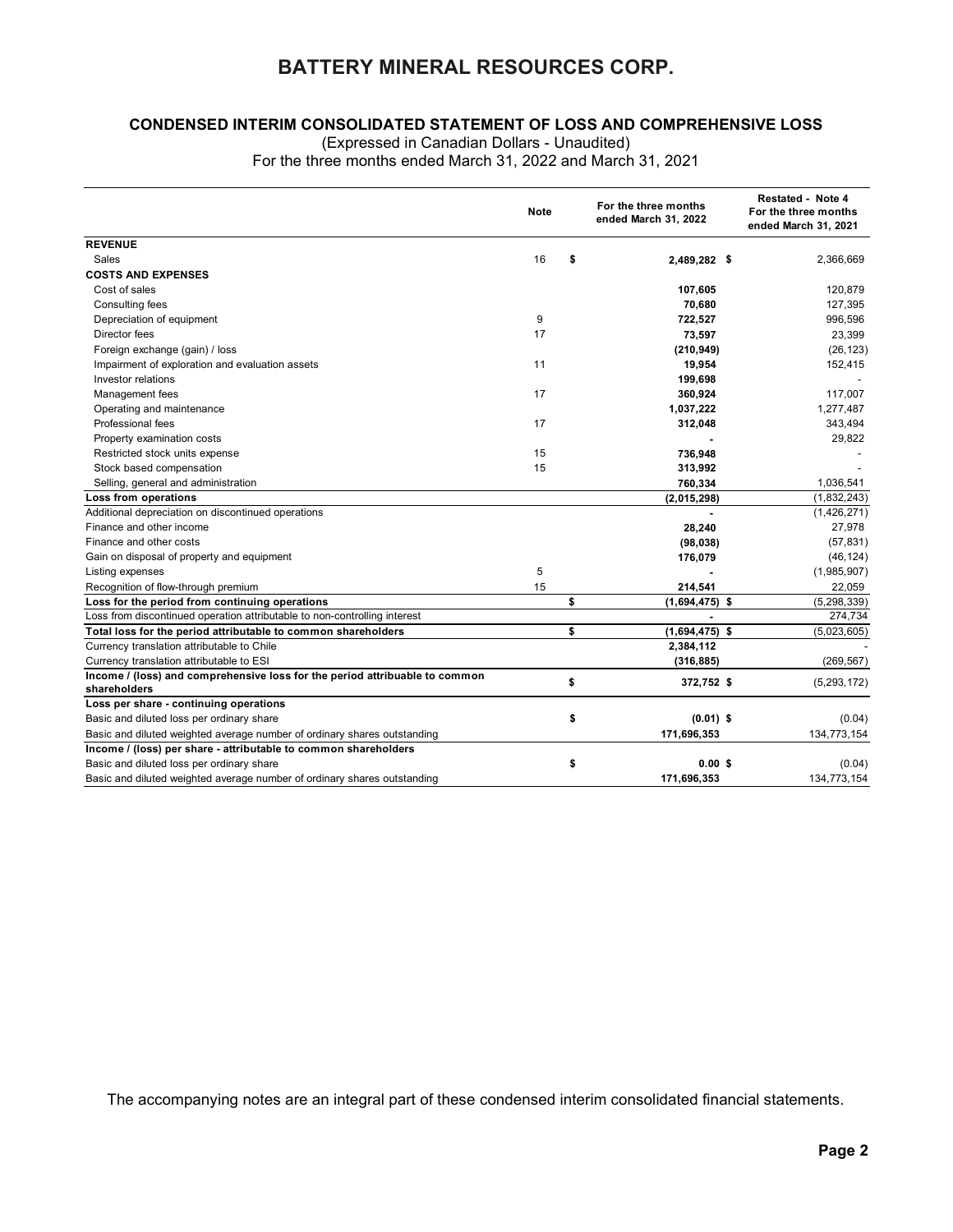# CONDENSED INTERIM CONSOLIDATED STATEMENT OF CHANGES IN SHAREHOLDERS' EQUITY

| <b>CONDENSED INTERIM CONSOLIDATED STATEMENT OF CHANGES IN SHAREHOLDERS' EQUITY</b>                                 |                       |                  |                        |                                    |                                        |                                                                     |                          |                         |                                                      |                          |
|--------------------------------------------------------------------------------------------------------------------|-----------------------|------------------|------------------------|------------------------------------|----------------------------------------|---------------------------------------------------------------------|--------------------------|-------------------------|------------------------------------------------------|--------------------------|
|                                                                                                                    |                       |                  |                        |                                    |                                        | (Expressed in Canadian Dollars, except where indicated - Unaudited) |                          |                         |                                                      |                          |
|                                                                                                                    | # of shares<br>issued | Share capital    | Contributed<br>surplus | Contingently<br>issuable<br>shares | Receivable<br>share<br>subscriptions   | <b>Accumulated</b><br>other<br>comprehensive<br>loss                | Deficit                  | Total                   | Non-<br>controlling<br>interest                      | <b>Total equity</b>      |
|                                                                                                                    |                       | - \$             | \$                     | $\bullet$                          | s.                                     |                                                                     | $\sim$                   | $\bullet$               | \$                                                   | $\bullet$                |
| Balance at December 31, 2020 (Restated - Note 3)                                                                   | 128,618,485           | 35,239,267       | 19,299,570             |                                    | 400,001                                | (941, 538)                                                          | (3, 195, 355)            | 50,801,945              | 2,872,281                                            | 53,674,226               |
| Shares issued for cash                                                                                             | 1,497,192             | 973,175          |                        |                                    | $\overline{\phantom{a}}$               |                                                                     |                          | 973,175                 | $\overline{\phantom{a}}$                             | 973,175                  |
| Shares issued for flow through shares (Note 15)                                                                    | 3,799,566             | 2,806,799        |                        |                                    |                                        |                                                                     |                          | 2,806,799               | $\overline{\phantom{a}}$                             | 2,806,799                |
| Shares issued for settlement of the claim dispute in Idaho (Note 15)                                               | 200,000               | 130,000          |                        |                                    |                                        |                                                                     |                          | 130,000                 | $\overline{\phantom{a}}$                             | 130,000                  |
| Shares issued for historic property obligations (Note 15)                                                          | 900,000               | 585,000          |                        |                                    |                                        |                                                                     |                          | 585,000                 |                                                      | 585,000                  |
| Shares issued related to Fusion amalgamation (Note 5)                                                              | 3,100,000             | 2,015,000        |                        |                                    |                                        |                                                                     |                          | 2,015,000               | $\overline{\phantom{a}}$                             | 2,015,000                |
| Stock options related to Fusion amalgamation (Note 5)<br>Options exercised related to Fusion amalgamation (Note 5) | $\sim$<br>62,500      | $\sim$<br>12,500 | 38,725<br>(32, 271)    |                                    |                                        |                                                                     |                          | 38,725<br>(19, 771)     | $\sim$                                               | 38,725<br>(19, 771)      |
| Shares issued to Weston for debtor in possession secured loan (Note 4, 15)                                         | 1,069,138             | 662,866          |                        |                                    |                                        |                                                                     |                          | 662,866                 | $\overline{\phantom{a}}$                             | 662,866                  |
| Shares issued for Chilean property acquisition (Note 4, 15)                                                        | 20,086,936            | 12,822,485       |                        |                                    |                                        |                                                                     |                          | 12,822,485              | $\sim$                                               | 12,822,485               |
| Shares issued to Bluequest for Chilean property acquisition (Note 4, 15)                                           | 10,000,000            | 6,200,000        |                        |                                    |                                        |                                                                     |                          | 6,200,000               | $\overline{\phantom{a}}$                             | 6,200,000                |
| Shares issued to Weston for Chilean property acquisition (Note 4, 15)                                              | 1,538,462             | 1,001,120        |                        |                                    |                                        |                                                                     |                          | 1,001,120               | $\overline{\phantom{a}}$                             | 1,001,120                |
| Flow through premium liability (Note 15)                                                                           |                       | (431, 051)       |                        |                                    |                                        |                                                                     |                          | (431, 051)              | $\overline{\phantom{a}}$                             | (431, 051)               |
| Shares issue costs                                                                                                 |                       | (1,064,458)      |                        |                                    | $\overline{\phantom{a}}$               |                                                                     |                          | (1,064,458)             | $\overline{\phantom{a}}$                             | (1,064,458)              |
| Share-based payments (Note 15)<br>Subscriptions received in advance (Note 15)                                      |                       |                  | 2,457,913              |                                    | $\overline{\phantom{a}}$<br>(400, 001) |                                                                     | $\sim$                   | 2,457,913<br>(400, 001) | $\overline{\phantom{a}}$                             | 2,457,913<br>(400, 001)  |
| Loss for the year                                                                                                  |                       |                  |                        |                                    |                                        |                                                                     | (13, 328, 574)           | (13, 328, 574)          | (423, 547)                                           | (13, 752, 121)           |
| Translation gain/(loss) recognition on BMR Chile                                                                   |                       |                  |                        |                                    |                                        | (2,714,447)                                                         |                          | (2,714,447)             | $\overline{\phantom{a}}$                             | (2,714,447)              |
| Cumulative translation adjustment on ESI                                                                           |                       |                  |                        |                                    |                                        | (208, 299)                                                          |                          | (208, 299)              |                                                      | (208, 299)               |
|                                                                                                                    |                       |                  | (2,539,286)            |                                    |                                        |                                                                     |                          | (2,539,286)             | (2, 448, 734)                                        | (4,988,020)              |
| Payout of minority ESI shareholders/ Derecognition of the NCI                                                      | 170,872,279           | 60,952,703       | 19,224,651             | $\sim$                             | $\overline{\phantom{a}}$               | (3,864,284)                                                         | (16, 523, 929)           | 59,789,141              |                                                      | 59,789,141               |
| Balance at December 31, 2021                                                                                       |                       |                  | 303,011                |                                    |                                        | $\overline{\phantom{a}}$                                            |                          | 303,011                 |                                                      | 303,011                  |
| Convertible debenture - equity (Note 14)                                                                           |                       |                  |                        |                                    | $\overline{\phantom{a}}$               | $\overline{\phantom{a}}$                                            | $\overline{\phantom{a}}$ |                         | $\overline{\phantom{a}}$                             | $\overline{\phantom{a}}$ |
| Flow through premium liability (Note 15)                                                                           |                       |                  |                        |                                    |                                        |                                                                     |                          |                         |                                                      |                          |
| Shares issue costs                                                                                                 |                       | (101, 617)       |                        |                                    | $\overline{\phantom{a}}$               |                                                                     |                          | (101, 617)              | $\overline{\phantom{a}}$                             | (101, 617)               |
| Share-based payments (Note 15)                                                                                     |                       |                  | 1,050,940              |                                    |                                        |                                                                     |                          | 1,050,940               |                                                      | 1,050,940                |
| Loss for the period                                                                                                |                       |                  |                        | $\sim$                             | $\sim$<br>$\sim$                       | $\overline{\phantom{a}}$                                            | (1,694,475)<br>$\sim$    | (1,694,475)             | $\overline{\phantom{a}}$<br>$\overline{\phantom{a}}$ | (1,694,475)              |
| Translation gain/(loss) recognition on BMR Chile<br>Cumulative translation adjustment on ESI                       |                       |                  | $\sim$                 | $\sim$                             | $\sim$                                 | 2,384,112<br>(316, 885)                                             | $\sim$                   | 2,384,112<br>(316, 885) | $\overline{\phantom{a}}$                             | 2,384,112<br>(316, 885)  |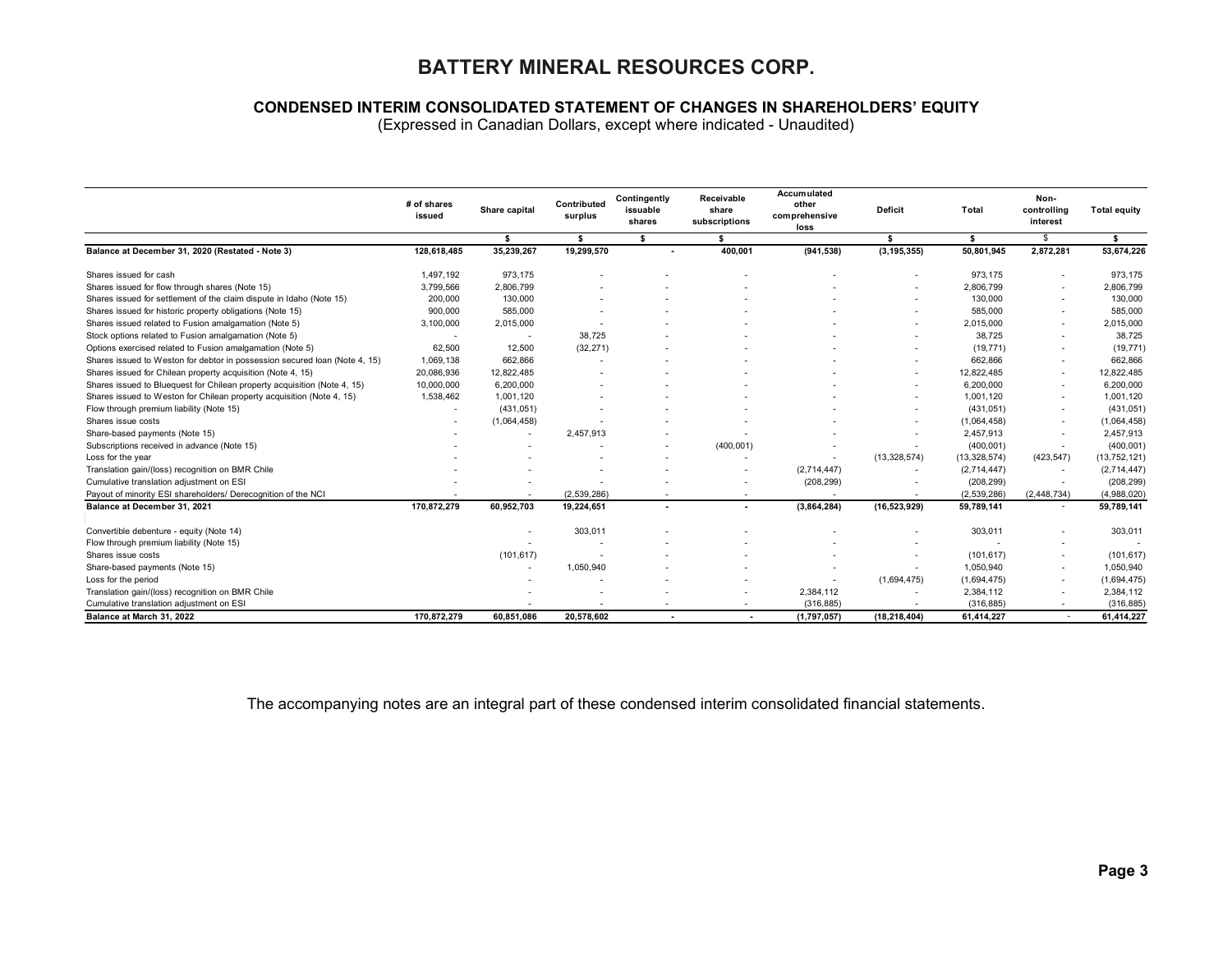# CONDENSED INTERIM CONSOLIDATED STATEMENTS OF CASH FLOWS

| (Expressed in Canadian Dollars - Unaudited)                    | For the three months ended March 31, 2022 and March 31, 2021 | <b>CONDENSED INTERIM CONSOLIDATED STATEMENTS OF CASH FLOWS</b> |
|----------------------------------------------------------------|--------------------------------------------------------------|----------------------------------------------------------------|
|                                                                | For the three<br>months ended                                | Restated - Note 3<br>For the three month<br>ended              |
|                                                                | March 31, 2022                                               | March 31, 2021                                                 |
| CASH FLOWS FROM (TO) OPERATING ACTIVITIES                      |                                                              |                                                                |
| Loss for the period                                            | \$<br>$(1,694,475)$ \$                                       | (5, 298, 339)                                                  |
| Items not affecting cash:                                      |                                                              |                                                                |
| Depreciation                                                   | 722,527                                                      | 996,596                                                        |
| Impairment of exploration and evaluation assets                | 19,954                                                       | 152,415                                                        |
| Shares issued for settlement of the claim dispute in Idaho     |                                                              | 130,000                                                        |
| Shares issued for historic property obligations                |                                                              | 585,000                                                        |
| Shares issued related to Fusion amalgamation                   |                                                              | 2,015,000                                                      |
| Share-based payments                                           | 1,050,940                                                    |                                                                |
| Recognition of flow-through premium                            | (214, 541)                                                   | (22, 059)                                                      |
| Loss (gain) on disposal of property and equipment              | (176, 079)                                                   | 46,124                                                         |
| Additional depreciation on discontinued operations             |                                                              | 1,426,271                                                      |
|                                                                |                                                              |                                                                |
| Changes in non-cash working capital items:                     |                                                              |                                                                |
| Receivables                                                    | 1,572,508                                                    | 393,740                                                        |
| Prepaid expenses                                               | (152, 442)                                                   | (131, 368)                                                     |
| Trade and other payables                                       | (1,718,556)                                                  | (310, 578)                                                     |
| Income taxes payable                                           | (19, 517)                                                    | (113, 841)                                                     |
| Deferred revenue                                               | 167,098                                                      | (36,960)                                                       |
| Net cash provided by (used in) continuing operating activities | (442, 583)                                                   | (167, 999)                                                     |
|                                                                |                                                              |                                                                |
|                                                                |                                                              |                                                                |
| CASH FLOWS FROM (TO) INVESTING ACTIVITIES                      |                                                              |                                                                |
| Exploration and evaluation assets - Punitaqui                  | (4, 175, 712)                                                |                                                                |
| Exploration and evaluation assets - other                      | 304,000                                                      | (1,971,263)                                                    |
| Other acquisition of property, plant and equipment             | (631, 533)                                                   | (395, 568)                                                     |
| Proceeds from disposal of equipment                            | 251,334                                                      | 19,068                                                         |
| Additions of intangible assets                                 | (10, 285)                                                    |                                                                |
| Changes in non-cash working capital items:                     |                                                              |                                                                |
| Receivables                                                    | (1,002,781)                                                  |                                                                |
| Trade and other payables                                       | (416, 260)                                                   | (36, 470)                                                      |
| Net cash provided by (used in) continuing investing activities | (5,681,237)                                                  | (2, 384, 233)                                                  |
|                                                                |                                                              |                                                                |
| CASH FLOWS FROM (TO) FINANCING ACTIVITIES                      |                                                              |                                                                |
| Proceeds from issuance of shares                               |                                                              | 1,750,000                                                      |
| Proceeds from Fusion options exercised                         |                                                              | 7,500                                                          |
| Proceeds returned from cancellation of shares                  |                                                              | (276, 825)                                                     |
| Share issue costs                                              | (101, 617)                                                   | (39, 999)                                                      |
| Subscription receipts                                          |                                                              | (400, 001)                                                     |
| Proceeds from the current portion of long-term debt            | (233, 778)                                                   | (210, 777)                                                     |
| Repayment of finance lease                                     |                                                              | (28, 078)                                                      |
| Proceeds from the non-current portion of long-term debt        | (174, 339)                                                   |                                                                |
| Proceeds from convertible debenture                            | 10,375,460                                                   |                                                                |
| Net cash provided by (used in) continuing financing activities | 9,865,726                                                    | 801,820                                                        |
|                                                                |                                                              |                                                                |
| Change in cash during the period                               | 3,741,906                                                    | (1,750,412)                                                    |
| Total cash, beginning of the period                            | 2,629,995                                                    | 13,965,571                                                     |
|                                                                | \$                                                           |                                                                |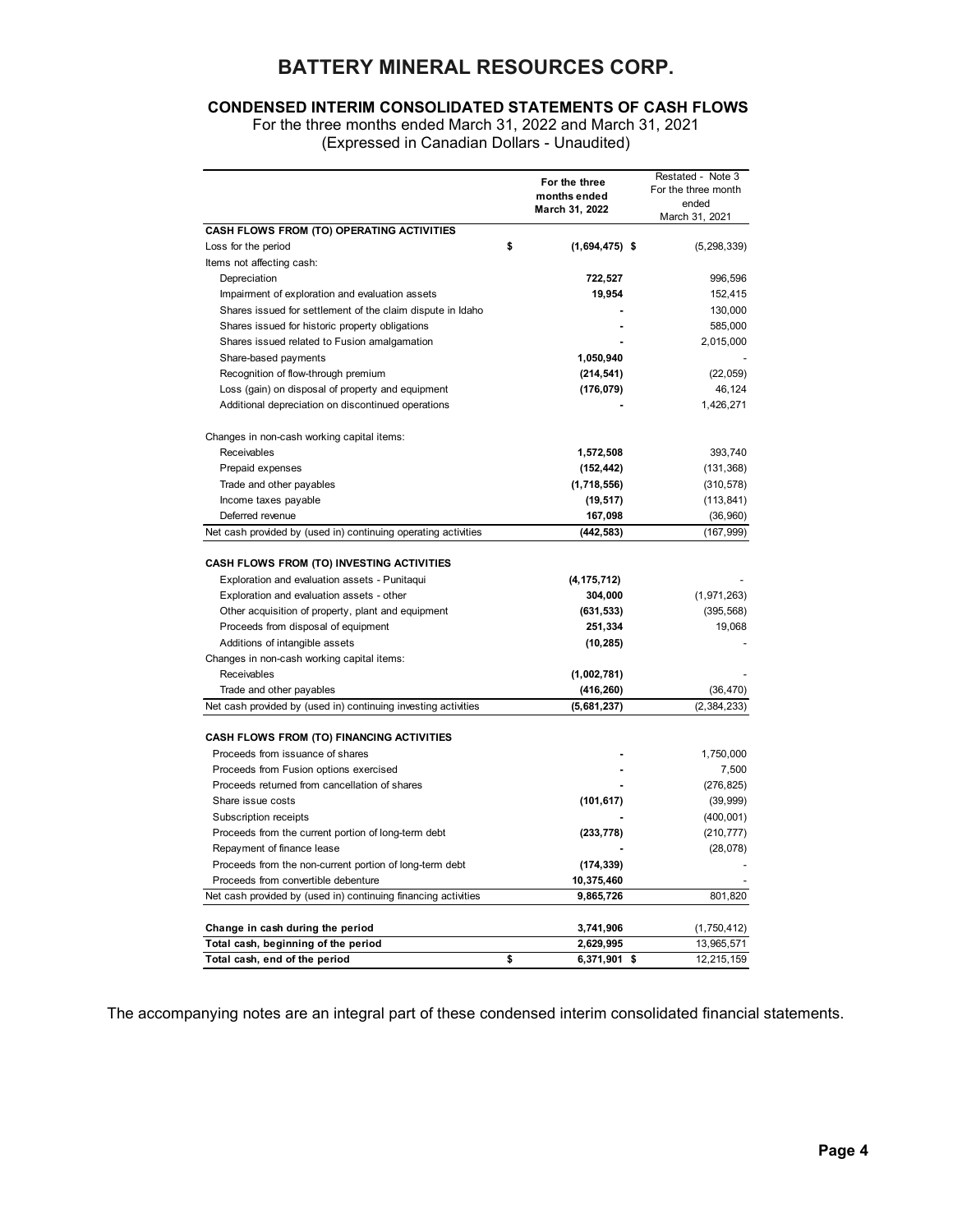# 1. NATURE OF OPERATIONS AND GOING CONCERN

Battery Mineral Resources Corp. (the "Company") was incorporated on November 26, 2019 under the laws of British Columbia, Canada. The Company's registered office and principal place of business is located Suite 400 – 744 West Hastings Street, Vancouver, BC V6C 1A5.

The Company holds resource interests including copper, gold, cobalt, lithium, and graphite properties. On the basis of information obtained to date, the Company has not yet determined whether these properties contain economically recoverable ore reserves. The underlying value of the resource interests is entirely dependent on the existence of economically recoverable reserves, the ability of the Company to obtain the necessary financing to complete development and upon future profitable production. The amounts shown as exploration and evaluation properties represent net costs to date, less amounts recovered or written off, and do not necessarily represent present or future values.

The Company's principal business activities include the potential resumption of operations and production of copper concentrates at the Punitaqui mine in Chile, and the acquisition and exploration of mineral exploration and evaluation assets in Chile, Canada, the United States, and South Korea. The Company has not yet determined whether its exploration and evaluation assets contain ore reserves that are economically recoverable. The recoverability of the amounts shown for exploration and evaluation assets are dependent upon the existence of economically recoverable reserves, and the ability of the Company to obtain necessary financing to complete the development of those reserves, and upon future profitable production.

On September 9, 2020, the Company completed the acquisition of an 89.2% interest in ESI Energy Services Inc. ("ESI"), a company in the business of supplying backfill separation machines ("Padding Machines") to mainline pipeline contractors, renewables and utility construction contractors, as well as oilfield pipeline and construction contractors. ESI was considered to be held for sale and ESI and the Company are under common control as of December 31, 2020. For the year ended December 31, 2021, the Company no longer considered ESI as an asset held for sale and as such has consolidated ESI and related entities.

On February 12, 2021, the Company completed a reverse takeover transaction with Fusion Gold Ltd. ("Fusion") (Note 5).

On May 26, 2021, the Company completed the acquisition of ESI concurrent with the completion of the ESI going private transaction. The result is the Company now owns 100% of the ESI common shares.

On May 28, 2021, the Company's wholly-owned Chilean subsidiary Minera BMR SpA completed the asset acquisition from Minera Altos de Punitaqui Limitada ("MAP"), a wholly-owned subsidiary of Xiana Mining Inc., of the Punitaqui Mining Complex ("Punitaqui"), a previous producing copper-gold mine located in the Coquimbo region of Chile (Note 4, 11, 15).

At March 31, 2022, the Company had a working capital surplus (current assets less current liabilities) of \$2,082,252 (working capital deficiency, December 31, 2021 of \$3,195,332). For the three months ended March 31, 2022, the Company recorded a loss of \$1,694,475 (March 31, 2021 loss of \$5,298,339). For the three months ended March 31, 2022, the Company recorded net cash flow used in operating activities of \$442,583 (March 31, 2021 net cash flow used in operating activities of \$167,999).

During 2021, management began to assess the financing alternatives that may be available to the Company in order to complete the ramp up and commence production from the Punitaqui mine, with an emphasis on alternatives that do not include the issuance of new equity. Such alternatives include, but are not limited to, a concentrate offtake prepayment financing, a private debt financing, or a financing by way of a sale of a royalty interest over the potential future production from the mine, among others. The Company is currently working to complete further mine planning analysis, which is expected to provide an indication of the amount and timing of the required funding. On July 16, 2021 the Company engaged JDS Energy & Mining Inc. to provide services to the Company in connection with the aforementioned mine planning analysis.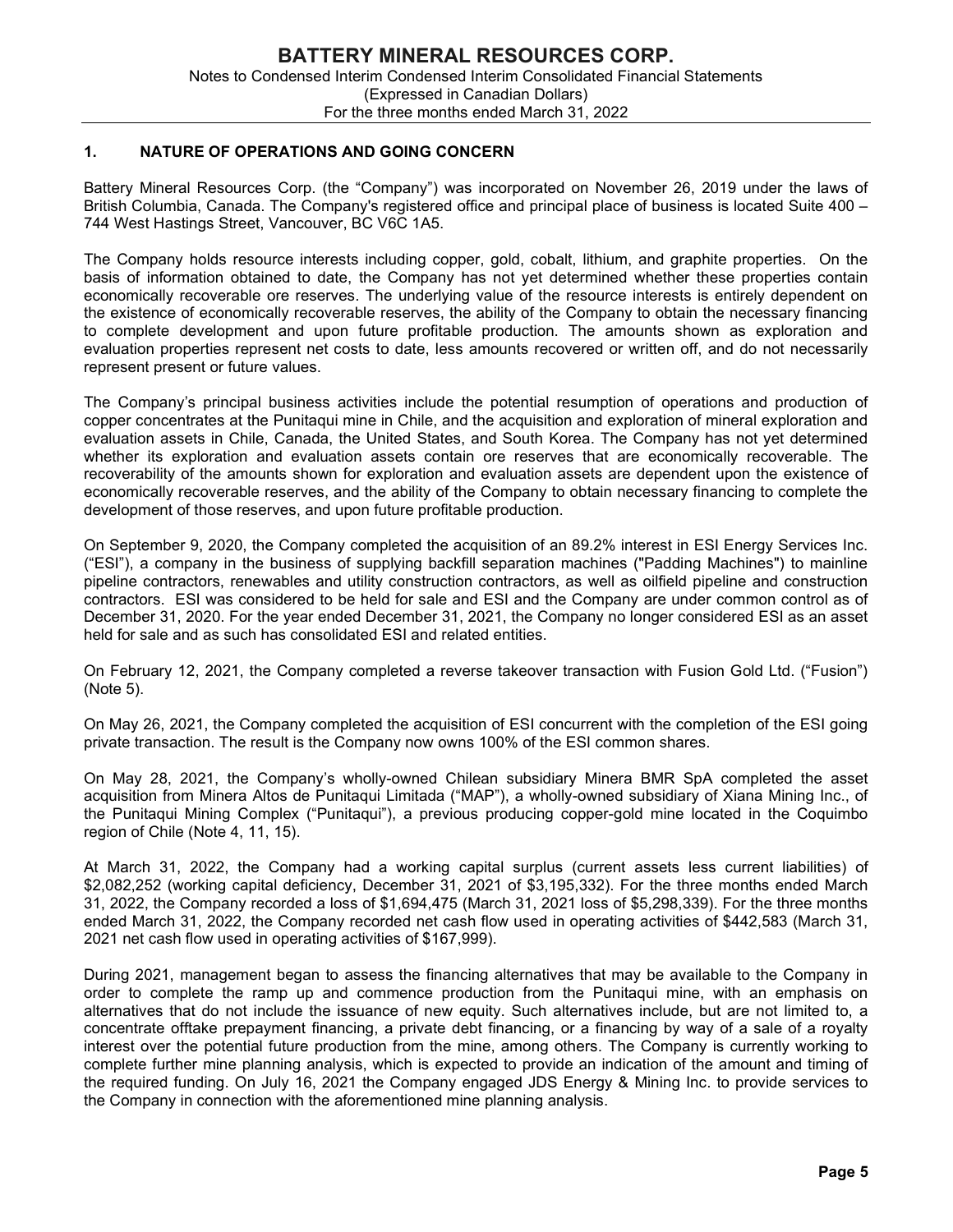# 1. NATURE OF OPERATIONS AND GOING CONCERN (cont'd.)

ESI owns a real estate property located in Leduc, AB, which has a mortgage loan outstanding. The Leduc mortgage contains a debt covenant stipulating a minimum debt service coverage ratio of 1.25:1 ("DSCR"). As of March 31, 2022, the DSCR was estimated by ESI to be approximately (1.84):1. As such, ESI believes that as of the aforementioned date, it was in breach of the debt covenant in relation to the mortgage loan secured by ESI's property in Leduc, AB. ESI has submitted its unaudited financial statements to the mortgage lender; however, as of May 31, 2022, ESI has not received any notice from the mortgage lender notifying ESI that it has breached the debt covenant. Per the mortgage loan agreement, ESI is required to submit audited financial statements to the mortgage lender prior to June 30, 2022.

The mortgage lender has the contractual right to demand immediate payment of all loans and credits in full any time there is a breach of terms, and failing repayment of the mortgage loan by ESI, the mortgage lender has the right to realize on the mortgage loan by taking ownership of the Leduc, AB property which is a security for the mortgage loan.

Subsequent to the three month period ended March 31, 2022, the Company entered into an agreement to sell the Leduc property held by ESI. The Company has agreed to sell the property and building for \$6,400,000. The transaction is expected to close during the third quarter of 2022 (Note 24).

The above factors, together with the Company's working capital deficiency and the potential for additional unforeseen issues and delays give rise to material uncertainties that may cast significant doubt on the Company's ability to continue as a going concern.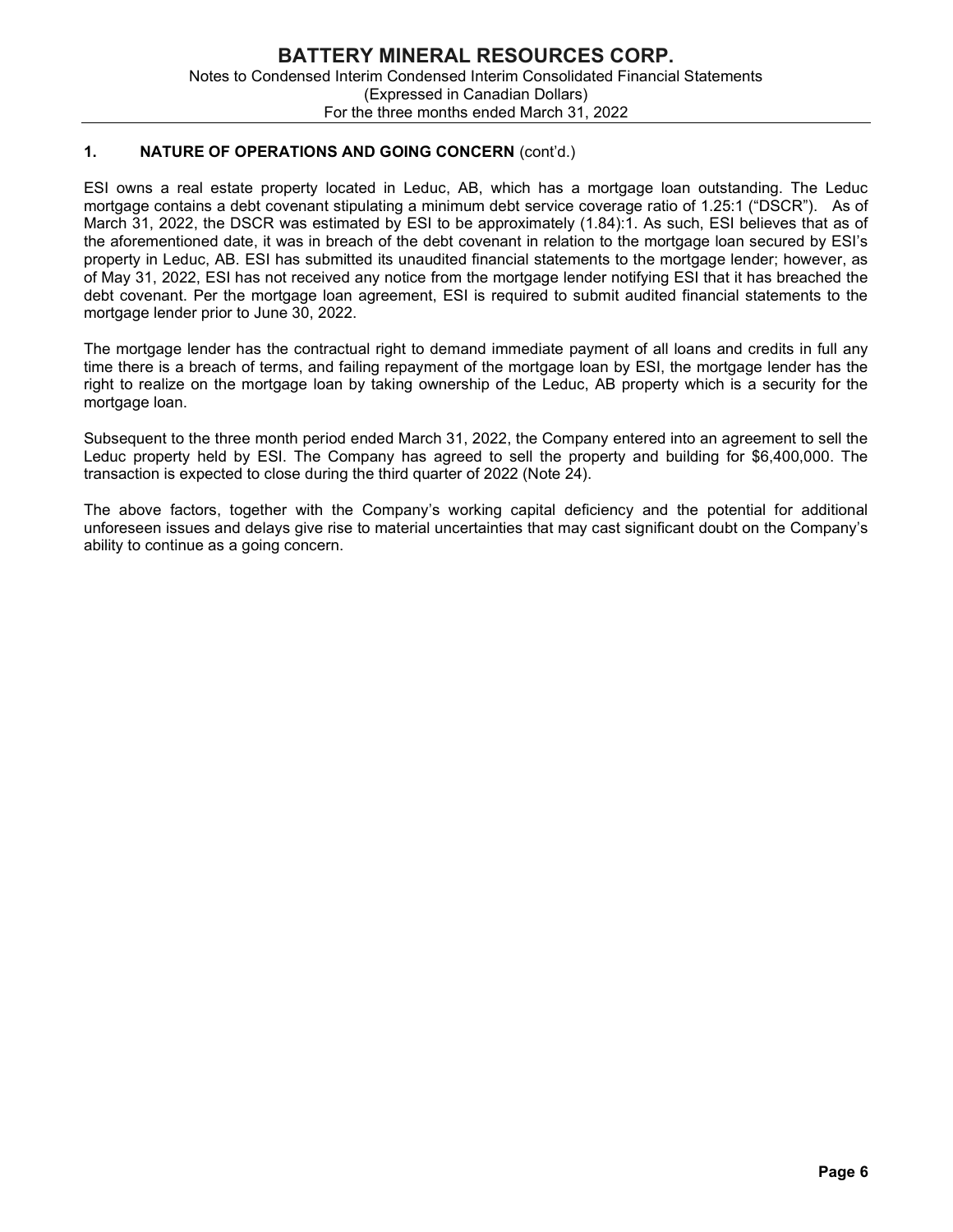# 2. BASIS OF PREPARATION

#### Statement of compliance

These unaudited condensed interim consolidated financial statements have been prepared in accordance with IAS 34 – Interim Financial Reporting as issued by the International Accounting Standards Board ("IASB"). Accordingly, certain disclosures included in annual financial statements prepared in accordance with International Financial Reporting Standards ("IFRS") as issued by the IASB have been condensed or omitted and these unaudited condensed consolidated interim financial statements should be read in conjunction with the Company's audited consolidated financial statements for the year ended December 31, 2021.

Notice of No Auditor Review of the Interim Condensed Consolidated Financial Statements as at and for the three months ended March 31, 2022. Under National Instrument 51-102, Part 4, subsection 4.3 (3)(a), if an auditor has not performed a review of the interim condensed consolidated financial statements, they must be accompanied by a notice indicating that an auditor has not reviewed the financial statements. The accompanying unaudited interim condensed consolidated financial statements of the Company have been prepared by and are the responsibility of the Company's management. The Company's independent auditor has not performed a review of these financial statements in accordance with standards established by the Chartered Professional Accountants of Canada for a review of interim financial statements by an entity's auditor.

# Approval of the financial statements

These condensed interim consolidated financial statements were authorized for issue by the Board of Directors on June 2, 2022.

#### Basis of presentation

These condensed interim consolidated financial statements have been prepared on a historical cost basis except for certain financial instruments, which are measured at fair value. In addition, these condensed interim consolidated financial statements have been prepared using the accrual basis of accounting, except for cash flow information.

#### Functional and presentation currency

The financial statements for the Company and each of its subsidiaries are prepared using their functional currencies. Functional currency is the currency of the primary economic environment in which an entity operates. The functional currency of North American Cobalt Inc. (Canada) and ESI Energy Services Inc. is the Canadian dollar. The functional currency of North American Cobalt Inc. (USA), Battery Mineral Resources (Nevada), Inc. and Ozzies, Inc. is the US dollar. The functional currency of Minera BMR SpA and Minera Altos de Punitaqui Ltda. is the Chilean peso. The functional currency of Opirus Minerals Group Pty Ltd. and Energy Services (Australia) Pty Ltd. is the Australian dollar. The functional currency of Battery Mineral Resources Korea is the South Korean won. The presentation currency of the Company is the Canadian dollar.

Entities whose functional currencies differ from the presentation currency are translated into Canadian dollars as follows: assets and liabilities – at the closing rate as at the reporting date, and income and expenses – at the average rate of the period. All resulting changes are recognized in other comprehensive loss as cumulative translation differences.

Transactions in foreign currencies are translated into the functional currency at the exchange rate at the date of the transaction. Foreign currency differences arising on translation are recognized in profit or loss. Foreign currency monetary assets and liabilities are translated at the functional currency exchange rate at the reporting date. Nonmonetary items that are measured in terms of historical cost in a foreign currency are translated using exchange rates as at the date of the initial transaction. Non-monetary items measured at fair value in a foreign currency are translated using the exchange rates at the date when the fair value is determined. All gains and losses on translation of these foreign currency transactions are included in profit or loss.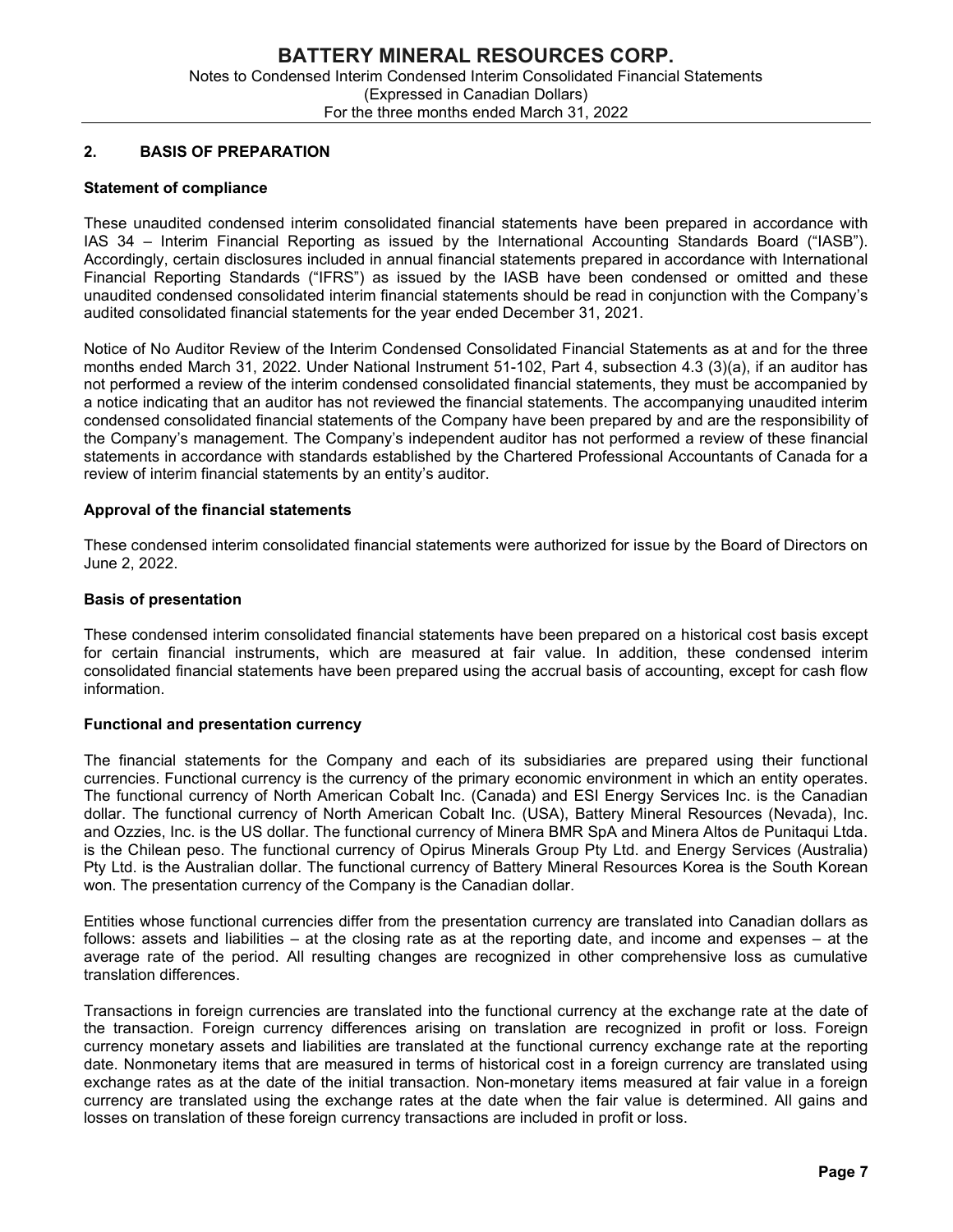# 2. BASIS OF PREPARATION (cont'd.)

# Basis of consolidation

These consolidated financial statements of the Company include the accounts of the Company and its wholly owned subsidiaries as follows:

|                                                                            |                                    |                                    | <b>Proportion of Ownership</b><br><b>Interest and Voting Power</b><br><b>Held Incorporation</b> |                             |
|----------------------------------------------------------------------------|------------------------------------|------------------------------------|-------------------------------------------------------------------------------------------------|-----------------------------|
| <b>Name of Subsidiaries</b>                                                | <b>Principal Activity</b>          | <b>Country of</b><br>Incorporation | March<br>31, 2022                                                                               | <b>December</b><br>31, 2021 |
|                                                                            |                                    |                                    | $\frac{9}{6}$                                                                                   | %                           |
| BMR Holdings Limited (formerly Battery<br>Mineral Resources Corp.)         | Intermediate<br>Holding<br>Company | Canada                             | 100                                                                                             | 100                         |
| North American Cobalt Inc. (formerly Battery<br>Mineral Resources Limited) | Resource Exploration               | Canada                             | 100                                                                                             | 100                         |
| North American Cobalt Inc.                                                 | Resource Exploration               | <b>USA</b>                         | 100                                                                                             | 100                         |
| Battery Mineral Resources (Nevada), Inc.                                   | <b>Resource Exploration</b>        | <b>USA</b>                         | 100                                                                                             | 100                         |
| Opirus Minerals Group Pty Ltd.                                             | Intermediate<br>Holding<br>Company | Australia                          | 100                                                                                             | 100                         |
| Battery Mineral Resources Korea (formerly<br>Won Kwang Mines Inc.)         | <b>Resource Exploration</b>        | South Korea                        | 100                                                                                             | 100                         |
| ESI Energy Services Inc. ("ESI")                                           | Oil and Gas Service<br>Company     | Canada                             | 100                                                                                             | 100                         |
| Ozzies, Inc. (formerly ESI Pipeline Services,<br>Inc.)                     | Oil and Gas Service<br>Company     | <b>USA</b>                         | 100                                                                                             | 100                         |
| Energy Services (Australia) Pty Ltd.                                       | Oil and Gas Service<br>Company     | Australia                          | 100                                                                                             | 100                         |
| Minera BMR SpA                                                             | Resource Exploration               | Chile                              | 100                                                                                             |                             |

Control exists when the Company has the power, directly or indirectly, to govern the financial and operating policies of an entity so as to obtain benefits from its activities. All inter-company transactions and balances have been eliminated upon consolidation. Assets, liabilities, income, and expenses of entities subject to consolidation are recorded from the date of acquisition to the date of disposal.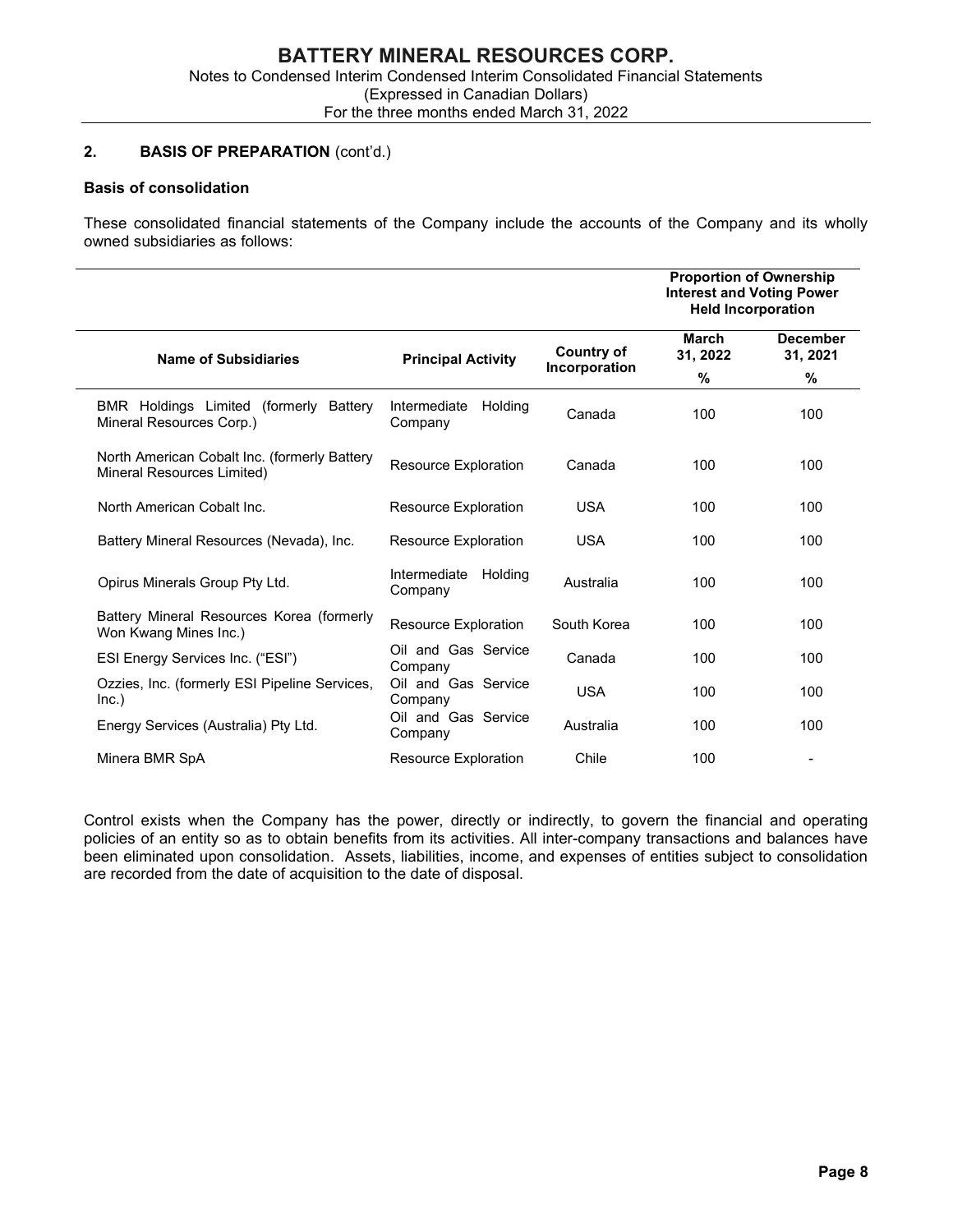# 2. BASIS OF PREPARATION (cont'd…)

#### Significant judgements

Information about critical judgments in applying accounting policies that have the most significant effect on the amounts recognized in these consolidated financial statements are, but are not limited to, as follows:

#### Determination of functional currency

The Company determines the functional currency through an analysis of several indicators such as expenses and cash flow, financing activities, retention of operating cash flows, and frequency of transactions with the reporting entity.

#### Acquisition of an associated company

The Company acquired 89.2% ownership of ESI on September 9, 2020. The process for determining whether the acquisition was an asset purchase versus a business acquisition was performed. Primary consideration was given to the Oil and Gas Padding Service Company and ESI was considered to meet the definition of a business. As both the Company and ESI were under common control by Yorktown Energy LLC ("Yorktown"), the acquisition of ESI was scoped out of IFRS 3 as the acquisition was a transaction under common control. The Company's intent, on the acquisition date, was to sell ESI to a third party within the next 12 months and accordingly it has recorded the investment in ESI as a non-current asset held for sale and discontinued operations as at December 31, 2020.

On May 28, 2021, the Company acquired 100% of ESI common shares by completing a go private transaction.

#### Asset Acquisition

The Company accounted for the acquisition of certain mineral properties, plant and equipment related to the Punitaqui Mining Complex in Chile as an asset acquisition. Significant judgement and estimates were required to determine that the application of this accounting treatment was appropriate for the transaction. These included, among others, the determination that the assets together were not considered a business under IFRS 3 – Business Combinations as they did not have significant inputs, processes and outputs, that together constitute a business.

#### Deferred tax

The determination of the Company's income and other tax liabilities requires interpretation of complex laws and regulations often involving multiple jurisdictions. There are usually a number of tax matters under review; therefore, income taxes are subject to measurement uncertainty.

Deferred income tax assets are recorded to the extent that it is probable that the deductible temporary differences will be recoverable in future periods. The recoverability assessment involves a significant amount of estimation including an evaluation of when the temporary differences will reverse, an analysis of the amount of future taxable earnings, the availability of taxable profits to offset the tax assets when the reversal occurs and the application of tax laws. There are some transactions for which the ultimate tax determination is uncertain. To the extent that assumptions used in the recoverability assessment change, there may be a significant impact on the Consolidated Financial Statements of future periods.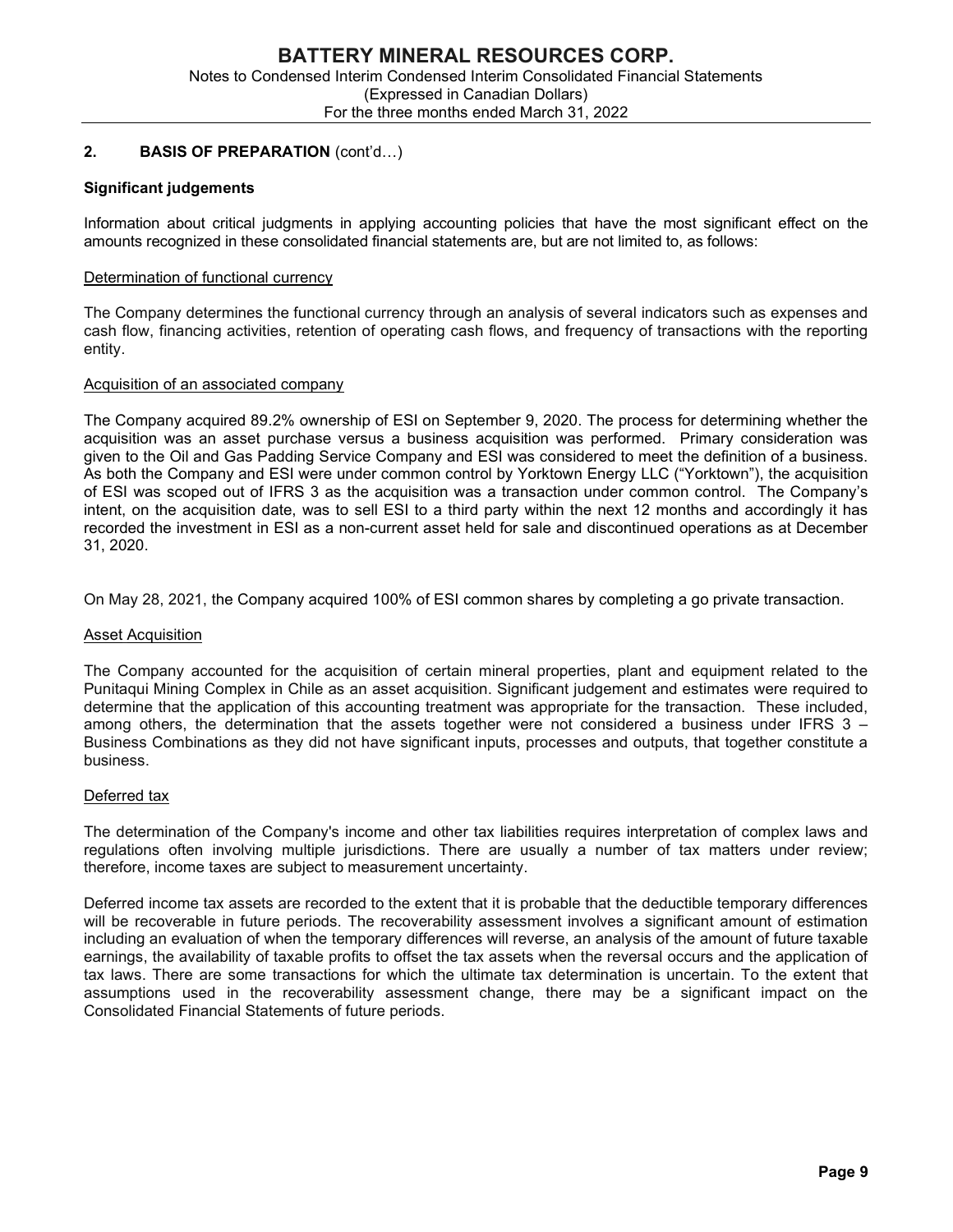# 2. BASIS OF PREPARATION (cont'd…)

# Reverse takeover

On February 21, 2021, the Company and Fusion Gold Ltd. ("Fusion"), completed the transaction which constituted a reverse takeover. Because of the transaction, the shareholders of the Company obtained control of Fusion, the combined entity, by obtaining control of the voting power of the Company and the resulting power to govern its financial an operating policies. The transaction was accounted for as a reverse takeover in accordance with the guidance provided in IFRS 2, Share-based Payments and IFRS 3, Business Combinations. As Fusion did not qualify as a business according to the definition in IFRS 3, the reverse takeover was not accounted for as a business combination. The consideration for the reverse takeover, being the equity instruments issued by the Company in return for the listing status, was based on the fair value of the common shares of Fusion. The difference between the consideration and the identifiable assets received was recognized in the statement of loss and comprehensive loss as listing expense.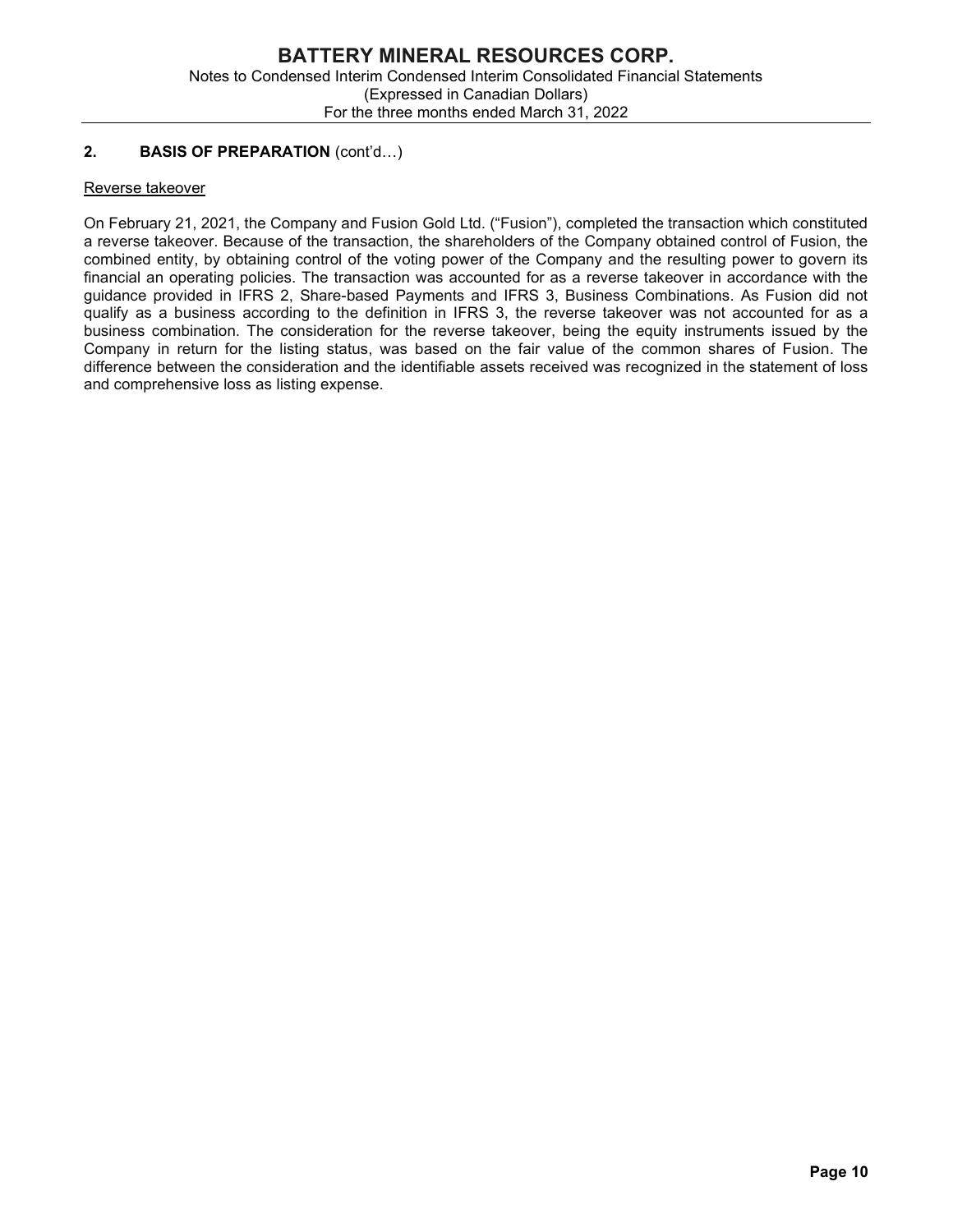#### 3. PRIOR PERIOD RESTATEMENT

#### Restatement of the Acquisition of the Disposal Group Held for Sale (ESI Energy Services Inc.)

During the year end of 2021, the Company identified that it had incorrectly accounted for the acquisition of ESI in the 2020 Consolidated Financial Statements. As a result, the Company has restated its March 31, 2021 and 2020 Consolidated Statements of Financial Position, Consolidated Statements of Loss and Comprehensive Loss, Consolidated Statements of Changes in Equity and Consolidated Statements of Cash Flows.

#### Reconciliation of the Consolidated Statements of Financial Position:

|                                                                                                                                                                                                                                                                                                                 | For the three months ended March 31, 2022 |                              |                         |                      |
|-----------------------------------------------------------------------------------------------------------------------------------------------------------------------------------------------------------------------------------------------------------------------------------------------------------------|-------------------------------------------|------------------------------|-------------------------|----------------------|
|                                                                                                                                                                                                                                                                                                                 |                                           |                              |                         |                      |
| IOR PERIOD RESTATEMENT                                                                                                                                                                                                                                                                                          |                                           |                              |                         |                      |
| nt of the Acquisition of the Disposal Group Held for Sale (ESI Energy Services Inc.)                                                                                                                                                                                                                            |                                           |                              |                         |                      |
| year end of 2021, the Company identified that it had incorrectly accounted for the acquisition of ESI in<br>onsolidated Financial Statements. As a result, the Company has restated its March 31, 2021 and 2020<br>ed Statements of Financial Position, Consolidated Statements of Loss and Comprehensive Loss, |                                           |                              |                         |                      |
| ed Statements of Changes in Equity and Consolidated Statements of Cash Flows.                                                                                                                                                                                                                                   |                                           |                              |                         |                      |
| ion of the Consolidated Statements of Financial Position:                                                                                                                                                                                                                                                       |                                           |                              |                         |                      |
|                                                                                                                                                                                                                                                                                                                 |                                           | As at March 31, 2021         |                         |                      |
|                                                                                                                                                                                                                                                                                                                 | Previously<br>reported                    | Restatement<br>adjustment    | Restated                | <b>Note</b>          |
| <b>ASSETS</b>                                                                                                                                                                                                                                                                                                   |                                           |                              |                         |                      |
| <b>Current assets</b><br>Cash                                                                                                                                                                                                                                                                                   | 3,317,354                                 | 8,897,805                    | 12,215,159              | $\mathbf{1}$         |
| Receivables                                                                                                                                                                                                                                                                                                     | 160,754                                   | 1,448,100                    | 1,608,854               | $\overline{1}$       |
| Prepaids                                                                                                                                                                                                                                                                                                        | 55,298                                    | 167,110                      | 222,408                 | -1                   |
| <b>Total current assets</b>                                                                                                                                                                                                                                                                                     | 3,533,406                                 | 10,513,015                   | 14,046,421              |                      |
| Non-current assets                                                                                                                                                                                                                                                                                              |                                           |                              |                         |                      |
| Property, plant and equipment                                                                                                                                                                                                                                                                                   | 78,710                                    | 21,826,421                   | 21,905,131              | -1                   |
| Intangible assets                                                                                                                                                                                                                                                                                               | 40,077,898                                | 162,085<br>(40,077,898)      | 162,085<br>$\sim$       | $\overline{1}$<br>2  |
| Assets included in disposal group held for sale<br>Total non-current assets                                                                                                                                                                                                                                     | 65,935,300                                | (18,089,392)                 | 47,845,908              |                      |
| <b>TOTAL ASSETS</b>                                                                                                                                                                                                                                                                                             | 69,468,706                                | (7, 576, 377)                | 61,892,329              |                      |
| <b>LIABILITIES</b>                                                                                                                                                                                                                                                                                              |                                           |                              |                         |                      |
| <b>Current liabilities</b>                                                                                                                                                                                                                                                                                      |                                           |                              |                         |                      |
| Trade and other payables                                                                                                                                                                                                                                                                                        | 1,128,709                                 | 1,018,515                    | 2,147,224               | $\mathbf{1}$         |
| Income taxes payable                                                                                                                                                                                                                                                                                            | 183,000                                   | 58,034                       | 241,034                 | $\mathbf{1}$         |
| Deferred revenue<br>Current portion of finance lease                                                                                                                                                                                                                                                            |                                           | 32,562<br>2,386              | 32,562<br>2,386         | -1<br>$\overline{1}$ |
| Current portion of long-term debt                                                                                                                                                                                                                                                                               |                                           | 937,779                      | 937,779                 | $\overline{1}$       |
| <b>Total current liabilities</b>                                                                                                                                                                                                                                                                                | 1,311,709                                 | 2,049,276                    | 3,360,985               |                      |
| Non-current liabilities                                                                                                                                                                                                                                                                                         |                                           |                              |                         |                      |
| Liabilities related to disposal group held for sale                                                                                                                                                                                                                                                             | 9,035,654                                 | (9,035,654)                  |                         | $\overline{2}$       |
| Loans and borrowings                                                                                                                                                                                                                                                                                            |                                           | 6,676,408                    | 6,676,408               | $\overline{1}$       |
| <b>Total non-current liabilities</b><br><b>TOTAL LIABILITIES</b>                                                                                                                                                                                                                                                | 9,035,654<br>10,347,363                   | (2,359,246)<br>(309, 970)    | 6,676,408<br>10,037,393 |                      |
|                                                                                                                                                                                                                                                                                                                 |                                           |                              |                         |                      |
| <b>EQUITY</b>                                                                                                                                                                                                                                                                                                   |                                           |                              |                         |                      |
| Contributed surplus<br>Non-controlling interest                                                                                                                                                                                                                                                                 | 32,408,573<br>3,352,562                   | (13, 109, 003)<br>(205, 547) | 19,299,570<br>3,147,015 | 3<br>4               |
| Accumulated other comprehensive loss                                                                                                                                                                                                                                                                            | (971, 715)                                | (239, 390)                   | (1, 211, 105)           | 5                    |
| Deficit                                                                                                                                                                                                                                                                                                         | (15,055,961)                              | 6,287,533                    | (8,768,428)             | 6                    |
|                                                                                                                                                                                                                                                                                                                 | 59, 121, 343                              | (7, 266, 407)                | 51,854,936              |                      |
| <b>TOTAL EQUITY</b>                                                                                                                                                                                                                                                                                             |                                           |                              |                         |                      |

2. Assets included in disposal group held for sale and liabilities related to disposal group held for sale were reclassified from non-current to current. As of January 1, 2021 assets included in disposal group held for sale and related liabilities were derognized effective January 1, 2021, as ESI and related entities were consolidated on a 100% basis with BMR.

 3. Contributed surplus was reduced by \$13,109,003 as the accounting treatment for goodwill and the excess purchase price were removed and the dividend received from ESI was eliminated on consolidation, as ESI aquistion was determined to be a common controlled transaction.

 4. Non-controlling interest was increased as the removal of goodwill increased non-controlling interest and recalculating the cumulative translation adjustment as of December 31, 2020, lead to an increase in non-controlling interest of \$205,547.

 5. Accumulated other comprehensive loss increased as the Company recognized the 89.2% cummulative translation adjustment relating to ESI as of December 31, 2020.

6. Deficit decreased as the Company derognized the remeasurement loss on ESI as of December 31, 2020.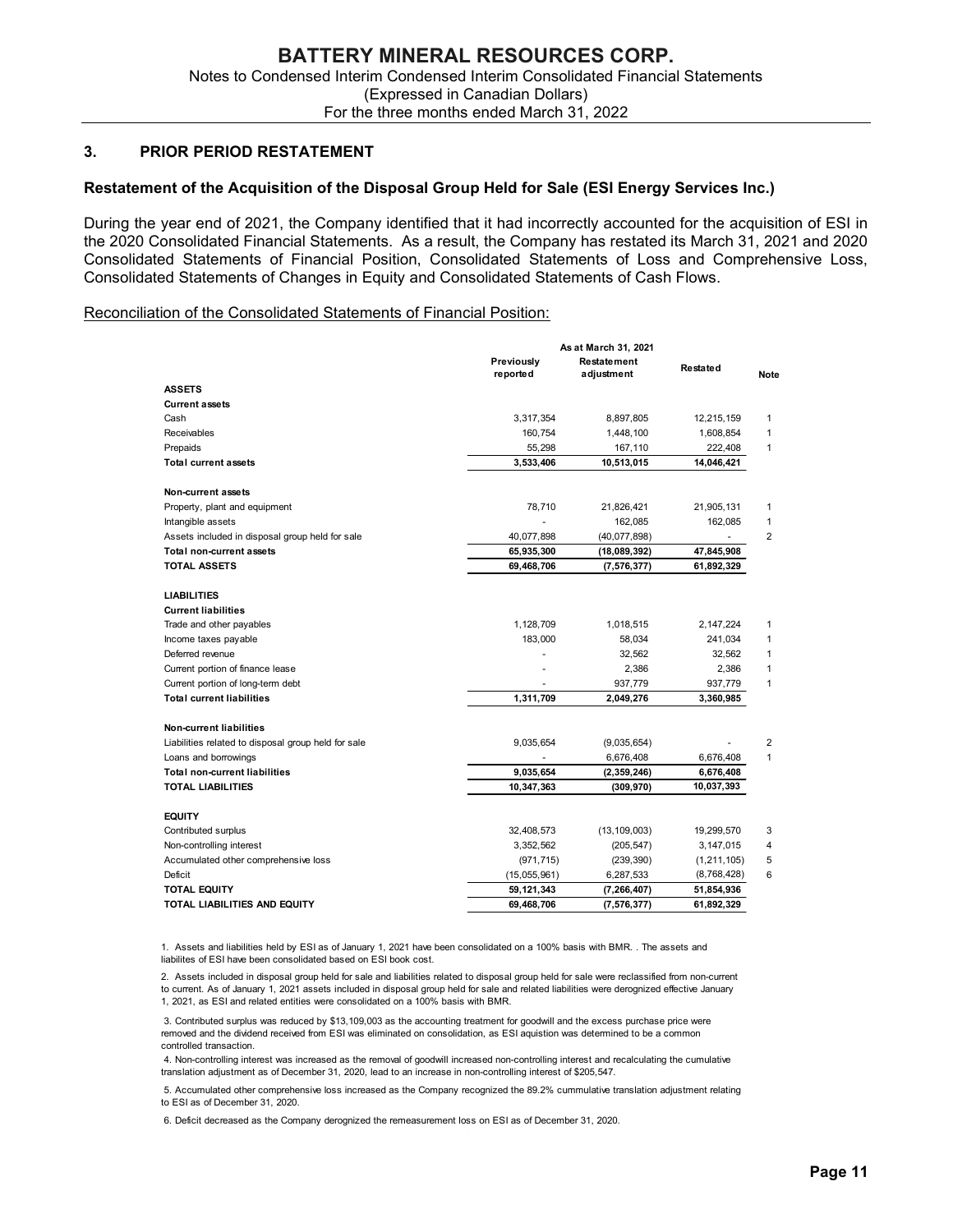# 3. PRIOR PERIOD RESTATEMENT (cont'd...)

#### Reconciliation of the Consolidated Statements of Loss and Comprehensive Loss:

| Notes to Condensed Interim Condensed Interim Consolidated Financial Statements                                                                                                                                                                                                                                                        |                                           |                                   |               |                |
|---------------------------------------------------------------------------------------------------------------------------------------------------------------------------------------------------------------------------------------------------------------------------------------------------------------------------------------|-------------------------------------------|-----------------------------------|---------------|----------------|
|                                                                                                                                                                                                                                                                                                                                       | (Expressed in Canadian Dollars)           |                                   |               |                |
|                                                                                                                                                                                                                                                                                                                                       | For the three months ended March 31, 2022 |                                   |               |                |
|                                                                                                                                                                                                                                                                                                                                       |                                           |                                   |               |                |
|                                                                                                                                                                                                                                                                                                                                       |                                           | For the year ended March 31, 2021 |               |                |
|                                                                                                                                                                                                                                                                                                                                       | Previously<br>reported                    | Restatement<br>adjustment         | Restated      | <b>Note</b>    |
|                                                                                                                                                                                                                                                                                                                                       | (928, 879)                                | 928,879                           |               | 1              |
|                                                                                                                                                                                                                                                                                                                                       | (1,052,717)                               | 1,052,717                         |               |                |
|                                                                                                                                                                                                                                                                                                                                       | 113,694                                   | 161,040                           | 274,734       | $\overline{2}$ |
|                                                                                                                                                                                                                                                                                                                                       | (3,693,529)                               | (1, 330, 076)                     | (5,023,605)   | 3              |
|                                                                                                                                                                                                                                                                                                                                       | 271,470                                   | (541, 037)                        | (269, 567)    | 4              |
|                                                                                                                                                                                                                                                                                                                                       | (3,422,059)                               | (1,871,113)                       | (5, 293, 172) |                |
| Remeasurement loss on disposal group held for sale<br><b>Total discontinued operation</b><br>Discontinued operation allocated to non-controlling interest<br>Loss for the year<br>Currency translation attributable to discontinued operation<br>Loss and comprehensive loss for the year<br>Loss per share - Discontinued operations |                                           |                                   |               |                |

2. The discontinued operation allocated to non-controlling interest has been adjusted to reflect the impact of the restatement adjustments that impact non-controlling interest.

3. Loss for the year includes ESI operating income and expenses for the 3 months period ended March 31, 2021.

4. The cumulative translation adjustment has been adjusted to reflect the impact of the restatement adjustments that impacted ESI's cumulative translation adjustment.

#### Reconciliation of the Consolidated Statements of Changes in Equity:

|                               |                     |                                         | As at December 31, 2020 |             |                             |                     |
|-------------------------------|---------------------|-----------------------------------------|-------------------------|-------------|-----------------------------|---------------------|
|                               | Contributed surplus | Accumulated other<br>comprehensive loss | Deficit                 | Total       | Non-controlling<br>interest | <b>Total equity</b> |
| <b>Previously reported</b>    | 32,408,573          | $\overline{\phantom{0}}$                | (11, 633, 902)          | 56.413.939  | 2,766,011                   | 59,179,950          |
| <b>Restatement adjustment</b> | (13, 109, 003)      | (941, 538)                              | 8,438,547               | (5,611,994) | 106,270                     | (5,505,724)         |
| Restated                      | 19,299,570          | (941, 538)                              | (3, 195, 355)           | 50,801,945  | 2,872,281                   | 53,674,226          |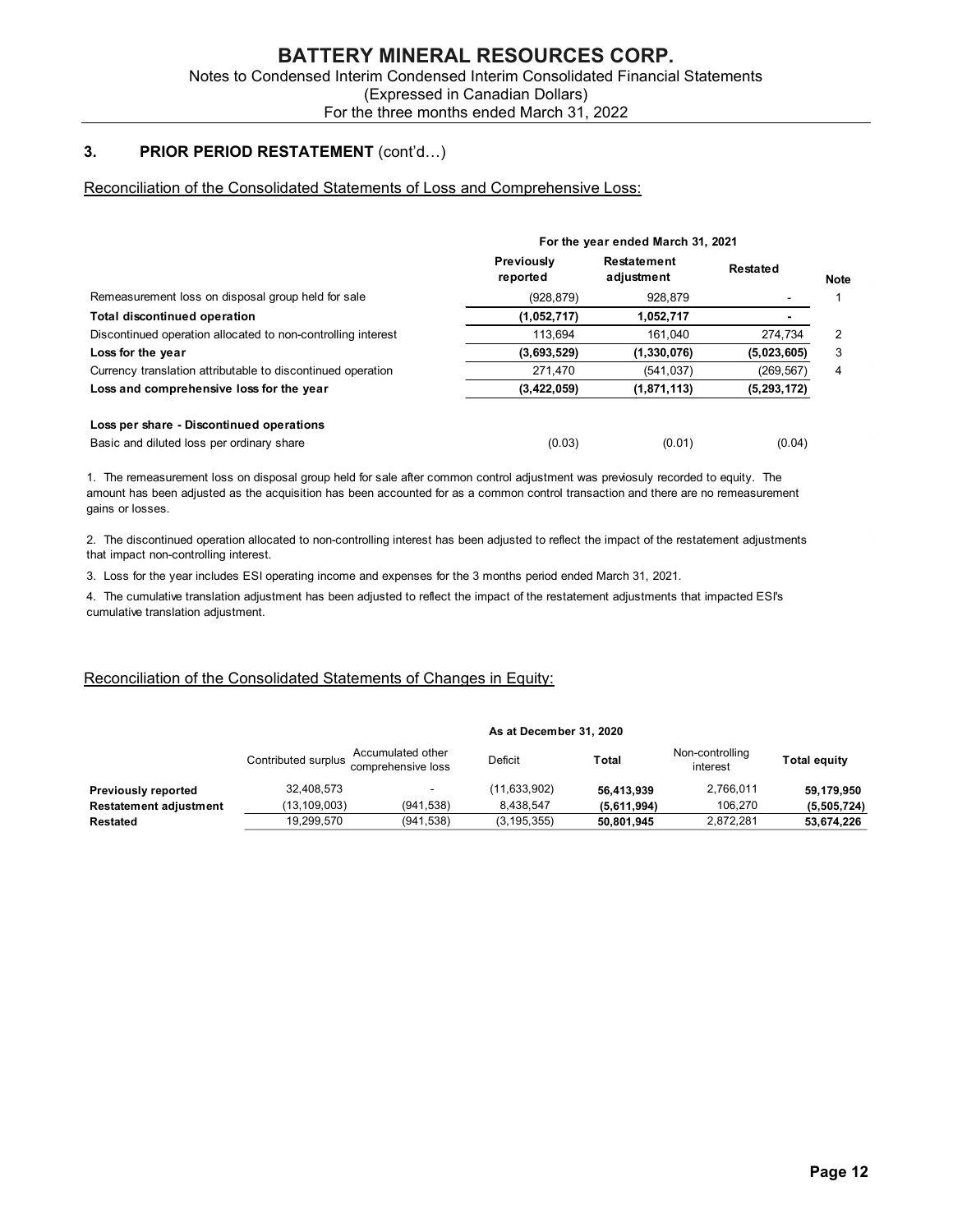# 3. PRIOR PERIOD RESTATEMENT (cont'd...)

# Reconciliation of the Consolidated Statements of Cash Flows:

| For the three months ended March 31, 2022                            | (Expressed in Canadian Dollars) |                           |                          |             |
|----------------------------------------------------------------------|---------------------------------|---------------------------|--------------------------|-------------|
| 3.<br><b>PRIOR PERIOD RESTATEMENT (cont'd)</b>                       |                                 |                           |                          |             |
| Reconciliation of the Consolidated Statements of Cash Flows:         |                                 |                           |                          |             |
|                                                                      |                                 | As at March 31, 2021      |                          |             |
|                                                                      | Previously<br>reported          | Restatement<br>adjustment | Restated                 | <b>Note</b> |
| <b>CASH FLOWS FROM (TO) OPERATING ACTIVITIES</b>                     |                                 |                           |                          |             |
| Loss for the period                                                  | (3,693,529)                     | (1,604,810)               | (5, 298, 339)            |             |
| Items not affecting cash:                                            |                                 |                           |                          |             |
| Depreciation                                                         | 2,872                           | 993,724                   | 996,596                  |             |
| Loss (gain) on disposal of property and equipment                    |                                 | 46,124                    | 46,124                   |             |
| Remeasurement loss on disposal group held for sale                   | 928,879                         | (928, 879)                |                          |             |
| Discontinued operation income                                        | 123,838                         | (123, 838)                |                          |             |
| Discontinued operations allocated to non-controlling interest        | (113, 694)                      | 113,694                   |                          |             |
| Additional depreciation on discontinued operations                   |                                 | 1,426,271                 | 1,426,271                |             |
| Changes in non-cash working capital items:                           |                                 |                           |                          |             |
| <b>Receivables</b>                                                   | (106, 641)                      | 500,381                   | 393,740                  |             |
| Prepaid expenses                                                     | (39, 799)                       | (91, 569)                 | (131, 368)               |             |
| Trade and other payables                                             | 117,542                         | (428, 120)                | (310, 578)               |             |
| Deferred revenue                                                     |                                 | (36,960)                  | (36,960)                 |             |
| Income tax<br>Net cash provided by (used in) operating activities    | 79,824                          | (113, 841)<br>(247, 823)  | (113, 841)<br>(167, 999) | 1           |
|                                                                      |                                 |                           |                          |             |
| CASH FLOWS FROM (TO) INVESTING ACTIVITIES                            |                                 |                           |                          |             |
| Proceeds of disposal of capital assets                               |                                 | 19,068                    | 19,068                   |             |
| Acquisition of property, plant and equipment - ESI                   |                                 | (395, 568)                | (395, 568)               |             |
| Changes in non-cash working capital items:                           |                                 |                           |                          |             |
| Accounts payable and accrued liabilities                             |                                 | (36, 470)                 | (36, 470)                |             |
| Net cash provided by (used in) investing activities                  | (1, 971, 263)                   | (412, 970)                | (2, 384, 233)            | 1           |
|                                                                      |                                 |                           |                          |             |
| <b>CASH FLOWS FROM (TO) FINANCING ACTIVITIES</b>                     |                                 |                           |                          |             |
| Proceeds from the non-current portion of long-term debt              |                                 | (210, 777)                | (210, 777)               |             |
| Repayment of finance lease                                           |                                 | (28,078)                  | (28,078)                 |             |
| Net cash provided by (used in) financing activities                  | 1,040,675                       | (238, 855)                | 801,820                  | 1           |
|                                                                      |                                 |                           |                          |             |
| Change in cash during the period                                     | (850, 764)<br>4,168,118         | (899, 648)                | (1,750,412)              |             |
| Total cash, beginning of the period<br>Total cash, end of the period |                                 | 9,797,453                 | 13,965,571               | 1           |
|                                                                      | 3,317,354                       | 8,897,805                 | 12,215,159               |             |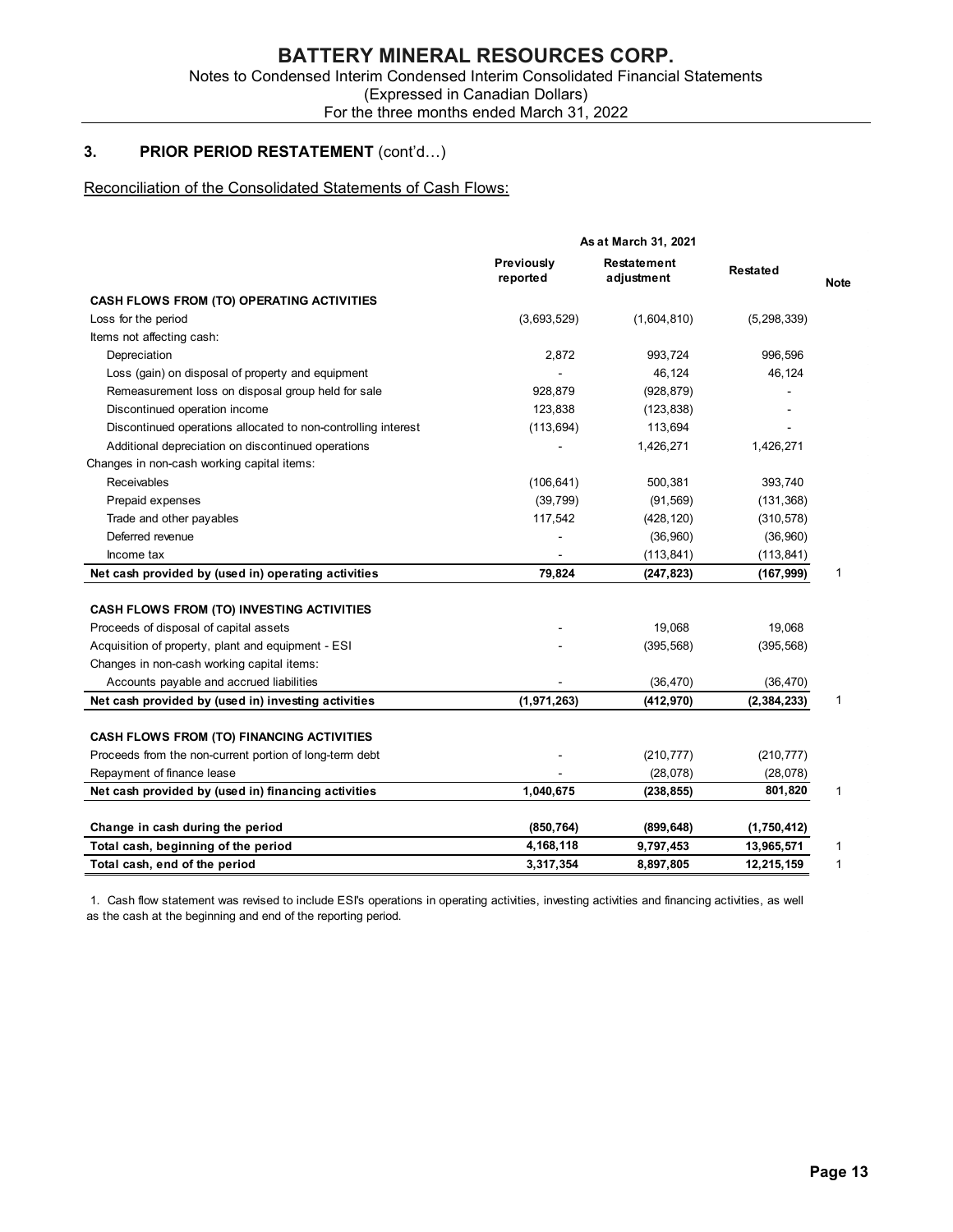#### 4. PUNITAQUI ACQUISITON

On May 28, 2021, the Company entered into a number of agreements with Minera Altos de Punitaqui Limited ("MAP"), their parent company Xiana Mining Inc. ("Xiana") and their creditors, Bluequest Resources AG ("Bluequest"), to acquire the rights to certain properties, plant and equipment related to the Punitaqui Mining Complex in Chile.

Consideration included:

- i. The issuance of 10,000,000 Common Shares to Bluequest equal to \$6,200,000 (US\$5,000,000);
- ii. Contingent consideration of up to US\$5,000,000 of additional payments subject to achieving certain production milestones at the Punitaqui Mine, with each milestone payment to be satisfied, at the election of Bluequest, by the payment of cash, the issuance of Common Shares at prevailing market prices (subject to a minimum issue price of C\$0.41), or a combination of both. The milestone payments include: (i) an amount equal to US\$2,000,000, payable 60 days following the date on which commercial restart is achieved, (ii) an amount equal to US\$1,000,000, payable 60 days following the date on which the first production milestone is achieved, (iii) an amount equal to US\$1,000,000, payable 60 days following the date on which the second production milestone is achieved, and (iv) an amount equal to US\$1,000,000, payable 60 days following the date on which the third production milestone is achieved. The production milestones include the achievement of aggregate production equal to or greater than 291,600 tonnes for the commercial restart milestone, aggregate production of 583,200 tonnes for the first production milestone, aggregate production of 874,800 tonnes for the second production milestone, and aggregate production of 1,166,400 tonnes for the third production milestone. The Company has estimated the probability of achieving the milestones as at December 31, 2021 to be nil;
- iii. Cash consideration of \$180,000 to Bluequest;
- iv. An upfront payment to MAP to satisfy certain creditors debts amounting to \$4,510,000;
- v. Future payments to MAP to satisfy certain creditors debts amounting to \$8,080,000 over 23 quarterly installments beginning on June 30, 2021;
- vi. \$5,343,000 in future cash consideration related to an option agreement to obtain ownership over all land and equipment;
- vii. The issuance of 1,069,138 shares to Weston Energy in exchange for the debtor in possession ("DIP") secured loan on MAP. These were exchanged at the market rate of the trading shares in a non-arms length transaction.

There were transaction costs of \$559,000 which were capitalized to the assets. The assets acquired did not have processes capable of generating outputs, therefore did not meet the definition of a business in accordance with IFRS 3 Business Combinations and were accounted for an asset acquisition. The value of consideration paid after allocation to the other net assets acquired, was allocated to the property, plant and equipment based on their relative fair values on May 28, 2021.

The arrangement included a 99-year lease agreement, which exceeds the life of the assets, to access and utilize MAP's mining concessions, mineral properties, equipment, and water rights. This structure allows the Company to complete a pre-economic analysis and apply for the proper permits with the Chilean mining authorities, without assuming any potential unknown liabilities within MAP. MAP has granted a four-year call option to sell the entirety of the mining equipment properties to Battery, and Battery entered into a promissory purchase agreement for the equity of MAP for US\$100 on the 10-year anniversary of this transaction.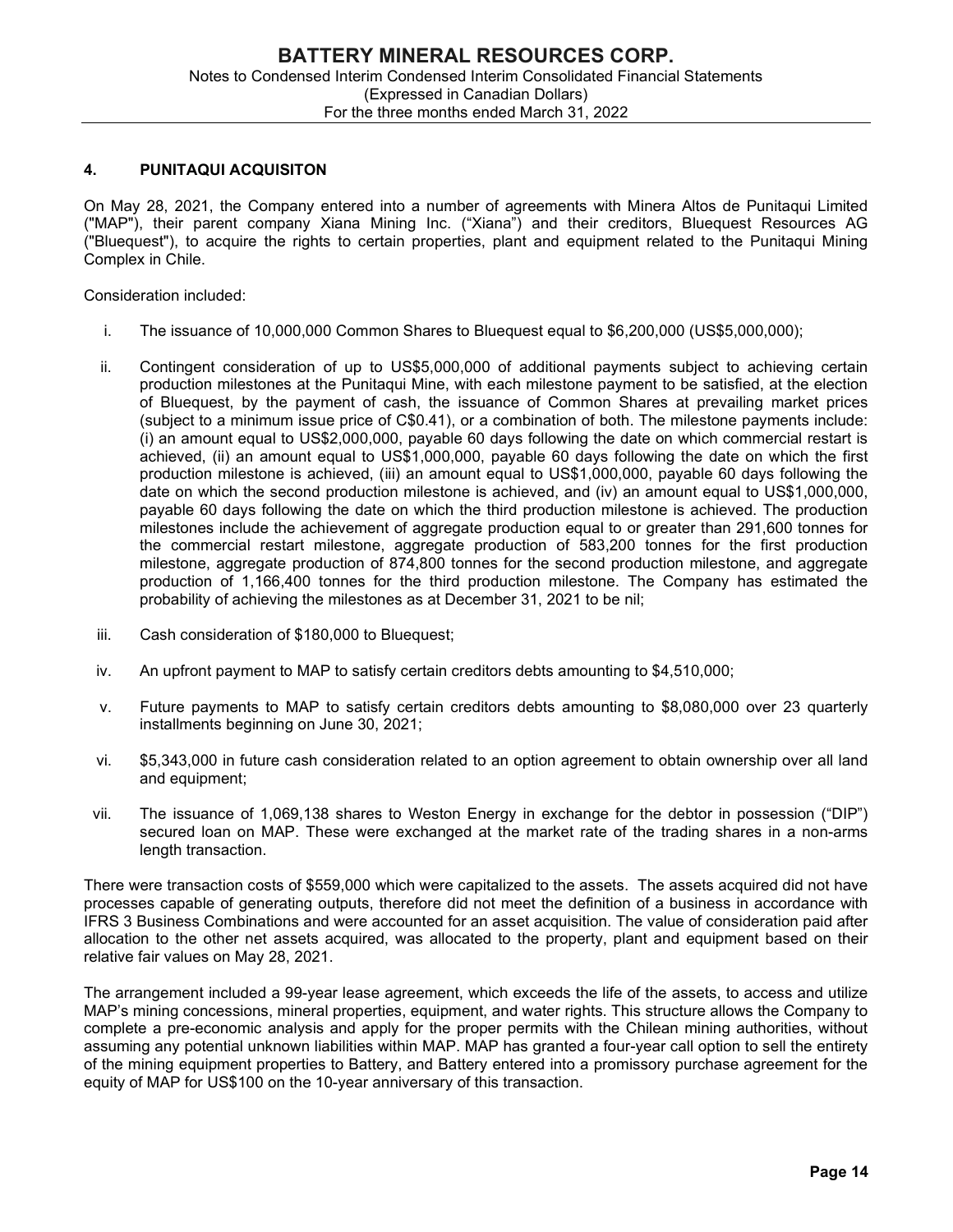# 4. PUNITAQUI ACQUISTION (cont'd...)

The consideration for the Punitaqui acquisition was:

| <b>BATTERY MINERAL RESOURCES CORP.</b>                                                                            |            |
|-------------------------------------------------------------------------------------------------------------------|------------|
| Notes to Condensed Interim Condensed Interim Consolidated Financial Statements<br>(Expressed in Canadian Dollars) |            |
| For the three months ended March 31, 2022                                                                         |            |
|                                                                                                                   |            |
| <b>PUNITAQUI ACQUISTION (cont'd)</b>                                                                              |            |
| sideration for the Punitaqui acquisition was:                                                                     |            |
| <b>Asset acquisition</b>                                                                                          |            |
| Cash consideration                                                                                                | 10,033,000 |
| Share issuance - DIP                                                                                              | 663,000    |
| Share issuance - Bluequest                                                                                        | 6,200,000  |
| Fair value of deferred consideration                                                                              | 8,080,000  |
| Transaction cost                                                                                                  | 559,000    |
| Fair value of consideration                                                                                       | 25,535,000 |
| The following table summarizes the fair values of the identifiable assets acquired and liabilities assumed:       |            |
| Fair value of MAP:                                                                                                |            |
|                                                                                                                   |            |

| Notes to Condensed Interim Condensed Interim Consolidated Financial Statements<br>(Expressed in Canadian Dollars)<br>For the three months ended March 31, 2022 | <b>BATTERY MINERAL RESOURCES CORP.</b> |
|----------------------------------------------------------------------------------------------------------------------------------------------------------------|----------------------------------------|
|                                                                                                                                                                |                                        |
| <b>PUNITAQUI ACQUISTION (cont'd)</b>                                                                                                                           |                                        |
| sideration for the Punitaqui acquisition was:                                                                                                                  |                                        |
| <b>Asset acquisition</b>                                                                                                                                       |                                        |
| Cash consideration                                                                                                                                             | 10,033,000                             |
| Share issuance - DIP                                                                                                                                           | 663,000                                |
|                                                                                                                                                                | 6,200,000                              |
| Share issuance - Bluequest                                                                                                                                     |                                        |
| Fair value of deferred consideration                                                                                                                           | 8,080,000                              |
| <b>Transaction cost</b>                                                                                                                                        | 559,000                                |
| Fair value of consideration<br>The following table summarizes the fair values of the identifiable assets acquired and liabilities assumed:                     | 25,535,000                             |
| Fair value of MAP:<br>Property<br>Plant and equipment                                                                                                          | 8,564,000<br>16,121,000                |
| <b>VAT Receivable</b>                                                                                                                                          | 850,000                                |
| Net identifiable assets equal to asset acquisition                                                                                                             | 25,535,000                             |
| Fair value of the Capital Inventory Acquired                                                                                                                   |                                        |
| Capital Inventory cost                                                                                                                                         | 1,772,000                              |
| <b>VAT Receivable</b>                                                                                                                                          | 416,000                                |

The Company has capitalized \$559,000 as transaction costs, related to the Punitaqui acquisition.

Subsequent to the asset acquisition of MAP, the Company entered into an Inventory Purchase Agreement with MAP, to acquire all the spare parts located on the Punitaqui Mining Complex for total consideration of \$2,188,000 (US\$1,825,812).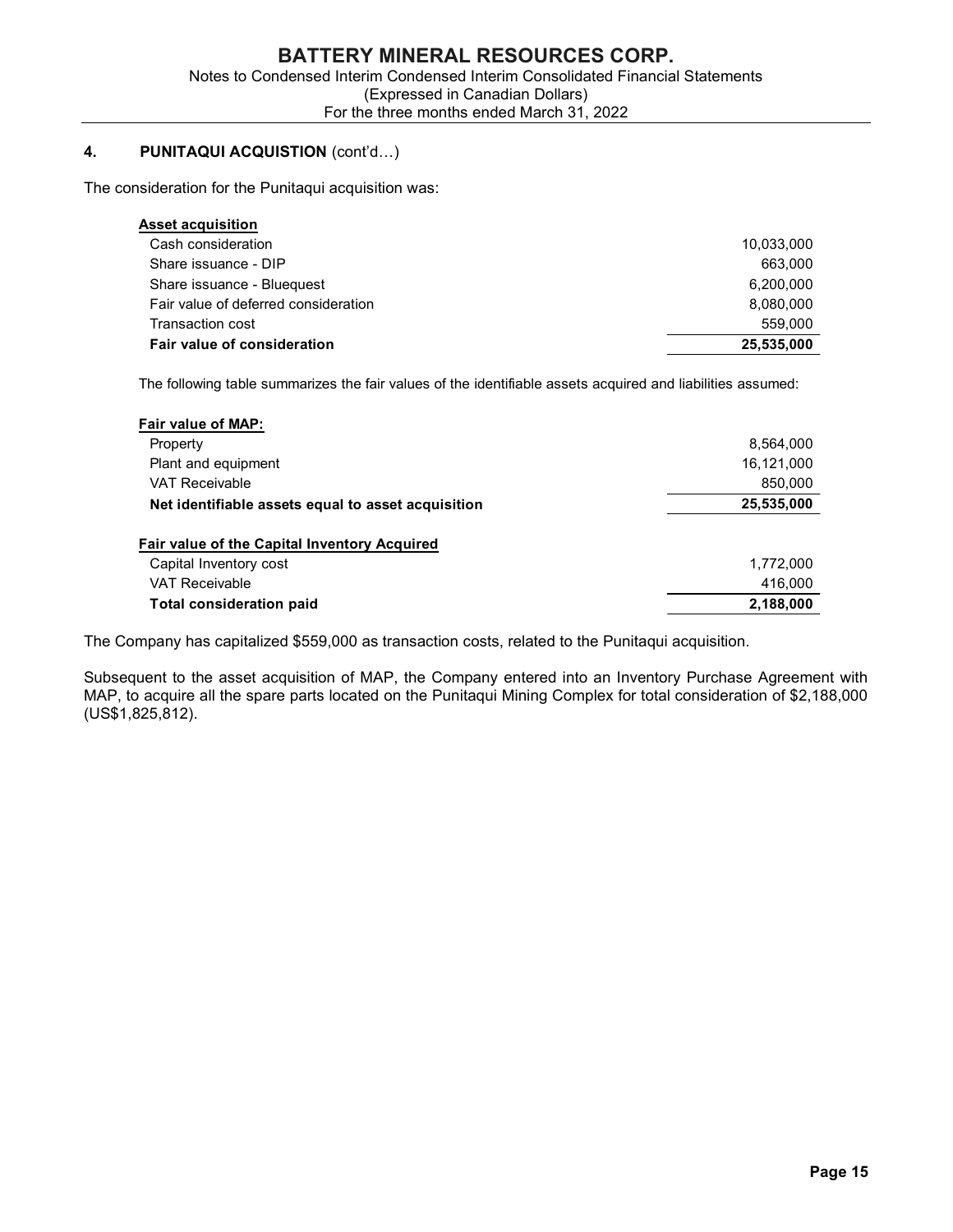# 5. REVERSE TAKEOVER TRANSACTION

On December 23, 2019, Fusion entered into a definitive amalgamation agreement with BMR, 1234525 B.C. Ltd., a newly incorporated wholly owned subsidiary of Fusion, and Weston Energy LLC ("Weston"). This agreement was amended on March 25, 2020, May 14, 2020, August 31, 2020, December 29, 2020, and January 31, 2021; together the definitive amalgamation agreement and the amendments are referred to hereinafter as the "New Definitive Agreement".

The New Definitive Agreement (i) extended the time for completion of the Transaction from August 31, 2020, to March 1, 2021, and (ii) increased the expense reimbursement fee from \$250,000 to \$350,000 (payable by Battery to Fusion in the event the Transaction is not completed by December 31, 2020, for any reason other than as a result of the failure of Fusion to fulfill a material condition or obligation under the Definitive Agreement).

Pursuant to the New Definitive Agreement, Fusion acquired all of the issued and outstanding securities of BMR, by way of an amalgamation under the British Columbia Business Corporations Act pursuant to which BMR and Fusion Subco amalgamated, shareholders of BMR exchanged their shares of BMR for shares of Fusion on a onefor-one basis on a post-consolidation basis (as defined below) and BMR became a wholly-owned subsidiary of Fusion (together with the related transactions and corporate procedures set out in the New Definitive Agreement, the "Transaction").

In connection with the Transaction, Fusion consolidated its common shares on a 2:1 basis (the "Consolidation"). In addition, upon closing of the Transaction, Fusion changed its name to "Battery Mineral Resources Corp.". On closing the Transaction, the Resulting Issuer met the TSXV's initial listing requirements for a Tier 1 or Tier 2 mining issuer.

In connection with the Transaction, BMR completed a private placement of: (i) flow-through common shares of BMR at a price of \$0.68 per share; and (ii) common shares of BMR at a price of \$0.65 per share, to raise aggregate gross proceeds of \$1,750,000. Shares issued under the private placement were immediately exchanged for one post-consolidation common share of Fusion upon closing of the Transaction (together, the "Concurrent Financing").

On February 15, 2021, the Company completed a reverse takeover transaction ("RTO"), with Fusion Gold Ltd. (Fusion), a TSX Venture Exchange listed company, to complete a share exchange that resulted in the Company's shareholders taking over Fusion (the "Transaction"). The Transaction is intended to constitute Fusion's "qualifying transaction" and is structured as an amalgamation pursuant to which the Company amalgamated with 1234525 B.C. Ltd. The amalgamated entity become a wholly owned subsidiary of Fusion and the security holders of the Company exchanged securities of the Company for securities of Fusion on a one-for-one basis (after a consolidation of Fusion's common shares on a 2:1 basis). As a result of the shareholders of the Company own more shares in the combined entity, the Company is deemed to control the new entity and the continuing financial statements will be those of the Company.

Trading of the Company's common shares commenced on February 22, 2021.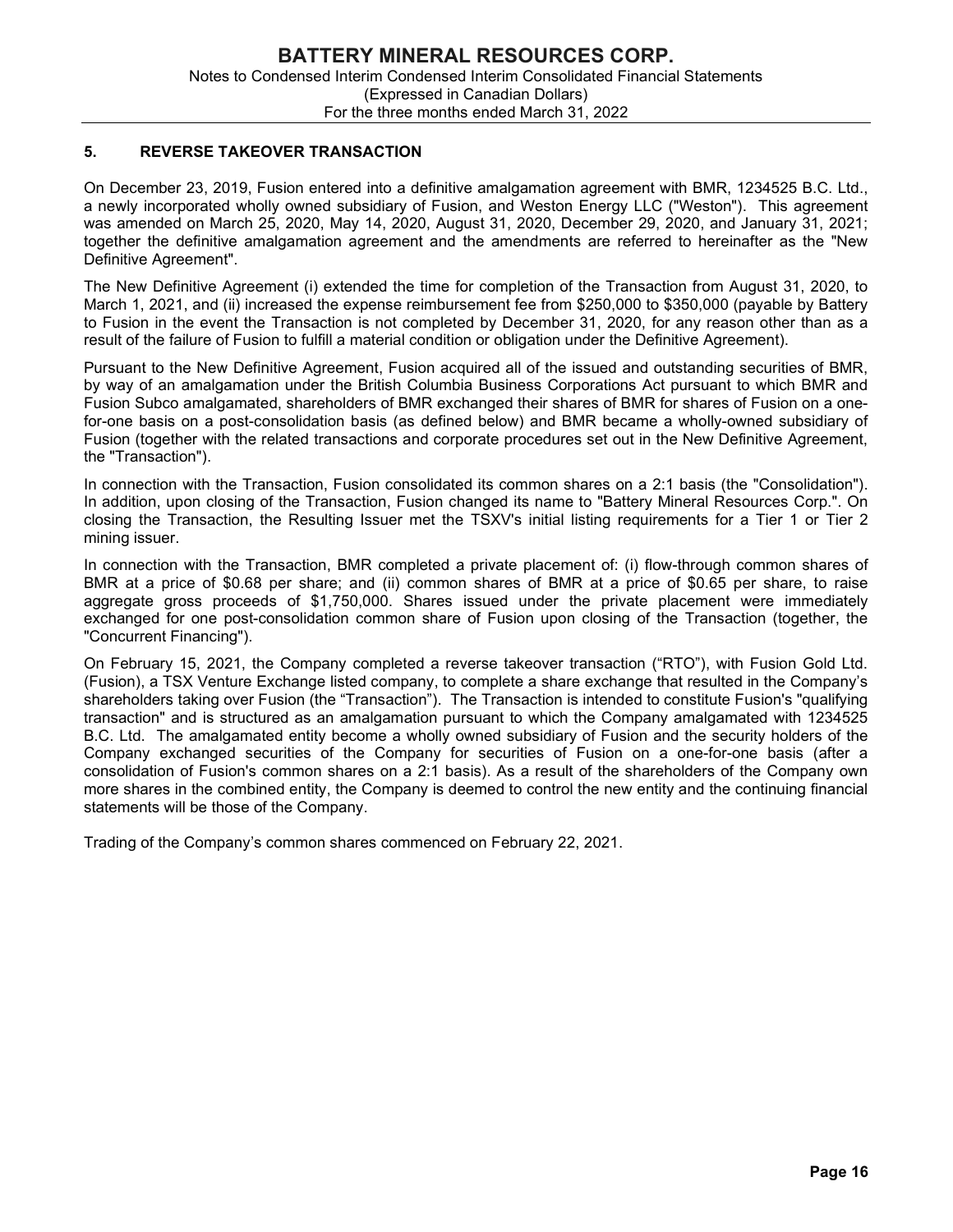# 5. REVERSE TAKEOVER TRANSACTION (cont'd...)

| <b>BATTERY MINERAL RESOURCES CORP.</b><br>Notes to Condensed Interim Condensed Interim Consolidated Financial Statements<br>(Expressed in Canadian Dollars)<br>For the three months ended March 31, 2022 |                     |
|----------------------------------------------------------------------------------------------------------------------------------------------------------------------------------------------------------|---------------------|
| 5.<br><b>REVERSE TAKEOVER TRANSACTION (cont'd)</b>                                                                                                                                                       |                     |
|                                                                                                                                                                                                          |                     |
| For accounting purposes, the acquisition was treated as an RTO. As such, effective as at the date of closing, the                                                                                        |                     |
| fair value of the consideration deemed to be paid by the Company and the fair value assigned to Fusion's<br>identified assets acquired and liabilities assumed are presented below:                      |                     |
| Cost of acquisition:                                                                                                                                                                                     |                     |
| Fair value of post-consolidation common shares retained by Fusion shareholders - 3,100,000 at \$0.65                                                                                                     | \$<br>2,015,000     |
| Fair value of Fusion stock options<br><b>Total consideration</b>                                                                                                                                         | 38,725<br>2,053,725 |
|                                                                                                                                                                                                          |                     |
| Allocated as follows:<br>Cash                                                                                                                                                                            | \$<br>60,963        |
| <b>Receivables</b>                                                                                                                                                                                       | 7,386               |
| Trade and other payables                                                                                                                                                                                 | (531)               |
| Net assets acquired                                                                                                                                                                                      | 67,818              |
| Allocation to listing expense                                                                                                                                                                            | 1,985,907           |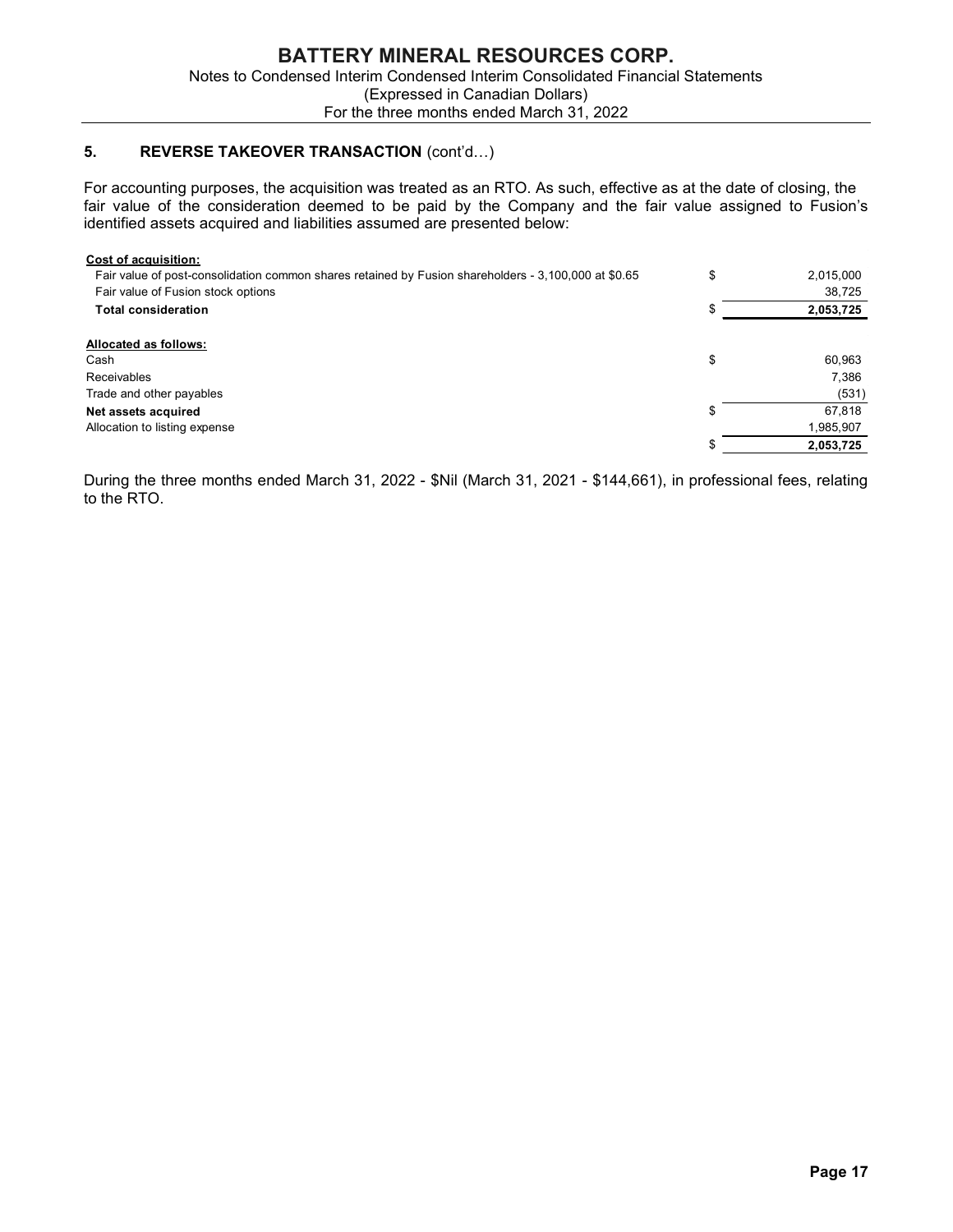# 6. CASH

|                                                                                | <b>BATTERY MINERAL RESOURCES CORP.</b>    |              |           |
|--------------------------------------------------------------------------------|-------------------------------------------|--------------|-----------|
| Notes to Condensed Interim Condensed Interim Consolidated Financial Statements |                                           |              |           |
|                                                                                | (Expressed in Canadian Dollars)           |              |           |
|                                                                                | For the three months ended March 31, 2022 |              |           |
| <b>CASH</b><br>6.                                                              |                                           |              |           |
|                                                                                |                                           |              |           |
| Cash is comprised as follows:                                                  |                                           |              |           |
|                                                                                |                                           |              |           |
|                                                                                |                                           | 31-Mar-22    | 31-Dec-21 |
| Cash in Canadian financial institutions                                        | \$                                        | 730,202 \$   | 1,511,394 |
| Cash in American financial institutions                                        |                                           | 4,371,915    | 706,642   |
| Cash in Australian financial institutions                                      |                                           | 369          | 1,023     |
| Cash in South Korean financial institutions                                    |                                           | 128,987      |           |
| Cash in Chilean financial institutions                                         |                                           | 1,140,428    | 410,936   |
| Total                                                                          | \$                                        | 6,371,901 \$ | 2,629,995 |
|                                                                                |                                           |              |           |
| 7.<br><b>RECEIVABLES</b>                                                       |                                           |              |           |
| Receivables are comprised as follows:                                          |                                           |              |           |
|                                                                                |                                           | 31-Mar-22    | 31-Dec-21 |
| Accounts receivable                                                            | \$                                        | 1,709,073 \$ | 1,623,632 |
| Finance lease receivable                                                       |                                           | 284,942      | 329,543   |
| GST/HST receivable                                                             |                                           | 179,478      | 57,669    |
| QST receivable                                                                 |                                           | $\mathbf{0}$ | \$24,728  |
| VAT receivables                                                                |                                           | 1,002,781    | 1,710,429 |
|                                                                                |                                           |              | 2746001   |

# 7. RECEIVABLES

| DATTENT MINENAL NESOUNGES CONF.<br>Notes to Condensed Interim Condensed Interim Consolidated Financial Statements<br>(Expressed in Canadian Dollars)<br>For the three months ended March 31, 2022 |          |                                                                                   |                                                                                   |  |  |  |  |  |
|---------------------------------------------------------------------------------------------------------------------------------------------------------------------------------------------------|----------|-----------------------------------------------------------------------------------|-----------------------------------------------------------------------------------|--|--|--|--|--|
| 6.<br><b>CASH</b>                                                                                                                                                                                 |          |                                                                                   |                                                                                   |  |  |  |  |  |
| Cash is comprised as follows:                                                                                                                                                                     |          |                                                                                   |                                                                                   |  |  |  |  |  |
|                                                                                                                                                                                                   |          | 31-Mar-22                                                                         | 31-Dec-21                                                                         |  |  |  |  |  |
| Cash in Canadian financial institutions                                                                                                                                                           | \$       | 730,202 \$                                                                        | 1,511,394                                                                         |  |  |  |  |  |
| Cash in American financial institutions                                                                                                                                                           |          | 4,371,915                                                                         | 706,642                                                                           |  |  |  |  |  |
| Cash in Australian financial institutions                                                                                                                                                         |          | 369                                                                               | 1,023                                                                             |  |  |  |  |  |
| Cash in South Korean financial institutions                                                                                                                                                       |          | 128,987                                                                           |                                                                                   |  |  |  |  |  |
| Cash in Chilean financial institutions                                                                                                                                                            |          | 1,140,428                                                                         | 410,936                                                                           |  |  |  |  |  |
| Total                                                                                                                                                                                             | \$       | 6,371,901 \$                                                                      | 2,629,995                                                                         |  |  |  |  |  |
| Receivables are comprised as follows:<br>Accounts receivable<br>Finance lease receivable<br>GST/HST receivable<br>QST receivable<br>VAT receivables<br>Total                                      | \$<br>\$ | 31-Mar-22<br>1,709,073 \$<br>284,942<br>179,478<br>0<br>1,002,781<br>3,176,274 \$ | 31-Dec-21<br>1,623,632<br>329,543<br>57,669<br>\$24,728<br>1,710,429<br>3,746,001 |  |  |  |  |  |
| 8.<br><b>PREPAID EXPENSES</b><br>Prepaid expenses are comprised as follows:                                                                                                                       |          |                                                                                   |                                                                                   |  |  |  |  |  |
|                                                                                                                                                                                                   |          | 31-Mar-22                                                                         | 31-Dec-21                                                                         |  |  |  |  |  |
|                                                                                                                                                                                                   | \$       | 383,503 \$                                                                        | 231,061<br>231,061                                                                |  |  |  |  |  |
| Prepaid expenses<br>Total                                                                                                                                                                         | \$       | 383,503 \$                                                                        |                                                                                   |  |  |  |  |  |

# 8. PREPAID EXPENSES

|                     | 31-Mar-22 | -Dec-21<br>94<br>16-Z |
|---------------------|-----------|-----------------------|
| Prepaid<br>expenses | 383.503   | .061<br>024<br>' د∠   |
| Total               | 383,503   | ,061<br>∤פר<br>، ت ے  |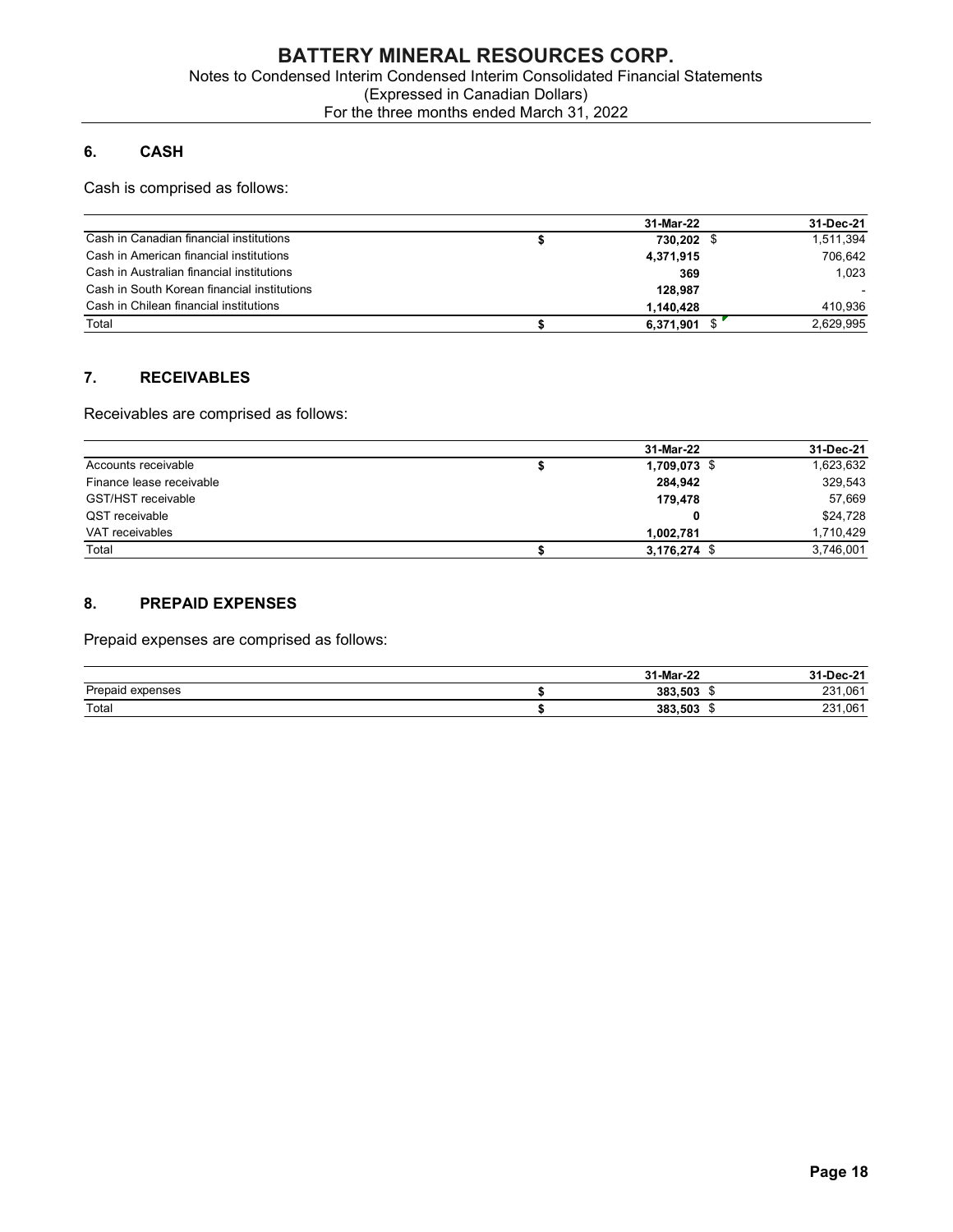# 9. PROPERTY, PLANT AND EQUIPMENT

|                                                            |                                        |                                           |                                         | (Expressed in Canadian Dollars) |                                     |                          |                                      |                          |
|------------------------------------------------------------|----------------------------------------|-------------------------------------------|-----------------------------------------|---------------------------------|-------------------------------------|--------------------------|--------------------------------------|--------------------------|
|                                                            |                                        | For the three months ended March 31, 2022 |                                         |                                 |                                     |                          |                                      |                          |
|                                                            |                                        |                                           |                                         |                                 |                                     |                          |                                      |                          |
| 9.<br>PROPERTY, PLANT AND EQUIPMENT                        |                                        |                                           |                                         |                                 |                                     |                          |                                      |                          |
|                                                            |                                        |                                           |                                         |                                 |                                     |                          |                                      |                          |
|                                                            |                                        |                                           |                                         |                                 |                                     |                          |                                      |                          |
|                                                            | Land and<br><b>Buildings</b>           | <b>Plant and</b><br>Mining                | Padding<br>equipment                    | Spare parts                     | <b>Motor vehicles</b>               | Computer<br>equipment    | Office<br>equipment                  | Total                    |
| Cost                                                       |                                        | equipment                                 |                                         |                                 |                                     |                          |                                      |                          |
|                                                            |                                        |                                           |                                         |                                 |                                     |                          |                                      |                          |
| At December 31, 2020<br>\$                                 | $-$ \$                                 | 47,420 \$                                 | $-$ \$                                  | $-$ \$                          | 13,465 \$                           | 48,727 \$                | 25,803 \$                            | 135,415                  |
| Discontinued operations - opening balances                 | 8,646,657                              | $\overline{\phantom{a}}$                  | 38,097,381                              | 712,153                         |                                     |                          | $\overline{\phantom{a}}$             | 47,456,191               |
| Continuing operations - additions                          |                                        | $\sim$                                    | $\overline{\phantom{a}}$                |                                 |                                     | 2,069                    | $\overline{\phantom{a}}$             | 2,069                    |
| Punitaqui - additions                                      | 8,563,739                              | 16,126,664                                | $\overline{\phantom{a}}$                | 1,783,246                       |                                     |                          | $\overline{\phantom{a}}$             | 26,473,649               |
| ESI - additions<br>ESI-disposals                           | 130,358<br>(369, 948)                  |                                           | 1,274,483<br>(3,584,871)                | 5,158                           |                                     |                          | $\overline{\phantom{a}}$             | 1,409,999<br>(3,954,819) |
| ESI-re-class                                               | (3,046,664)                            | $\overline{\phantom{a}}$                  | $\overline{\phantom{a}}$                | $\sim$                          |                                     |                          | $\overline{\phantom{a}}$             | (3,046,664)              |
| Foreign currency translation adjustment                    | (963, 751)                             | (1,773,782)                               | (185, 518)                              | (194, 434)                      |                                     |                          |                                      | (3, 117, 485)            |
| At December 31, 2021<br>\$                                 | 12,960,391<br>- \$                     | 14,400,302 \$                             | 35,601,475 \$                           | 2,306,123 \$                    | 13,465 \$                           | 50,796 \$                | 25,803<br>- \$                       | 65,358,355               |
| Additions                                                  |                                        |                                           | 603,531                                 |                                 |                                     |                          | $\overline{\phantom{a}}$             | 603,531                  |
| ESI-disposals                                              | $\overline{\phantom{a}}$               | $\overline{\phantom{a}}$                  | (271, 148)                              | $\overline{\phantom{a}}$        |                                     | $\overline{\phantom{a}}$ | $\overline{\phantom{a}}$             | (271, 148)               |
| Foreign currency translation adjustment                    | 495,408                                | 1,032,324                                 | (450, 803)                              | 135,954                         | $\overline{\phantom{a}}$            | 7,365                    | $\sim$                               | 1,220,249                |
| At March 31, 2022<br>s.                                    | 13,455,799 \$                          | 15,432,626 \$                             | 35,483,055 \$                           | 2.442.077 \$                    | 13,465 \$                           | 58,161 \$                | 25,803 \$                            | 66,910,987               |
|                                                            |                                        |                                           |                                         |                                 |                                     |                          |                                      |                          |
| <b>Accumulated depreciation</b>                            |                                        |                                           |                                         |                                 |                                     |                          |                                      |                          |
|                                                            |                                        |                                           |                                         |                                 |                                     |                          |                                      |                          |
| At December 31, 2020<br>\$                                 | $-$ \$                                 | $(14, 332)$ \$                            | $-$ \$                                  | $-$ \$                          | (6, 447)<br>-\$                     | $(12, 401)$ \$           | (12, 587)<br>-\$                     | (45, 767)                |
| Discontinued operations - opening balances                 | (3,635,601)                            | $\sim$                                    | (19,712,265)                            |                                 | $\overline{\phantom{a}}$            |                          | $\overline{\phantom{a}}$             | (23, 347, 866)           |
| Continuing operations - depreciation<br>ESI - depreciation | $\overline{\phantom{a}}$<br>(215, 458) | (13, 443)<br>$\overline{\phantom{a}}$     | $\overline{\phantom{a}}$<br>(4,663,303) |                                 | (3,068)<br>$\overline{\phantom{a}}$ | (11,661)                 | (6, 432)<br>$\overline{\phantom{a}}$ | (34, 604)<br>(4,878,761) |
| ESI - disposals                                            | 324,447                                | $\sim$                                    | 2,334,918                               | $\overline{\phantom{a}}$        | $\sim$                              | $\overline{\phantom{a}}$ | $\overline{\phantom{a}}$             | 2,659,365                |
| ESI-re-class                                               | 757,432                                | $\overline{\phantom{a}}$                  | $\overline{\phantom{a}}$                |                                 | $\overline{\phantom{a}}$            |                          | $\overline{\phantom{a}}$             | 757,432                  |
| Foreign currency translation adjustment                    | 9,250                                  | 75                                        | 86,257                                  | $\overline{\phantom{a}}$        | 17                                  | 65                       | 36                                   | 95,700                   |
| At December 31, 2021<br>\$                                 | $(2,759,930)$ \$                       | $(27,700)$ \$                             | $(21,954,393)$ \$                       | $-$ \$                          | $(9,498)$ \$                        | $(23,997)$ \$            | $(18,983)$ \$                        | (24, 794, 501)           |
| Depriciation                                               | (17, 263)                              | $\overline{\phantom{a}}$                  | (690, 242)                              | $\sim$                          | $\overline{\phantom{a}}$            |                          | $\overline{\phantom{a}}$             | (707, 504)               |
| ESI-disposals                                              | $\overline{\phantom{a}}$               | $\sim$                                    | 195,894                                 | (53, 182)                       | $\overline{\phantom{a}}$            | $\overline{\phantom{a}}$ | $\overline{\phantom{a}}$             | 142,712                  |
| Foreign currency translation adjustment                    | 20,853                                 | (98)                                      | 280,293                                 |                                 | 440                                 | (223)                    | 1,854                                | 303,119                  |
| At March 31, 2022<br>\$                                    | $(2,756,340)$ \$                       | $(27,798)$ \$                             | $(22, 168, 448)$ \$                     | $(53, 182)$ \$                  | $(9,058)$ \$                        | $(24, 220)$ \$           | $(17, 129)$ \$                       | (25,056,175)             |
|                                                            |                                        |                                           |                                         |                                 |                                     |                          |                                      |                          |
|                                                            |                                        |                                           |                                         |                                 |                                     |                          |                                      |                          |
| <b>Carrying amounts</b>                                    |                                        |                                           | 13,647,082 \$                           | 2,306,123 \$                    | 3,967 \$                            | 26,799 \$                | 6,820 \$                             | 40,563,854               |
| At December 31, 2021<br>$\mathfrak s$                      | 10,200,461 \$                          | 14,372,602 \$                             |                                         |                                 |                                     |                          |                                      |                          |

| At March 31, 2022    | 10.699.460 | 15.404.828 | 13.314.607 | 2.388.895 | 4,407 | 33,941 | 8.674 | 41.854.812 |
|----------------------|------------|------------|------------|-----------|-------|--------|-------|------------|
| At December 31, 2021 | 10.200.461 | 14.372.602 | 13.647.082 | 2,306,123 | 3,967 | 26,799 | 6,820 | 40,563,854 |
|                      |            |            |            |           |       |        |       |            |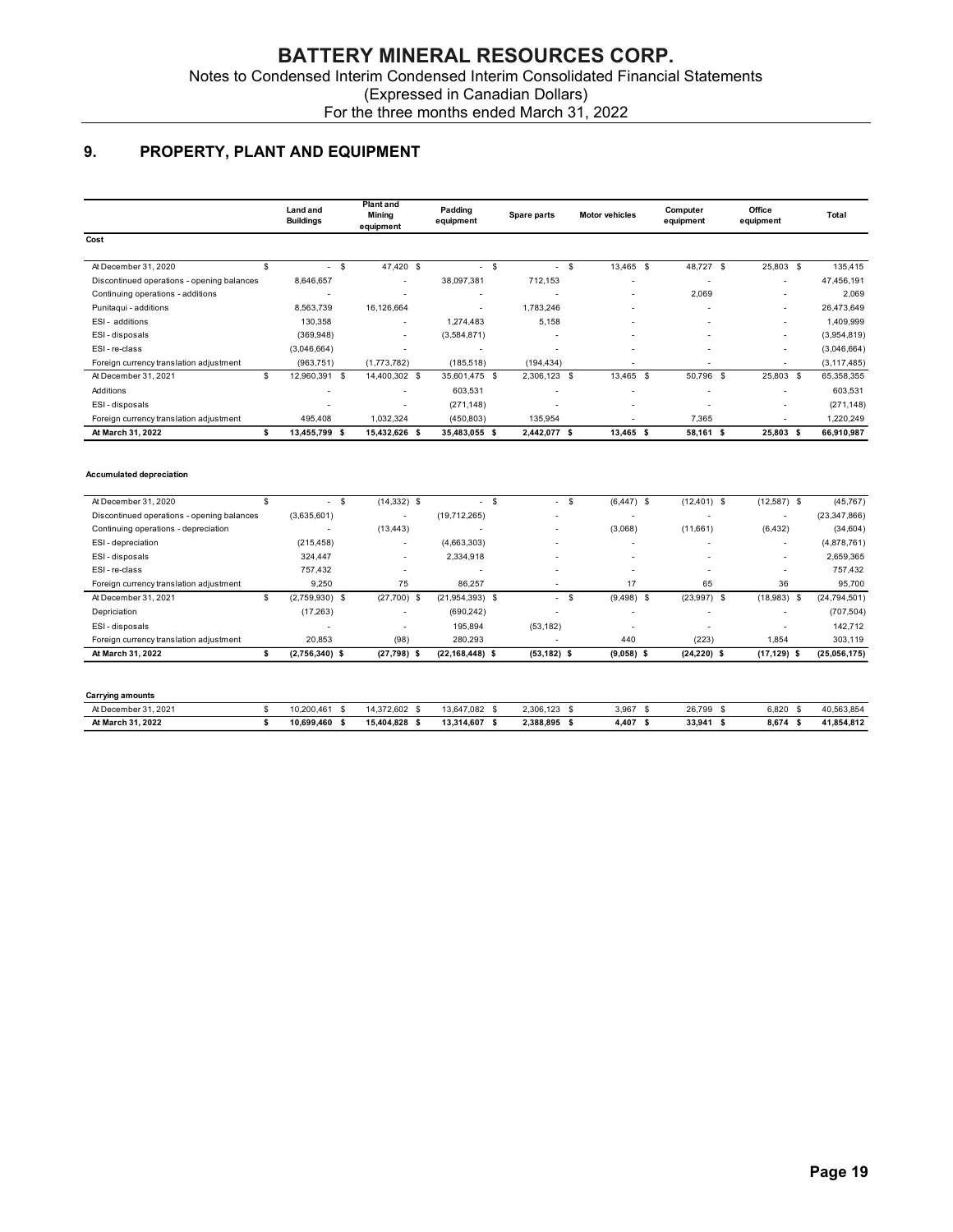#### 10. EXPLORATION ADVANCES

|                                                                                                                       | <b>BATTERY MINERAL RESOURCES CORP.</b>                                         |            |           |
|-----------------------------------------------------------------------------------------------------------------------|--------------------------------------------------------------------------------|------------|-----------|
|                                                                                                                       | Notes to Condensed Interim Condensed Interim Consolidated Financial Statements |            |           |
|                                                                                                                       | (Expressed in Canadian Dollars)<br>For the three months ended March 31, 2022   |            |           |
|                                                                                                                       |                                                                                |            |           |
| 10.<br><b>EXPLORATION ADVANCES</b>                                                                                    |                                                                                |            |           |
| The Company has made advance payments of for drilling and exploration services for its Cobalt Project. The            |                                                                                |            |           |
|                                                                                                                       |                                                                                |            |           |
|                                                                                                                       |                                                                                |            |           |
| deposits will be capitalized to the Company's exploration and evaluation assets, as the services are rendered.        |                                                                                |            |           |
|                                                                                                                       |                                                                                | 31-Mar-22  | 31-Dec-21 |
| <b>Exploration Advances</b>                                                                                           | \$                                                                             | 100,000    | 404,000   |
| Total                                                                                                                 | \$                                                                             | 100,000 \$ | 404,000   |
|                                                                                                                       |                                                                                |            |           |
| 11.                                                                                                                   |                                                                                |            |           |
| <b>EXPLORATION AND EVALUATION ASSETS</b>                                                                              |                                                                                |            |           |
| Title to exploration and evaluation assets involves inherent risks due to difficulties of determining the validity of |                                                                                |            |           |

# 11. EXPLORATION AND EVALUATION ASSETS

| deposits will be capitalized to the Company's exploration and evaluation assets, as the services are rendered.                                                                                                                        |                    |                                       |                                 |                         |                              |                       |
|---------------------------------------------------------------------------------------------------------------------------------------------------------------------------------------------------------------------------------------|--------------------|---------------------------------------|---------------------------------|-------------------------|------------------------------|-----------------------|
|                                                                                                                                                                                                                                       |                    |                                       |                                 | 31-Mar-22               |                              | 31-Dec-21             |
| <b>Exploration Advances</b>                                                                                                                                                                                                           |                    |                                       | \$                              | 100,000                 |                              | 404,000               |
| Total                                                                                                                                                                                                                                 |                    |                                       | \$                              | $100,000$ \$            |                              | 404,000               |
| 11.<br><b>EXPLORATION AND EVALUATION ASSETS</b>                                                                                                                                                                                       |                    |                                       |                                 |                         |                              |                       |
| conveyancing history characteristic of many exploration and evaluation assets. The Company has investigated<br>the titles to its exploration and evaluation assets and to the best of its knowledge, the titles are in good standing. |                    |                                       |                                 |                         |                              |                       |
|                                                                                                                                                                                                                                       | Canadian<br>Cobalt | <b>U.S. Cobalt</b><br><b>Projects</b> | <b>U.S. Lithium</b><br>Projects | South Korea<br>Graphite | Chile<br>Copper<br>Punitaqui | <b>Total</b>          |
|                                                                                                                                                                                                                                       | <b>Projects</b>    |                                       |                                 | Projects                | Project                      |                       |
|                                                                                                                                                                                                                                       | \$                 | \$                                    | \$                              | \$                      | \$                           | \$                    |
| Balance as December 31, 2020                                                                                                                                                                                                          | 19,646,128         | 1,280,366                             | 378,718                         | 1,874,104               | $\sim$                       | 23,179,316            |
| Additions during the year                                                                                                                                                                                                             | 4,407,954          | 310,637                               | 4,152                           | 277,555                 | 5,711,267                    | 10,711,565            |
| Impairment                                                                                                                                                                                                                            | (2, 183, 968)      |                                       | $\blacksquare$                  | (217, 727)              | $\sim$                       | (2,401,695)           |
| Currency translation adjustment                                                                                                                                                                                                       | $\sim$             |                                       | $\blacksquare$                  | $\sim$                  | (387, 707)                   | (387, 707)            |
| Balance as December 31, 2021                                                                                                                                                                                                          | 21,870,114         | 1,591,003                             | 382,870                         | 1,933,932               | 5,323,560                    | 31,101,479            |
| Additions during the year                                                                                                                                                                                                             | 611,986            | 3,323                                 | 0                               | 84,480                  | 4,175,712                    | 4,875,500             |
| Impairment                                                                                                                                                                                                                            | (19, 954)          |                                       |                                 | $\sim$                  | $\mathbf{r}$                 | (19, 954)             |
| Currency translation adjustment<br>Balance as March 31, 2022                                                                                                                                                                          | 22,462,145         | 1,594,326                             | 382,870                         | 2,018,412               | 326,492<br>9,825,764         | 326,492<br>36,283,517 |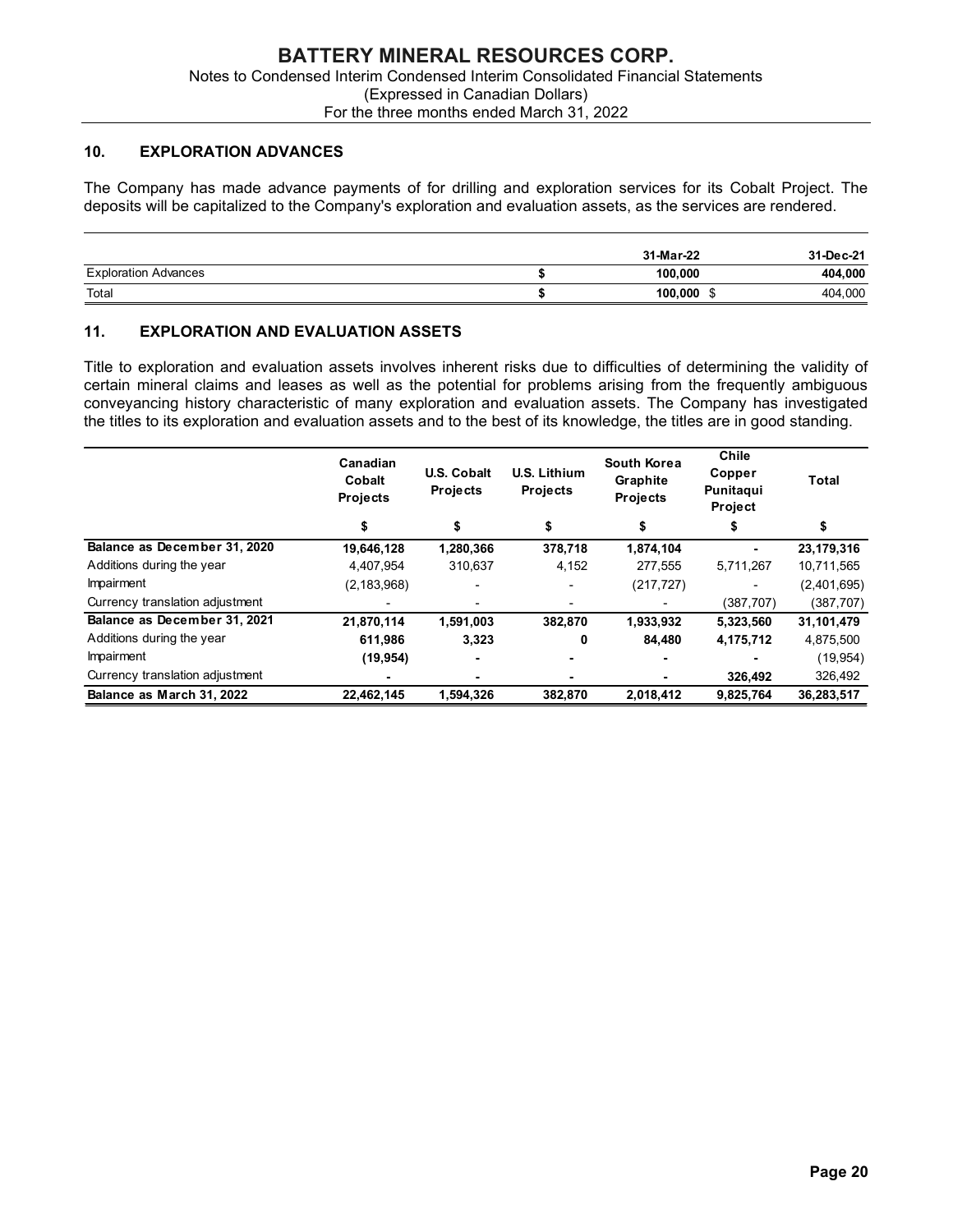# For the three months ended March 31, 2022

# 11. **EXPLORATION AND EVALUATION ASSETS** (cont'd...)

# Canadian Cobalt Projects

| <b>BATTERY MINERAL RESOURCES CORP.</b><br>Notes to Condensed Interim Condensed Interim Consolidated Financial Statements<br>(Expressed in Canadian Dollars)<br>For the three months ended March 31, 2022<br><b>EXPLORATION AND EVALUATION ASSETS (cont'd)</b> |                 |                          |                          |                                 |                 |                      |
|---------------------------------------------------------------------------------------------------------------------------------------------------------------------------------------------------------------------------------------------------------------|-----------------|--------------------------|--------------------------|---------------------------------|-----------------|----------------------|
|                                                                                                                                                                                                                                                               |                 |                          |                          |                                 |                 |                      |
|                                                                                                                                                                                                                                                               |                 |                          |                          |                                 |                 |                      |
|                                                                                                                                                                                                                                                               |                 |                          |                          |                                 |                 |                      |
|                                                                                                                                                                                                                                                               |                 |                          |                          |                                 |                 |                      |
|                                                                                                                                                                                                                                                               |                 |                          |                          |                                 |                 |                      |
|                                                                                                                                                                                                                                                               |                 |                          |                          |                                 |                 |                      |
|                                                                                                                                                                                                                                                               |                 |                          |                          |                                 |                 |                      |
|                                                                                                                                                                                                                                                               |                 |                          |                          |                                 |                 |                      |
|                                                                                                                                                                                                                                                               |                 |                          |                          |                                 |                 |                      |
|                                                                                                                                                                                                                                                               |                 |                          |                          |                                 |                 |                      |
|                                                                                                                                                                                                                                                               |                 |                          |                          |                                 |                 |                      |
| anadian Cobalt Projects                                                                                                                                                                                                                                       |                 |                          |                          |                                 |                 |                      |
|                                                                                                                                                                                                                                                               |                 |                          | White                    |                                 |                 |                      |
| McAra<br><b>Shining Tree</b><br>Gowganda<br>Fabre                                                                                                                                                                                                             | Elk Lake        | Wilder                   | <b>Reserve</b>           | <b>Iron Mask</b>                | Other           | Total                |
| \$<br>\$<br>\$<br>\$                                                                                                                                                                                                                                          | \$              | \$                       | \$                       | \$                              | - \$            | \$                   |
| Balance at December 31, 2020<br>7,393,900<br>4,737,535<br>1,402,881<br>1,490,687                                                                                                                                                                              | 2,047,036       | 1,012,789                | 797,635                  | $\sim$                          | 763,665         | 19,646,128           |
| <b>Additions</b>                                                                                                                                                                                                                                              |                 |                          |                          |                                 |                 |                      |
| 69,857<br>546,301<br>2,248<br>8,550<br>Property acquisition and staking costs                                                                                                                                                                                 | 93,681          | 213,338                  | 21,465                   | 145,739                         | 29,729          | 1,130,908            |
| 34,007<br>12,614<br>26,691<br>Assay<br>$\sim$                                                                                                                                                                                                                 | 22,507          | $\sim$                   | 17,560                   | $\sim$                          | $\sim$          | 113,379              |
| Consulting<br>29,551<br>90,189<br>15,337<br>26,796                                                                                                                                                                                                            | 27,613          | 32,779                   | 13,542                   | 947                             | 2,551           | 239,305              |
| 12,334<br>272,245<br>Drilling<br>498,884<br>263,712                                                                                                                                                                                                           | 193,965         | $\overline{a}$           | 260,467                  | $\sim$                          | $\sim$          | 1,501,607            |
| Environmental and permitting<br>36,907<br>$\sim$<br>$\sim$<br>$\sim$                                                                                                                                                                                          | $\sim$          | $\overline{\phantom{a}}$ | $\overline{\phantom{a}}$ | $\sim$                          | $\sim$          | 36,907               |
| Field office and other<br>41,741<br>3,358<br>7,520<br>18,090                                                                                                                                                                                                  | 2,851           | 3,450                    | 3,445                    | 29                              | 91              | 80,575               |
| 41,874<br>104,168<br>Geological<br>224,355<br>90,492                                                                                                                                                                                                          | 62,020          | 25,318                   | 115,795                  | $\sim$                          | 2,580           | 666,602              |
| GIS, mapping and surveying<br>69,375<br>$\sim$<br>$\sim$<br>$\sim$                                                                                                                                                                                            | $\sim$          | $\sim$                   | $\sim$                   | $\sim$                          | $\sim$          | 69,375               |
| Government and land payments<br>14,745<br>1,393<br>(49, 288)<br>5,700<br>48,674<br>78,483<br>24,529<br>Project management<br>31,988                                                                                                                           | 3,879<br>33,566 | 434<br>6,148             | 6,026<br>25,701          | 445<br>$\overline{\phantom{a}}$ | $\sim$<br>1,143 | (16, 666)<br>250,232 |
| 14,341<br>122,735<br>38,922<br>57,206<br>Travel                                                                                                                                                                                                               | 56,271          | 5,997                    | 39,211                   | $\overline{\phantom{a}}$        | 1,047           | 335,730              |
| Additions during the year<br>236,114<br>1,757,722<br>409,383<br>533,405                                                                                                                                                                                       | 496,353         | 287,464                  | 503,212                  | 147,160                         | 37,141          | 4,407,954            |
| (2,023,808)<br>Impairment<br>$\sim$<br>$\sim$<br>$\sim$                                                                                                                                                                                                       | $\sim$          | $\sim$                   | $\sim$                   | (147, 160)                      | (13,000)        | (2, 183, 968)        |
| Balance as December 31, 2021                                                                                                                                                                                                                                  |                 |                          |                          |                                 |                 |                      |
| 7,630,014<br>4,471,449<br>1,812,264<br>2,024,092                                                                                                                                                                                                              | 2,543,389       | 1,300,253                | 1,300,847                | $\sim$                          | 787,806         | 21,870,114           |

|                                                  | \$                       | \$          | \$                       | \$                       | \$                       | \$                       | \$                       | \$                       | \$                       | \$             |
|--------------------------------------------------|--------------------------|-------------|--------------------------|--------------------------|--------------------------|--------------------------|--------------------------|--------------------------|--------------------------|----------------|
| Balance at December 31, 2020                     | 7,393,900                | 4,737,535   | 1,402,881                | 1,490,687                | 2,047,036                | 1,012,789                | 797,635                  | $\blacksquare$           | 763,665                  | 19,646,128     |
| <b>Additions</b>                                 |                          |             |                          |                          |                          |                          |                          |                          |                          |                |
| Property acquisition and staking costs           | 69,857                   | 546,301     | 2,248                    | 8,550                    | 93,681                   | 213,338                  | 21,465                   | 145,739                  | 29,729                   | 1,130,908      |
| Assay                                            | $\sim$                   | 34,007      | 12,614                   | 26,691                   | 22,507                   | $\sim$                   | 17,560                   | $\blacksquare$           | $\blacksquare$           | 113,379        |
| Consulting                                       | 29,551                   | 90,189      | 15,337                   | 26,796                   | 27,613                   | 32,779                   | 13,542                   | 947                      | 2,551                    | 239,305        |
| <b>Drilling</b>                                  | 12,334                   | 498,884     | 263,712                  | 272,245                  | 193,965                  | $\sim$                   | 260,467                  | $\blacksquare$           | $\blacksquare$           | 1,501,607      |
| Environmental and permitting                     | $\blacksquare$           | 36,907      | $\blacksquare$           | $\overline{\phantom{a}}$ | $\overline{\phantom{a}}$ | $\overline{\phantom{a}}$ | $\overline{\phantom{a}}$ | $\overline{\phantom{a}}$ | $\overline{\phantom{a}}$ | 36,907         |
| Field office and other                           | 18,090                   | 41,741      | 3,358                    | 7,520                    | 2,851                    | 3,450                    | 3,445                    | 29                       | 91                       | 80,575         |
| Geological                                       | 41,874                   | 224,355     | 90,492                   | 104,168                  | 62,020                   | 25,318                   | 115,795                  | $\overline{\phantom{a}}$ | 2,580                    | 666,602        |
| GIS, mapping and surveying                       | $\sim$                   | 69,375      | $\overline{\phantom{a}}$ | $\sim$                   | $\overline{\phantom{a}}$ | $\sim$                   | $\sim$                   | $\overline{\phantom{a}}$ | $\blacksquare$           | 69,375         |
| Government and land payments                     | 1,393                    | 14,745      | (49, 288)                | 5,700                    | 3,879                    | 434                      | 6,026                    | 445                      | $\sim$                   | (16, 666)      |
| Project management                               | 48,674                   | 78,483      | 31,988                   | 24,529                   | 33,566                   | 6,148                    | 25,701                   | $\blacksquare$           | 1,143                    | 250,232        |
| Travel                                           | 14,341                   | 122,735     | 38,922                   | 57,206                   | 56,271                   | 5,997                    | 39,211                   | $\overline{a}$           | 1,047                    | 335,730        |
| Additions during the year                        | 236,114                  | 1,757,722   | 409,383                  | 533,405                  | 496,353                  | 287,464                  | 503,212                  | 147,160                  | 37,141                   | 4,407,954      |
| Impairment                                       | $\sim$                   | (2,023,808) | $\sim$                   | $\sim$                   | $\overline{\phantom{a}}$ | $\overline{\phantom{a}}$ | $\sim$                   | (147, 160)               | (13,000)                 | (2, 183, 968)  |
| Balance as December 31, 2021                     | 7,630,014                | 4,471,449   | 1,812,264                | 2,024,092                | 2,543,389                | 1,300,253                | 1,300,847                | $\sim$                   | 787,806                  | 21,870,114     |
|                                                  | McAra                    | Gowganda    | Fabre                    | <b>Shining Tree</b>      | <b>Elk Lake</b>          | Wilder                   | White<br><b>Reserve</b>  | <b>Iron Mask</b>         | Other                    | <b>Total</b>   |
|                                                  |                          |             |                          |                          |                          |                          |                          |                          |                          |                |
|                                                  | \$                       | \$          | \$                       | \$                       | \$                       | \$                       | \$                       | \$                       | \$                       | \$             |
|                                                  | 7,630,014                | 4,471,449   | 1,812,264                | 2,024,092                | 2,543,389                | 1,300,253                | 1,300,847                | $\sim$                   | 787,806                  |                |
| Balance as December 31, 2021<br><b>Additions</b> |                          |             |                          |                          |                          |                          |                          |                          |                          | 21,870,114     |
| Property acquisition and staking costs           | 13,886                   | 24,032      | $\sim$                   |                          | 7,949                    | (745)                    | 3,016                    | 11,199                   | 3,617                    | 62,954         |
| Assay                                            | 14,779                   | $\sim$      | 67,723                   |                          |                          | $\sim$                   | $\overline{\phantom{a}}$ | $\overline{a}$           | $\blacksquare$           | 82,502         |
| Consulting                                       | $\overline{a}$           | 3,062       | $\overline{a}$           |                          |                          |                          | $\blacksquare$           | 1,241                    | $\overline{\phantom{a}}$ |                |
| Drilling                                         | 152,791                  | 145,898     | 11,675                   |                          |                          |                          | $\blacksquare$           | $\blacksquare$           | $\overline{\phantom{a}}$ | 310,364        |
| Environmental and permitting                     | $\overline{\phantom{a}}$ | $\sim$      | $\overline{\phantom{a}}$ |                          |                          |                          |                          |                          | $\overline{\phantom{a}}$ | $\blacksquare$ |
| Field office and other                           | 695                      | 299         | $\overline{\phantom{a}}$ |                          |                          |                          |                          | 55                       | 28                       | 1,077          |
| Geological                                       | 9,877                    | 8,216       | 6,588                    |                          | 1,494                    | 339                      |                          | $\overline{\phantom{a}}$ | 735                      | 27,249         |
| GIS, mapping and surveying                       | $\sim$                   | $\sim$      | $\overline{\phantom{a}}$ |                          | $\overline{\phantom{a}}$ |                          |                          | $\overline{a}$           | $\overline{\phantom{a}}$ | 4,303          |
| Government and land payments                     | 1,146                    | 417         | $\overline{\phantom{a}}$ |                          | $\overline{\phantom{a}}$ | $\overline{a}$           |                          | 295                      | 521                      | 2,379          |
| Project management                               | 20,727                   | 27,173      | 5,068                    | 216                      | 1,617                    | 216                      | $\overline{\phantom{a}}$ | $\blacksquare$           | $\overline{\phantom{a}}$ | 55,017         |
| Travel                                           | 35,844                   | 23,459      | 3,320                    | 167                      | 3,145                    | 92                       | 75                       | $\sim$                   | 38                       | 66,140         |
| Additions during the year                        | 249,745                  | 232,556     | 94,374                   | 383                      | 14,205                   | (98)                     | 3,091                    | 12,790                   | 4,939                    | 611,985        |
| Impairment                                       | $\overline{\phantom{a}}$ | (7, 165)    | $\overline{\phantom{a}}$ | $\overline{\phantom{a}}$ | $\overline{\phantom{a}}$ | $\overline{\phantom{a}}$ | $\overline{\phantom{a}}$ | (12,790)                 | $\overline{\phantom{a}}$ | (19, 954)      |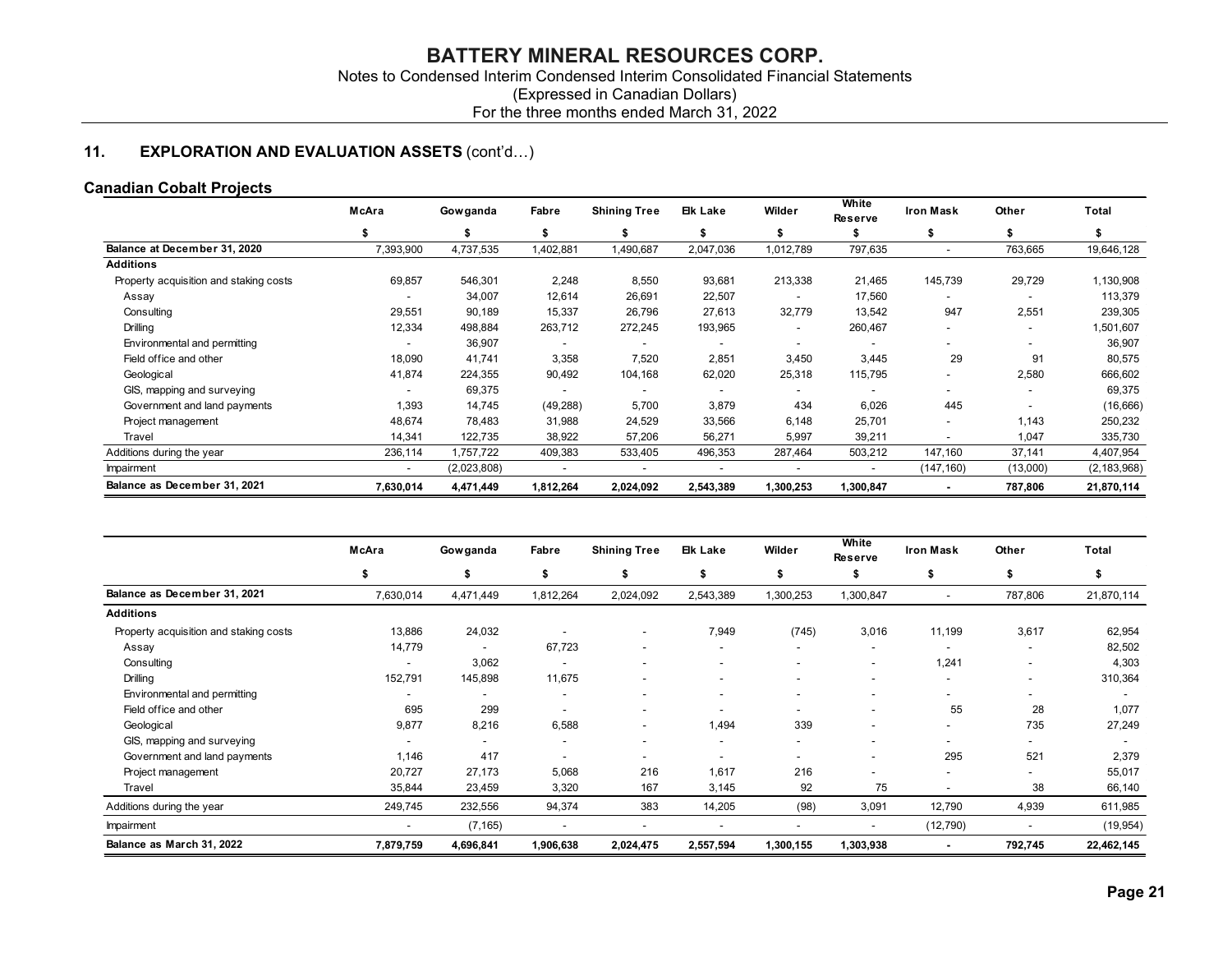#### McAra Project area, Ontario Canada

The Company holds a 100% interest in the McAra project, located in Ontario, Canada. The property is subject to net smelter returns royalties ("NSR") ranging from 1% to 2% of which 1.5% can be acquired for \$750,000.

The Company issued 62,000 common shares valued at \$40,300, upon completion of the Transaction, related to the McAra Project historic property obligations (Note 15).

#### Gowganda Project area, Ontario Canada

The Company holds a 100% interest in certain claims the Gowganda project area, located in Ontario, Canada. The property is subject to NSR's ranging from 1% to 3%. 0.5% to 1% of the NSR can be acquired for \$250,000 to \$1,000,000.

The Company issued 297,000 common shares valued at \$193,050, upon completion of the Transaction, related to the Gowganda Project historic property obligations (Note 15).

#### Gowganda Transition-Claims, Ontario, Canada

On March 1, 2021, the Company and the Gowganda Transition optionor agreed to amend their March 2, 2019, agreement. Under the amendment, the Company has waived the work expenditure requirement for the secondyear option of \$1,000,000 and removed the requirement for the Company to expend funds on gold exploration going forward. The consideration received by the optionor includes second option payment of \$150,000 and an additional \$150,000 cash payment due on or before March 2, 2021, for the return of its Gowganda Gold property and the assignment of additional contiguous claims. The assigned claims include a 1% NSR to the Company.

As of March 2, 2022, the Company did not meet the exploration expenditure of \$2,000,000. The Company had impaired 100% of the Gowganda Transition Project as of December 31, 2021 for \$2,023,808. The Company terminated the Gowganda project earn-in option has an option agreement on March 3, 2022.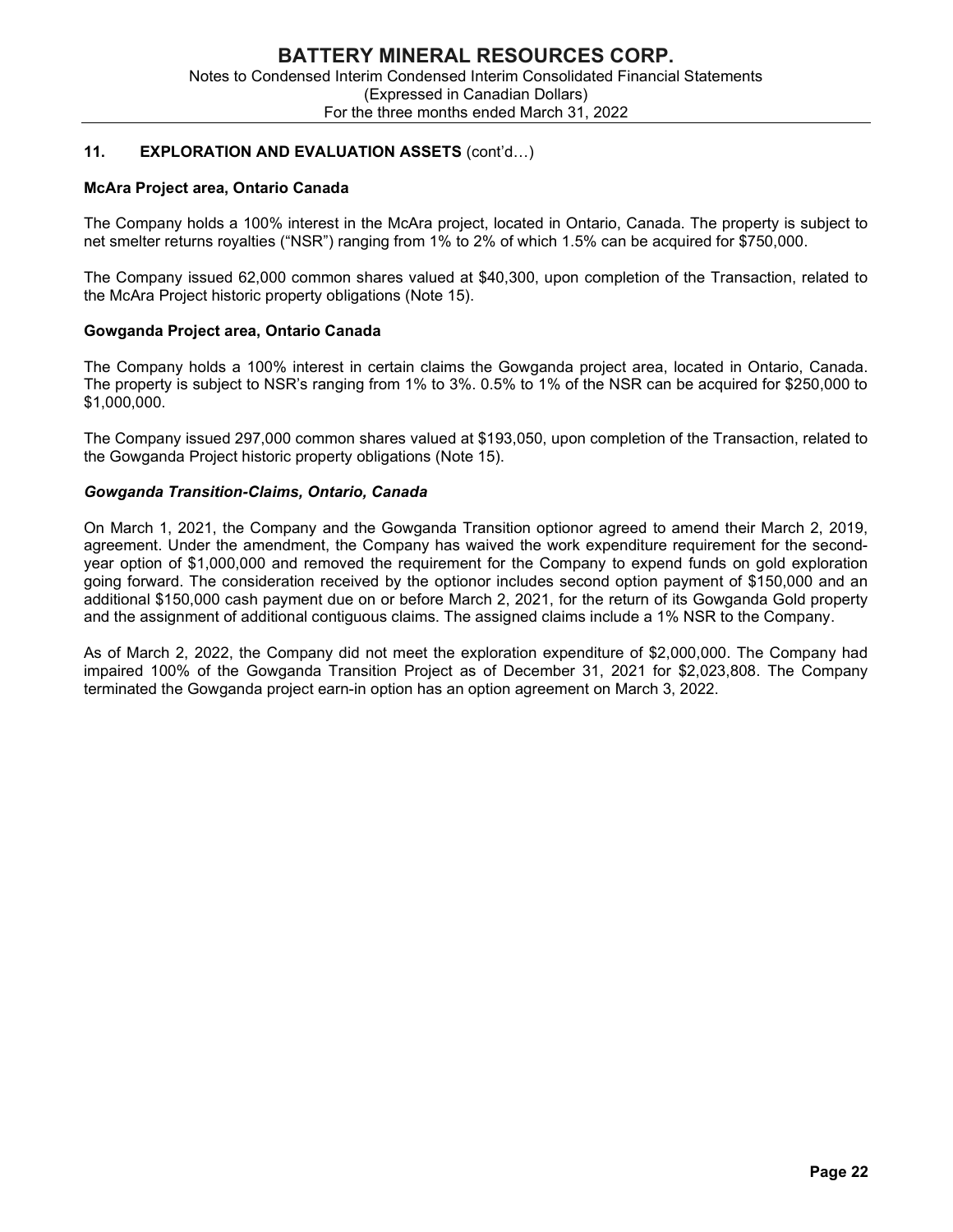#### Fabre Project area, Quebec Canada

The Company holds a 100% interest in the Fabre project area located in Quebec, Canada.

The property is subject to a 2% gross smelter returns royalty ("GSR") of which 1% can be acquired for \$1,000,000 and an additional 1% can be acquired for an additional \$1,500,000.

#### Shining Tree Project area, Ontario Canada

The Company holds a 100% interest in the Shining Tree Project area, located in Ontario, Canada.

The property is subject to a 1% NSR of which 0.5% can be purchased for \$250,000.

#### Elk Lake Project area, Ontario Canada

The Company holds a 100% interest in certain claims the Elk Lake project area, located in Ontario, Canada.

The property is subject to NSR's ranging from 1% to 2% of which 0.5% to 1% of the royalty can be acquired for \$250,000 to \$1,000,000.

The Company issued 97,000 common shares valued at \$63,050, upon completion of the Transaction, related to the Elk Lake Project historic property obligations (Note 15).

#### Elk Lake Project Area (Silverstrike property), Ontario, Canada

The Company has a purchase option agreement, with Ashley Gold Mines Limited ("Ashley") to acquire a 100% interest in the Elk Lake (Silverstrike property), located in Ontario. Pursuant to the agreement, the Company is required to make payments as follows:

The property is subject to a 1% NSR of which 0.5% can be purchased for \$1,000,000.

#### Elk Lake Project Area (Mapes-Johnson property), Ontario, Canada

The Company has a purchase option agreement, to acquire a 100% interest in the Elk Lake (Mapes-Johnson property), located in Ontario. Pursuant to the agreement, the Company is required to make payments as follows:

The property is subject to a 1% NSR of which 0.5% can be purchased for \$1,000,000.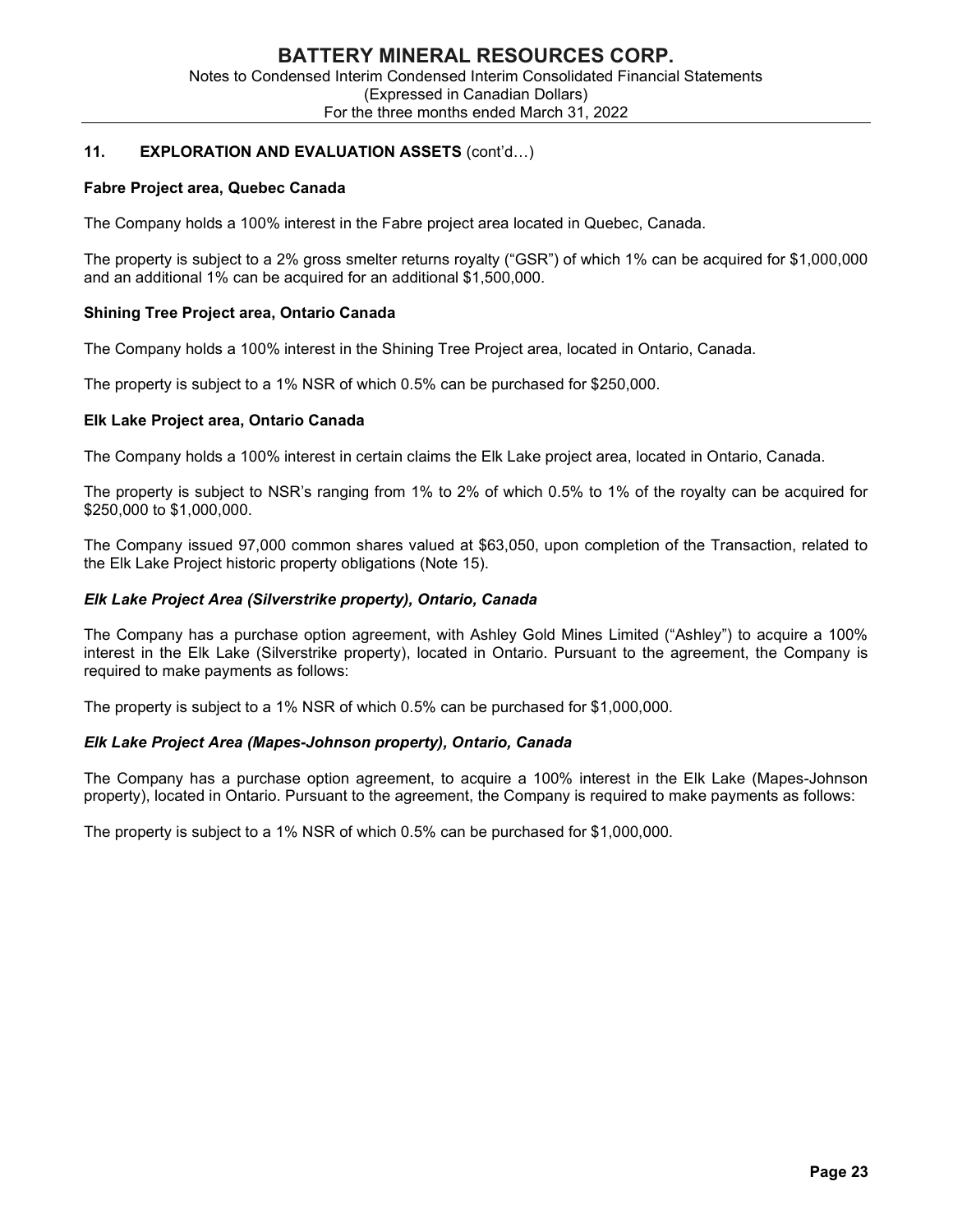#### Elk Lake Project area, Ontario Canada (cont'd.)

#### Sunvest property claims

The Company has a joint venture agreement with Sky Gold Corp. (formerly Sunvest Minerals Corp.) and acquired a 60% interest in certain claims in the Elk Lake project area in Ontario.

The Company can earn an additional 5% interest from Sky Gold through issuance of 150,000 common shares or payment of \$45,000.

The property is subject to a 2% NSR of which 1% can be purchased for \$500,000.

#### Wilder Project area, Ontario, Canada

#### Wilder Project area (Kell claims), Ontario, Canada

The Company has a purchase option agreement with Ashley Gold Mines Limited ("Ashley") to acquire a 100% interest in the Wilder (Kell claims), located in Ontario. Pursuant to the agreement, the Company is required to make payments as follows:

The property is subject to a 1% NSR of which 1% can be purchased for \$2,000,000.

#### Wilder Project area (Thompson claims), Ontario, Canada

The Company has a purchase option agreement with Ashley to acquire a 100% interest in the Wilder (Thompson claims), located in Ontario. Pursuant to the agreement, the Company is required to make payments as follows:

The property is subject to a 1% NSR of which 1% can be purchased for \$2,000,000.

The Company issued 212,000 common shares valued at \$137,800, upon completion of the Transaction, related to the Wilder Project historic property obligations (Note 15).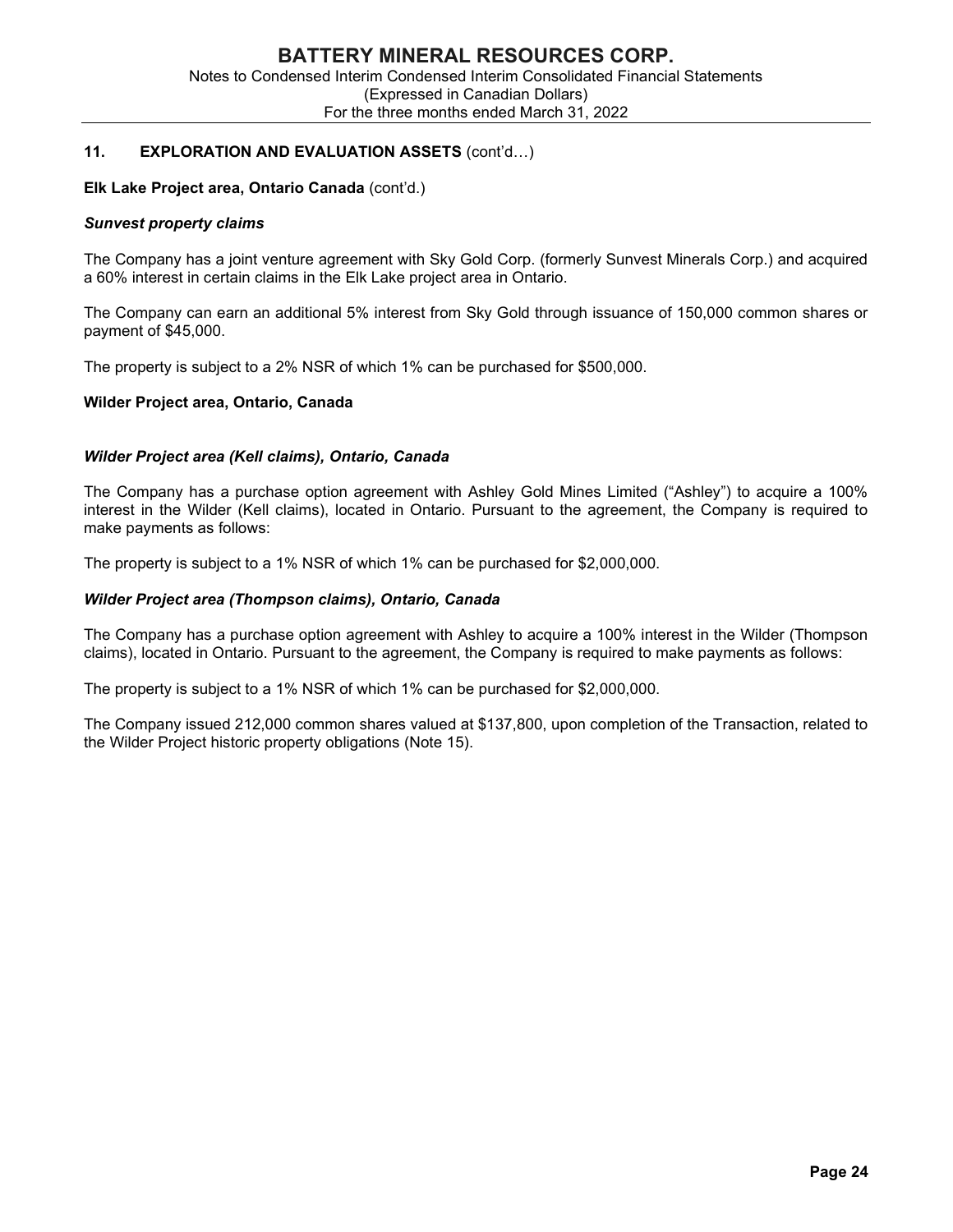#### White Reserve Project area (White Reserve claims), Ontario, Canada

The Company has a purchase option agreement with Ashley to acquire a 100% interest in the White Reserve claims, located in Ontario. Pursuant to the agreement, the Company is required to make payments as follows:

The property is subject to a 1% NSR of which 1% can be purchased for \$2,000,000.

The Company issued 12,000 common shares valued at \$7,800, upon completion of the Transaction, related to the White Reserve Project historic property obligation (Note 15).

#### Iron Mask area (Brady claims and leases), Ontario, Canada

The Company had a purchase option agreement to acquire a 100% interest in the Brady Iron Mask claims and leases, located in Ontario.

The Company issued 200,000 common shares valued at \$130,000, upon completion of the Transaction, related to the Iron Mask historic property obligation (Note 15).

During the three months ended March 31, 2022, the Company has reduced the size of the Iron Mask projects and recorded impairment of \$Nil (December 31, 2021: \$139,415).

#### Other Projects, Ontario Canada

Other Projects are comprised of mineral claims located in the Province of Ontario.

The Company issued 20,000 common shares valued at \$13,000, upon completion of the Transaction, related to the Other Projects historic property obligations (Note 15).

During the three months ended March 31, 2022, the Company has abandoned the Iron Mask projects and recorded impairment of \$Nil (December 31, 2021: \$13,000).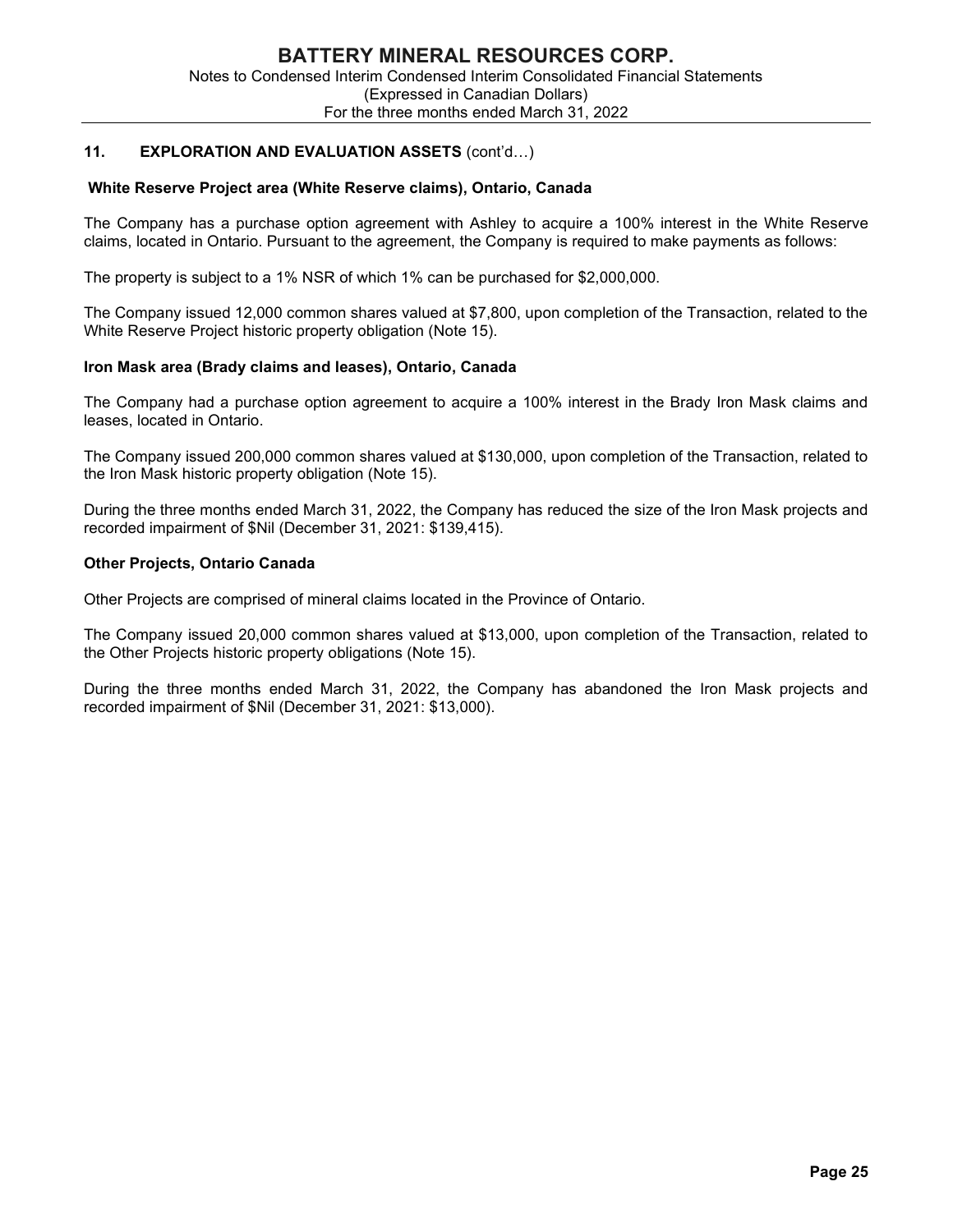#### U.S. Cobalt Projects

| <b>BATTERY MINERAL RESOURCES CORP.</b><br>Notes to Condensed Interim Condensed Interim Consolidated Financial Statements |                                           |                          |              |
|--------------------------------------------------------------------------------------------------------------------------|-------------------------------------------|--------------------------|--------------|
|                                                                                                                          |                                           |                          |              |
|                                                                                                                          |                                           |                          |              |
|                                                                                                                          |                                           |                          |              |
|                                                                                                                          |                                           |                          |              |
|                                                                                                                          |                                           |                          |              |
|                                                                                                                          | (Expressed in Canadian Dollars)           |                          |              |
|                                                                                                                          | For the three months ended March 31, 2022 |                          |              |
|                                                                                                                          |                                           |                          |              |
| <b>DRATION AND EVALUATION ASSETS (cont'd)</b>                                                                            |                                           |                          |              |
| rojects                                                                                                                  |                                           |                          |              |
|                                                                                                                          |                                           |                          |              |
|                                                                                                                          | <b>Bonanza</b>                            | Quartzburg               | <b>Total</b> |
|                                                                                                                          | \$                                        | \$                       | \$           |
| Balance at December 31, 2020                                                                                             | 1,280,366                                 | $\overline{a}$           | 1,280,366    |
| <b>Additions</b>                                                                                                         |                                           |                          |              |
| Property acquisition and staking costs                                                                                   | 262,435                                   |                          | 262,435      |
| Consulting                                                                                                               | 27,667                                    |                          | 27,667       |
| Environmental and permitting                                                                                             | 10,066                                    |                          | 10,066       |
| Field office and other                                                                                                   | 9,607                                     |                          | 9,607        |
| Government and land payments                                                                                             | 862                                       | $\overline{\phantom{a}}$ | 862          |
| Additions during the year                                                                                                | 310,637                                   | $\overline{\phantom{a}}$ | 310,637      |
| Balance as December 31, 2021                                                                                             | 1,591,003                                 |                          | 1,591,003    |
|                                                                                                                          |                                           |                          |              |
|                                                                                                                          | <b>Bonanza</b>                            | Quartzburg               | <b>Total</b> |
|                                                                                                                          | \$                                        | \$                       | \$           |
| Balance at December 31, 2021                                                                                             | 1,591,003                                 | $\overline{\phantom{a}}$ | 1,591,003    |
| <b>Additions</b>                                                                                                         |                                           |                          |              |
| Property acquisition and staking costs                                                                                   |                                           |                          |              |
| Field office and other                                                                                                   | 3,323                                     | $\overline{\phantom{a}}$ | 3,323        |
| Additions during the year                                                                                                | 3,323                                     | $\frac{1}{2}$            | 3,323        |
|                                                                                                                          |                                           |                          |              |

|                                        | <b>Bonanza</b> | Quartzburg | Total     |  |
|----------------------------------------|----------------|------------|-----------|--|
|                                        | \$             | S          | S         |  |
| Balance at December 31, 2021           | 1,591,003      |            | 1,591,003 |  |
| <b>Additions</b>                       |                |            |           |  |
| Property acquisition and staking costs |                |            |           |  |
| Field office and other                 | 3.323          |            | 3,323     |  |
| Additions during the year              | 3,323          |            | 3,323     |  |
| Balance as March 31, 2022              | 1,594,326      | ٠          | 1,594,326 |  |

# U.S. Cobalt Projects

#### Bonanza Project, Idaho, USA

The Company holds a 100% interest in certain land tenure rights in the Bonanza Project in Idaho.

The property is subject to a 0.5% NSR which can be purchased for US\$1,000,000.

As of March 31, 2021, the Company has reached an agreement relating to the settlement of the claim dispute in Idaho (Note 15). The Company issued 200,000 common shares valued at \$130,000, upon completion of the Transaction (Note 15). In exchange for the shares, the Company has received the right to all claims the US Company held in Idaho on the Bonanza Project, including the ones in dispute.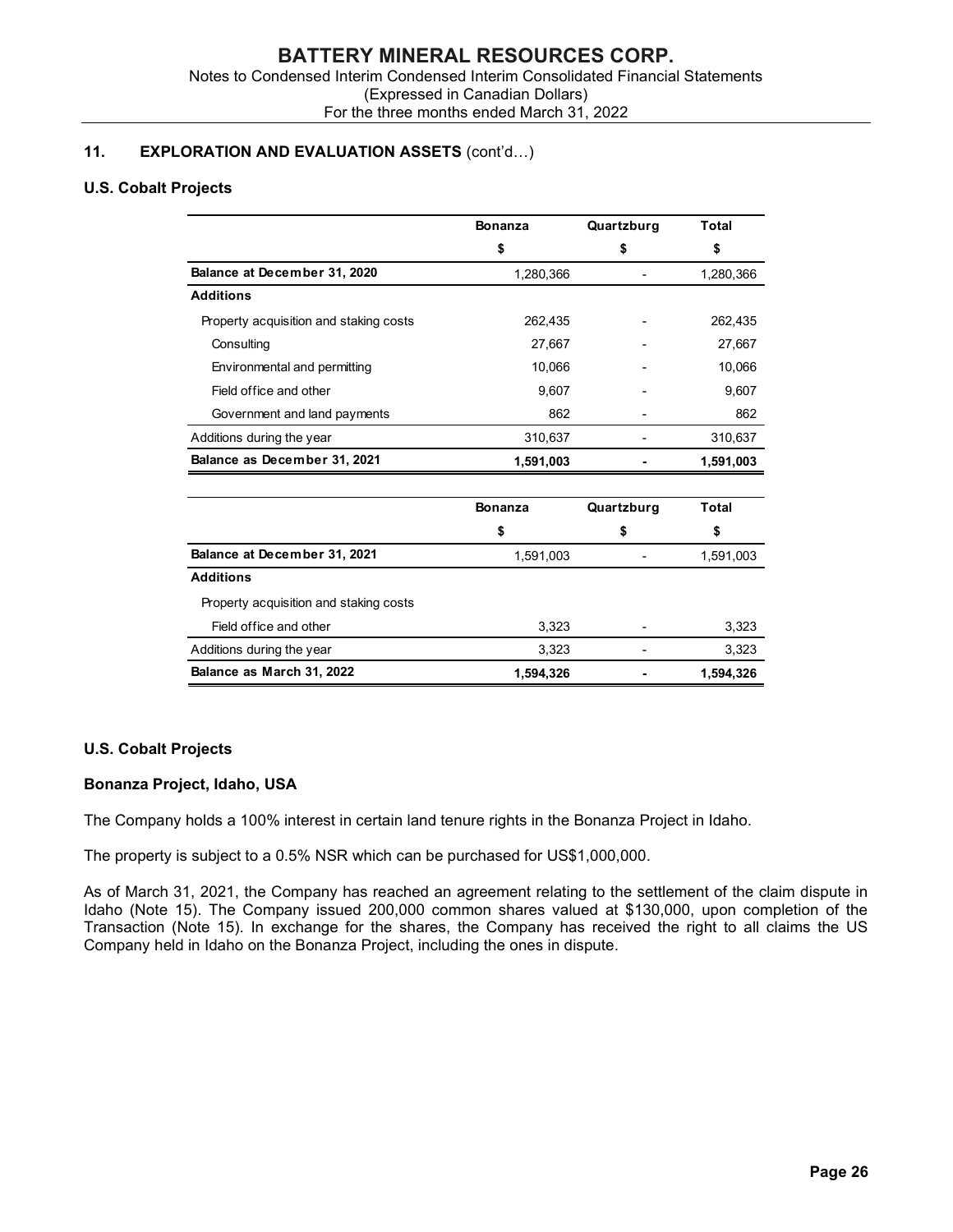# U.S. Lithium Projects

| <b>BATTERY MINERAL RESOURCES CORP.</b><br>(Expressed in Canadian Dollars)<br>For the three months ended March 31, 2022 |          |              |
|------------------------------------------------------------------------------------------------------------------------|----------|--------------|
| to Condensed Interim Condensed Interim Consolidated Financial Statements                                               |          |              |
|                                                                                                                        |          |              |
|                                                                                                                        |          |              |
|                                                                                                                        |          |              |
| S                                                                                                                      | Amargosa | <b>Total</b> |
|                                                                                                                        | \$       | \$           |
| Balance at December 31, 2020                                                                                           | 378,718  | 378,718      |
| <b>Additions</b>                                                                                                       |          |              |
| Property acquisition and staking costs                                                                                 | 4,152    | 4,152        |
| Additions during the year                                                                                              | 4,152    | 4,152        |
| Balance as December 31, 2021                                                                                           | 382,870  | 382,870      |
|                                                                                                                        | Amargosa | <b>Total</b> |
|                                                                                                                        | \$       | \$           |
|                                                                                                                        |          | 382,870      |
| Balance at December 31, 2021                                                                                           | 382,870  |              |
| <b>Additions</b>                                                                                                       |          |              |
| Additions during the year                                                                                              |          |              |

# Amargosa Project area, Nevada, USA

The Company holds a 100% interest in certain land tenure rights in the Amargosa Project in Nevada.

The property is subject to a 5% GSR of which 2.5% can be purchased for US\$7,000,000.

2.5% of the 5% GSR is held by an officer of the Company.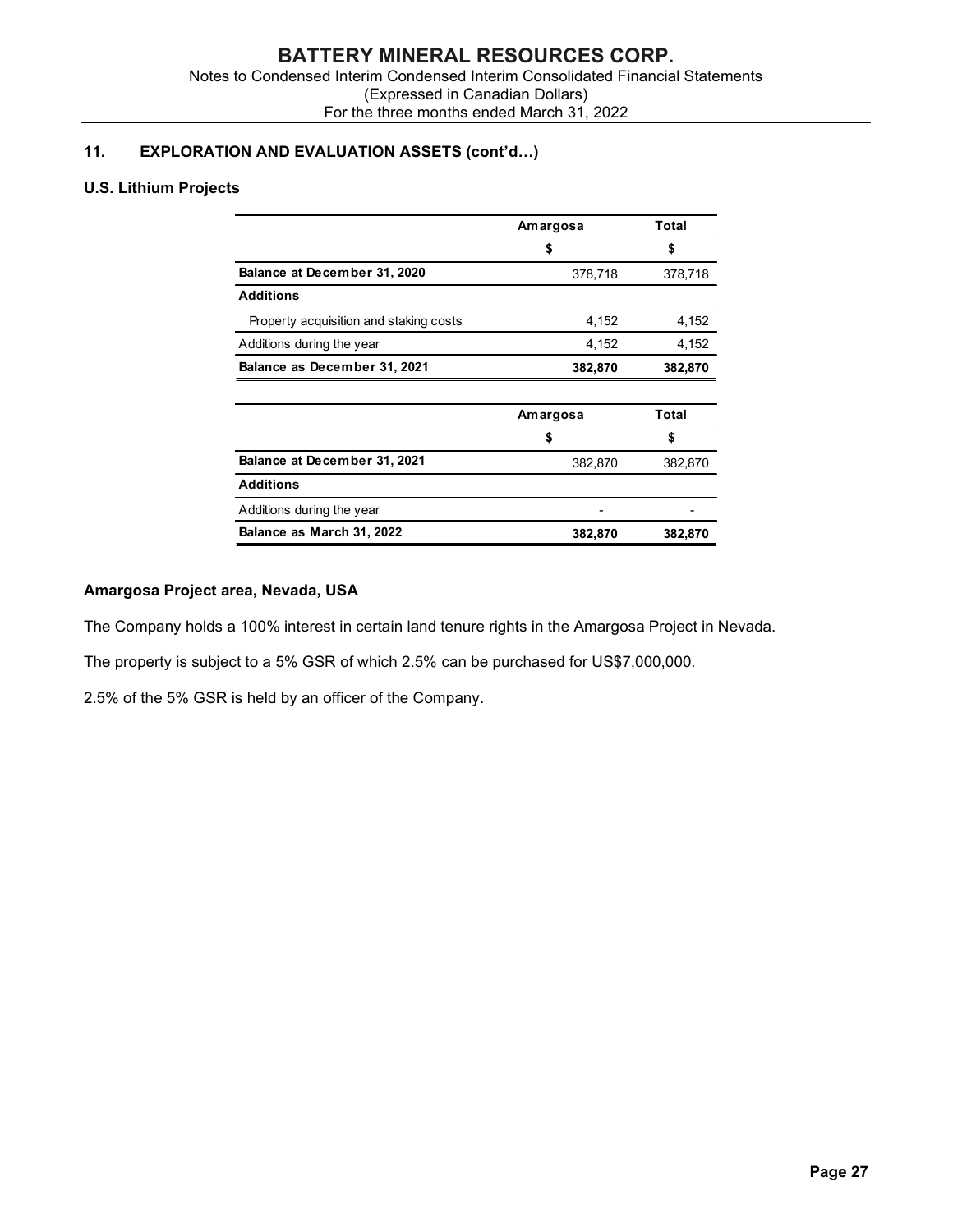#### South Korea Graphite Projects

| <b>BATTERY MINERAL RESOURCES CORP.</b>                                       |            |              |
|------------------------------------------------------------------------------|------------|--------------|
| to Condensed Interim Condensed Interim Consolidated Financial Statements     |            |              |
| (Expressed in Canadian Dollars)<br>For the three months ended March 31, 2022 |            |              |
|                                                                              |            |              |
| ON AND EVALUATION ASSETS (cont'd)                                            |            |              |
| te Projects                                                                  |            |              |
|                                                                              | Geuman     |              |
|                                                                              | & Taehwa   | <b>Total</b> |
|                                                                              | \$         | \$           |
| Balance at December 31, 2020                                                 | 1,874,104  | 1,874,104    |
| <b>Additions</b>                                                             |            |              |
| Property acquisition and staking costs                                       | 10,286     | 10,286       |
| Drilling                                                                     | 27,846     | 27,846       |
| Field office and other                                                       | 27,829     | 27,829       |
| Project management                                                           | 211,328    | 211,328      |
| Travel                                                                       | 266        | 266          |
| Additions during the year                                                    | 277,555    | 277,555      |
| Impairment                                                                   | (217, 727) | (217, 727)   |
| Balance as December 31, 2021                                                 | 1,933,932  | 1,933,932    |
|                                                                              | Geuman     | <b>Total</b> |
|                                                                              | & Taehwa   |              |
|                                                                              | \$         | \$           |
| Balance as December 31, 2021                                                 | 1,933,932  | 1,933,932    |
| <b>Additions</b>                                                             |            |              |
| Exploration expenditures                                                     |            |              |
|                                                                              | 2,635      |              |

| Balance at December 31, 2020           | 1,874,104          | 1,874,104    |
|----------------------------------------|--------------------|--------------|
| <b>Additions</b>                       |                    |              |
| Property acquisition and staking costs | 10,286             | 10,286       |
| Drilling                               | 27,846             | 27,846       |
| Field office and other                 | 27,829             | 27,829       |
| Project management                     | 211,328            | 211,328      |
| Travel                                 | 266                | 266          |
| Additions during the year              | 277,555            | 277,555      |
| Impairment                             | (217, 727)         | (217, 727)   |
| Balance as December 31, 2021           | 1,933,932          | 1,933,932    |
|                                        | Geuman<br>& Taehwa | <b>Total</b> |
|                                        | \$                 | \$           |
| Balance as December 31, 2021           | 1,933,932          | 1,933,932    |
| <b>Additions</b>                       |                    |              |
| <b>Exploration expenditures</b>        |                    |              |
| Assay                                  | 2,635              | 2,635        |
| Consulting                             | 8,326              | 8,326        |
| Drilling                               | 4,171              | 4,171        |
| Environmental and permitting           | 61                 | 61           |
| Field office and other                 | 28,585             | 28,585       |
| Geological                             | 273                | 273          |
| GIS, mapping and surveying             | 280                | 280          |
| Ground truthing and trenching          | 241                | 241          |
| Project management                     | 39,060             | 39,060       |
| Travel                                 | 849                | 849          |
| Additions during the year              | 84,481             | 84,481       |
| Balance as March 31, 2022              | 2,018,413          | 2,018,413    |

#### Geuman and Taehwa Projects, South Korea

The Company holds a 100% interest in two exploration stage graphite projects in the Geumam and Taehwa regions of South Korea. The Geumam and Taehwa projects are past producing mines.

During the year ended December 31, 2021, one of the Company's Geumam mining rights expired and the Company subsequently recorded an impairment of \$217,727.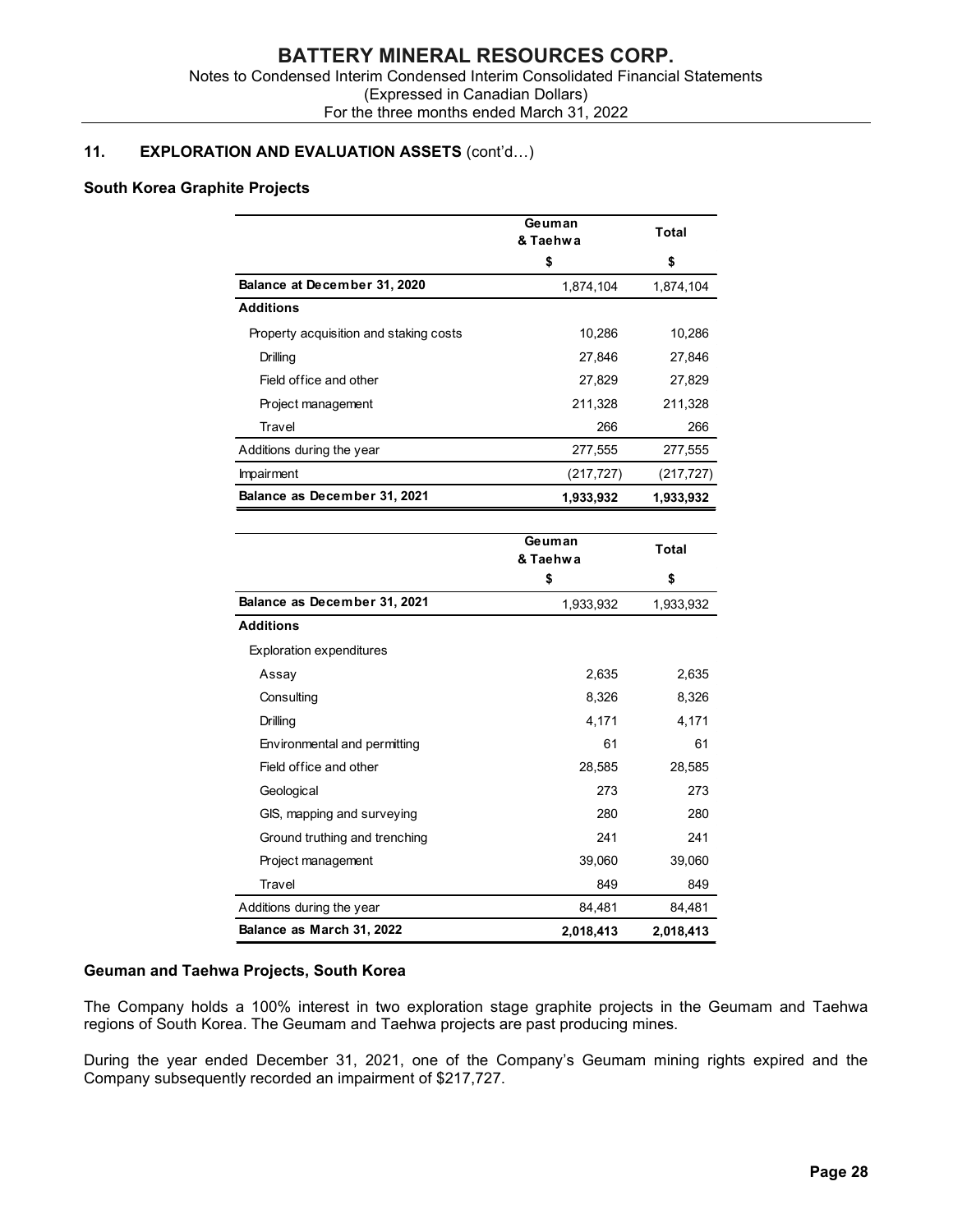#### Chile Copper Project

| to Condensed Interim Condensed Interim Consolidated Financial Statements<br>For the three months ended March 31, 2022 | (Expressed in Canadian Dollars) |              |
|-----------------------------------------------------------------------------------------------------------------------|---------------------------------|--------------|
|                                                                                                                       |                                 |              |
|                                                                                                                       |                                 |              |
|                                                                                                                       |                                 |              |
| <b>ON AND EVALUATION ASSETS (cont'd)</b>                                                                              |                                 |              |
|                                                                                                                       |                                 |              |
|                                                                                                                       |                                 |              |
|                                                                                                                       | Punitaqui                       | <b>Total</b> |
|                                                                                                                       | \$                              | \$           |
| Balance at December 31, 2020                                                                                          |                                 |              |
| <b>Additions</b>                                                                                                      |                                 |              |
| <b>Exploration expenditures</b>                                                                                       |                                 |              |
| Consulting                                                                                                            | 329,058                         | 329,058      |
| Drilling                                                                                                              | 4,170,262                       | 4,170,262    |
| Environmental and permitting                                                                                          | 7,936                           | 7,936        |
| Field office and other                                                                                                | 918,957                         | 918,957      |
| Project management                                                                                                    | 270,807                         | 270,807      |
| Travel                                                                                                                | 14,247                          | 14,247       |
| Additions during the year                                                                                             | 5,711,267                       | 5,711,267    |
| <b>Currency Translation Adjustment</b>                                                                                | (387, 707)                      | (387, 707)   |
| Balance as December 31, 2021                                                                                          | 5,323,560                       | 5,323,560    |
|                                                                                                                       |                                 |              |
|                                                                                                                       | Punitaqui                       | Total        |
|                                                                                                                       | \$                              | \$           |
| Balance at December 31, 2021                                                                                          | 5,323,560                       | 5,323,560    |
| <b>Additions</b>                                                                                                      |                                 |              |
| <b>Exploration expenditures</b>                                                                                       |                                 |              |
| Consulting                                                                                                            | 89,489                          | 89,489       |
| Drilling                                                                                                              | 2,461,875                       | 2,461,875    |
| Environmental and permitting                                                                                          | 154,366                         | 154,366      |
| Field office and other                                                                                                | 1,014,877                       | 1,014,877    |
| Project management                                                                                                    | 400,079                         | 400,079      |
| Travel                                                                                                                | 55,025                          | 55,025       |
| Additions during the year                                                                                             | 4,175,711                       | 4,175,711    |
| <b>Currency Translation Adjustment</b>                                                                                | 326,493                         | 326,493      |
| Balance as March 31, 2022                                                                                             | 9,825,764                       | 9,825,764    |

#### Punitaqui Mining Complex, Chile

The Company holds the rights to 100% equity interest in the Punitaqui Mining Complex ("Punitaqui") in the Coquimbo region of Chile (Note 4).

Punitaqui includes a centralized process plant which was historically fed by four proximal copper-gold deposits: San Andres, Cinabrio, Dalmacia, and Los Mantos. The company is currently modifying its existing tailings disposal permit while consolidating its various exploitation permits. Punitaqui was a past producing mining operation which consists of an integrated copper and gold mining complex including all required infrastructure and sources of water and power. The Punitaqui project is situated within a 25km long mineralized district that is a classic iron oxide copper gold ("IOCG") and mantos-style copper belt that is comprised of mantos and structural controlled copper-gold-silver veins. A number of extensional and resource infill drill targets have been identified within and surrounding each of the four main deposits and throughout the 11,800 hectares of concessions.

The copper-gold process plant consists of a standard copper sulphide crush-grind-flotation circuit to produce a marketable copper-gold concentrate. Port facilities are within 100 kilometers for shipping to domestic and foreign smelters.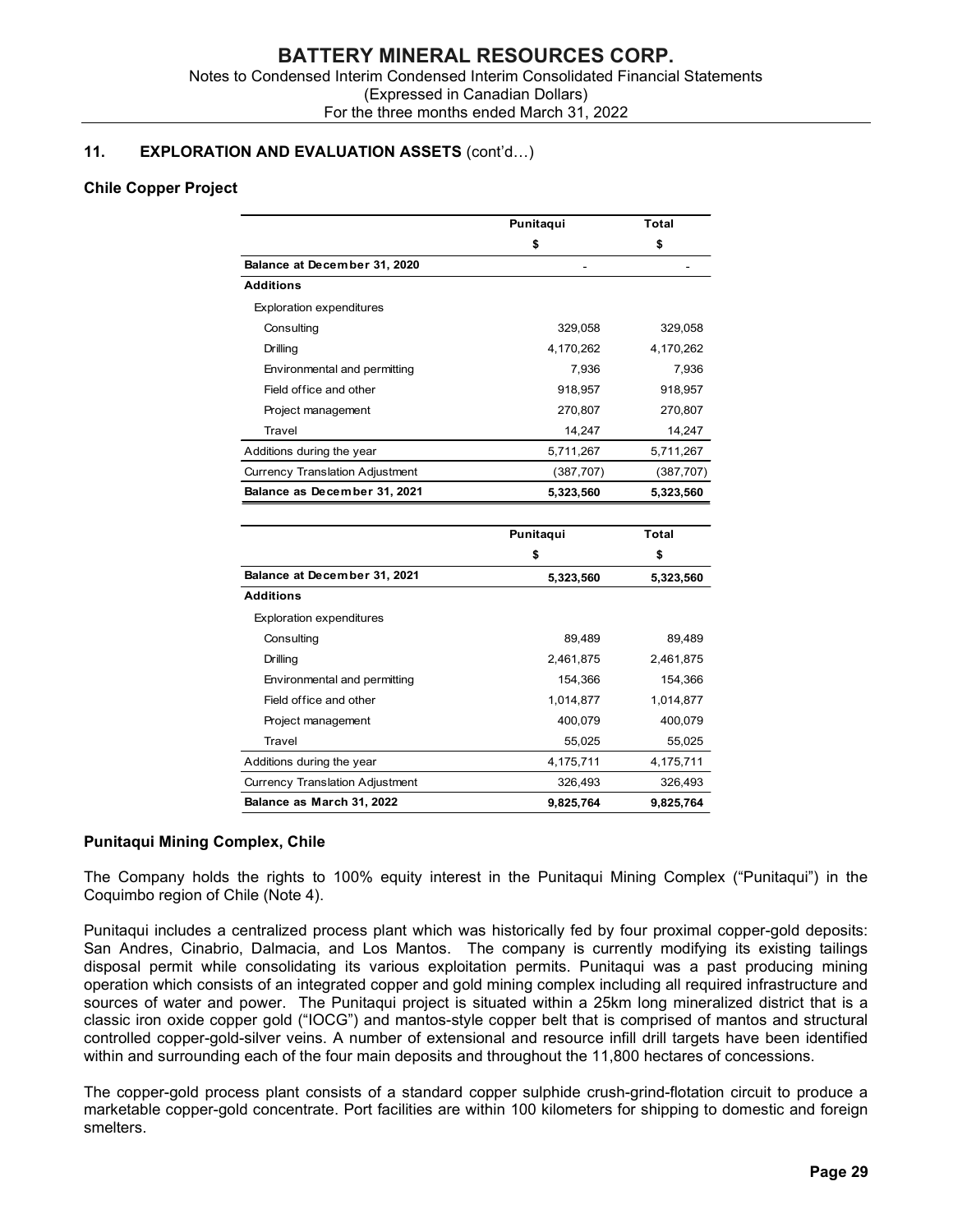# 12. ACCOUNTS PAYABLE AND ACCRUED LIABILITIES

| <b>BATTERY MINERAL RESOURCES CORP.</b>                                         |                                 |           |  |  |  |  |  |
|--------------------------------------------------------------------------------|---------------------------------|-----------|--|--|--|--|--|
| Notes to Condensed Interim Condensed Interim Consolidated Financial Statements |                                 |           |  |  |  |  |  |
|                                                                                |                                 |           |  |  |  |  |  |
| For the three months ended March 31, 2022                                      | (Expressed in Canadian Dollars) |           |  |  |  |  |  |
|                                                                                |                                 |           |  |  |  |  |  |
|                                                                                |                                 |           |  |  |  |  |  |
| 12.<br><b>ACCOUNTS PAYABLE AND ACCRUED LIABILITIES</b>                         |                                 |           |  |  |  |  |  |
|                                                                                |                                 |           |  |  |  |  |  |
| Accounts payable and accrued liabilities are comprised of the following:       |                                 |           |  |  |  |  |  |
|                                                                                | 31-Mar-22                       | 31-Dec-21 |  |  |  |  |  |
| Trade payables                                                                 | \$<br>1,831,159 \$              | 2,368,299 |  |  |  |  |  |
| <b>Accrued liabilities</b>                                                     | 176,213                         | 1,398,696 |  |  |  |  |  |
| Short term - contingent payments on acquisition (Note 5)                       | 1,566,510                       | 1,918,190 |  |  |  |  |  |
| Long term - contingent payments on acquisition (Note 5)                        | 5,472,057                       | 5,079,310 |  |  |  |  |  |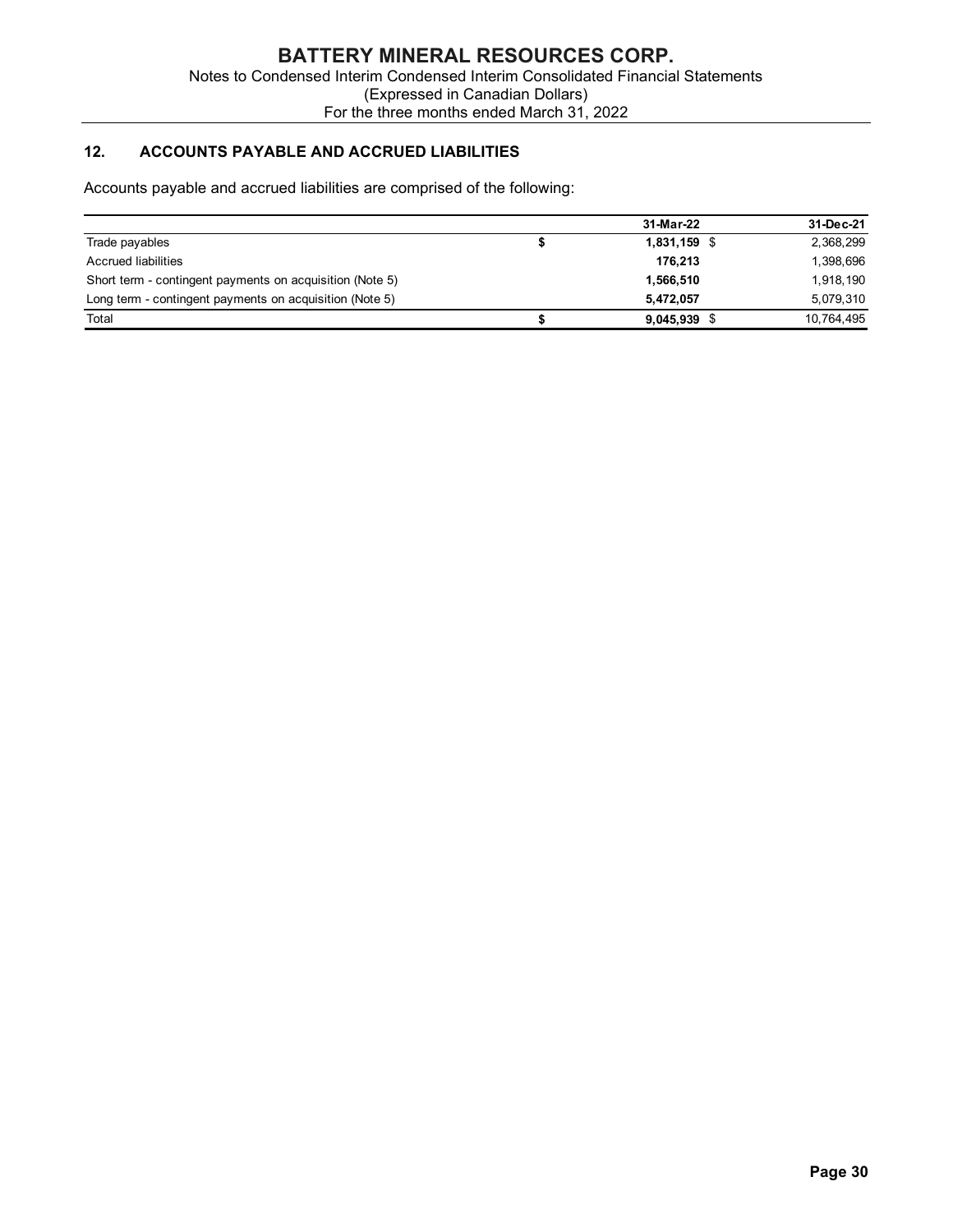#### 13. LONG-TERM DEBT

|                             | 31-Mar-22      | 31-Dec-21   |
|-----------------------------|----------------|-------------|
| Mortgage - Phoenix (i)      | $2,624,505$ \$ | 2,687,966   |
| Mortgage - Phoenix (ii)     | 1,499,520      | 1,521,360   |
|                             | 4.124.025      | 4,209,326   |
| Less: Transaction cost      | 69.793         | 146,979     |
|                             | 4.054.232      | 4,062,347   |
| Finance agreements (iii)    | 352,739        | 652.657     |
| <b>Total long-term debt</b> | 4,406,971      | 4.715.004   |
| Less: current portion       | 394.137        | 527,831     |
| Long-term debt              | $4,012,834$ \$ | 4, 187, 173 |

The Company has two mortgages outstanding on its Phoenix, AZ real estate properties and minor obligations relating to the purchase of equipment as at March 31, 2022. Further details are provided below:

- i. Mortgage The Phoenix mortgage was used to refinance a property in Phoenix, AZ, USA. The Company obtained the mortgage in the amount of US\$2,197,5000 from a US bank at a fixed annual interest rate of 3.5%, an amortization of 20 years with a term of 5 years. The Company is required to pay equal monthly installments of US\$12,802 (principal and interest) over a five-year term ending on December 16, 2025. The transaction costs were recorded as a contra liability and netted against the loan amount. They will be amortized over 5 years. The Phoenix mortgage has a debt covenant stipulating a minimum debt service coverage ratio of 1.20:1.
- ii. Mortgage –This is a second mortgage on the Phoenix property in the amount of US\$1,200,000 from a US bank at a fixed annual interest rate of 8.5% with a term of 2 years. The Company is required to pay monthly an interest of US\$8,500, and upon the due date of December 1, 2023, the entire unpaid original principal amount plus and exit fee of US\$24,000. The transaction costs were recorded as a contra liability and netted against the loan amount. They will be amortized over 2 years.
- iii. Finance agreements include three loans relating to the purchase of three compact track loaders and vehicle that were financed through dealers in 2019 through 2021. The loans are denominated in US dollars. The two loans obtained in 2020 to purchase two track loaders each has 0% interest rates and total monthly payments of US\$23,600 for a two-year term that will end in the third quarter of 2022. The third loan which was obtained in August 2021 to purchase a loader has an interest rate of 0.15% per annum and with monthly payments of US\$3,602 for 2 years. The two vehicle loans were obtained in 2019 and in 2021 with monthly payment of US\$621 for 4 years, and US\$1,665 for 5 years, respectively. The vehicle loan obtained in 2021 was fully paid in March 2022 and was refinanced in May 2022.
- iv. The Company's debt service coverage based on the financial statement of ESI's US subsidiary as of March 31, 2022, remained in compliance with its financial covenants outlined in (ii) above. The Company's debt service coverage for the mortgage outlined in (i) above was not in compliance. Related loan was recognized as a current liability and the asset as asset held for sale as of March 31, 2022.

Debt Service Coverage is the ratio of cash flow available to service debt to interest expense and scheduled principal payments of funded debt. This ratio is the covenant under the Company's lending agreements and must exceed at all times 1.25:1 for the Leduc mortgage and 1.20:1 for the Phoenix mortgage. Cash flow available to service debt is calculated on a rolling 12-month basis as net income (i) plus interest expense, deferred/future income taxes, depreciation, unrealized foreign currency losses, stock-based compensation, and any losses on disposal of fixed assets and (ii) less unrealized foreign currency gains, dividends declared and gains on disposal of fixed assets. Funded debt means all outstanding interest- bearing debt including capital leases, debt subject to scheduled repayment terms, and credit card debt.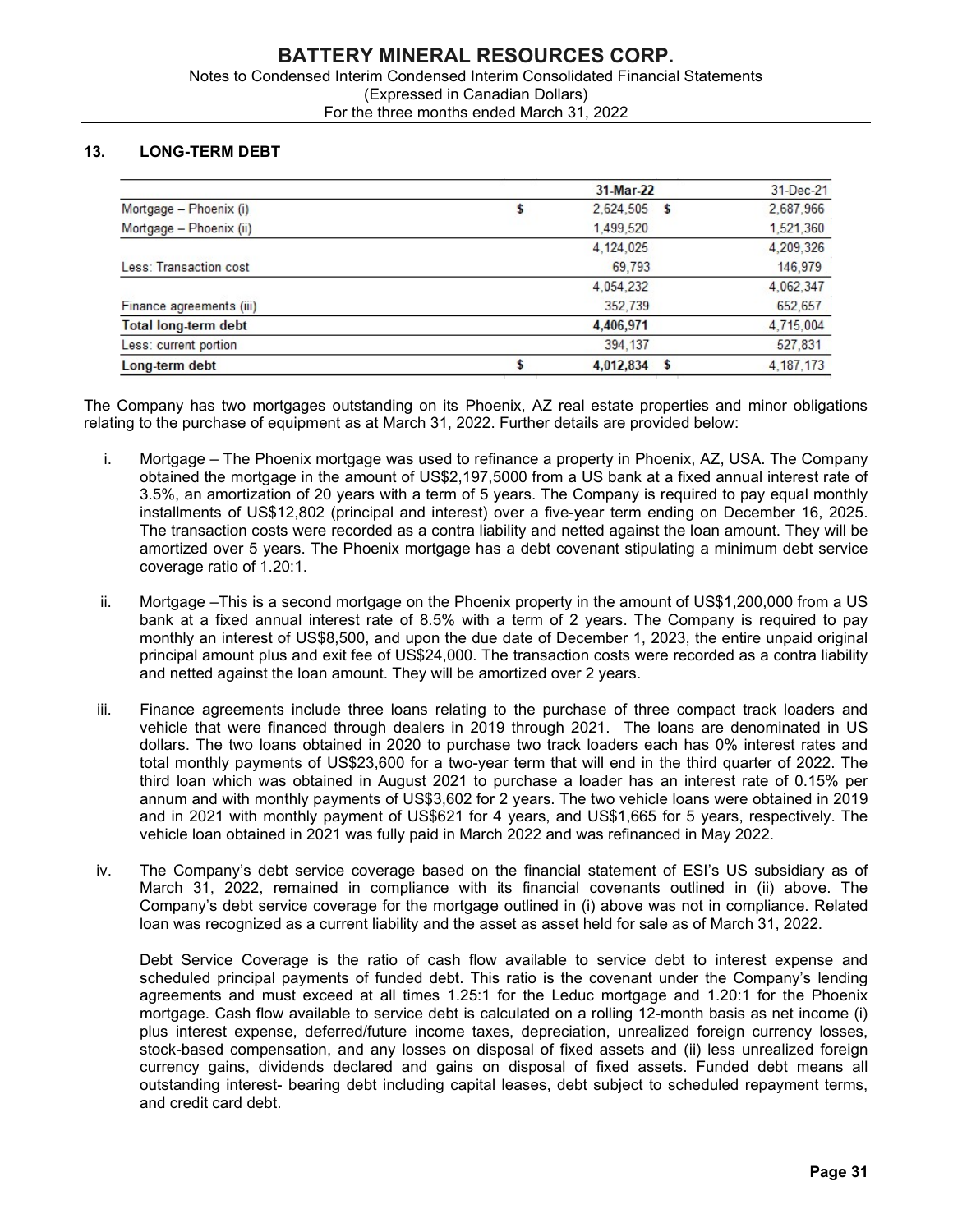# 14. CONVERTIBLE DEBENTURE

|                                    | <b>BATTERY MINERAL RESOURCES CORP.</b>                                         |           |
|------------------------------------|--------------------------------------------------------------------------------|-----------|
|                                    |                                                                                |           |
|                                    |                                                                                |           |
|                                    | Notes to Condensed Interim Condensed Interim Consolidated Financial Statements |           |
|                                    | (Expressed in Canadian Dollars)<br>For the three months ended March 31, 2022   |           |
|                                    |                                                                                |           |
|                                    |                                                                                |           |
| <b>CONVERTIBLE DEBENTURE</b>       |                                                                                |           |
| 14.                                | 31-Mar-22                                                                      | 31-Dec-21 |
| <b>Total convertible debenture</b> | 10,375,460                                                                     |           |
| Less: current portion              | 66,331                                                                         |           |
| Long term convertible debenture    | \$<br>10,309,129 \$                                                            |           |
| Equity component                   | (303, 011)                                                                     |           |

The Company completed a non-brokered private placement of unsecured convertible debentures (the "Debentures"), raising gross proceeds of \$10,375,460. The Debentures will mature on the date (the "Maturity Date") that is three years from the date of issuance. The Company shall pay to the holders of the Debentures, on the Maturity Date, the outstanding principal amount of the Debenture, together with all accrued and unpaid interest. The Debentures will bear interest at 8% per annum, payable annually on the anniversary of the issue date. The holder of any Debenture may, at its option, at any time from six months from the date of issuance, and prior to the close of business on the business day immediately preceding the Maturity Date, convert all, but not less than all, of the principal amount of such Debenture into common shares of the Company at the conversion price of \$0.65 per share. If a holder converts the Debenture during the first year of the term, and elects to have accrued interest paid by issuance of shares rather than in cash, interest will be calculated as of the first anniversary of the issue date, and the Company will issue common shares to the holder as payment of accrued interest and pay cash to the holder in an amount equal to the interest calculated as of the first anniversary date less the accrued interest. A holder may elect to forego payment of interest on the first anniversary date, in which case interest will be compounded as of that date, and, if the holder converts the Debenture during the second year of the term and elects to have accrued interest paid by issuance of shares rather than in cash, interest will be calculated as of the second anniversary of the issue date, and the Company will issue common shares to the holder as payment of accrued interest and pay cash to the holder in an amount equal to the interest calculated as of the second anniversary date less the accrued interest. Finally, a holder may elect to forego payment of interest on the second anniversary date, in which case interest will be compounded as of that date, and if the holder converts the Debenture during the third year of the term, interest will be calculated as of the conversion date, and may be paid in cash or by issuance of shares at the option of the holder. Common shares issued for payment of accrued interest on the principal amount of the Debenture will be issued at the market price of the common shares at the time the accrued interest becomes payable, calculated in accordance with the policies of the TSX Venture Exchange.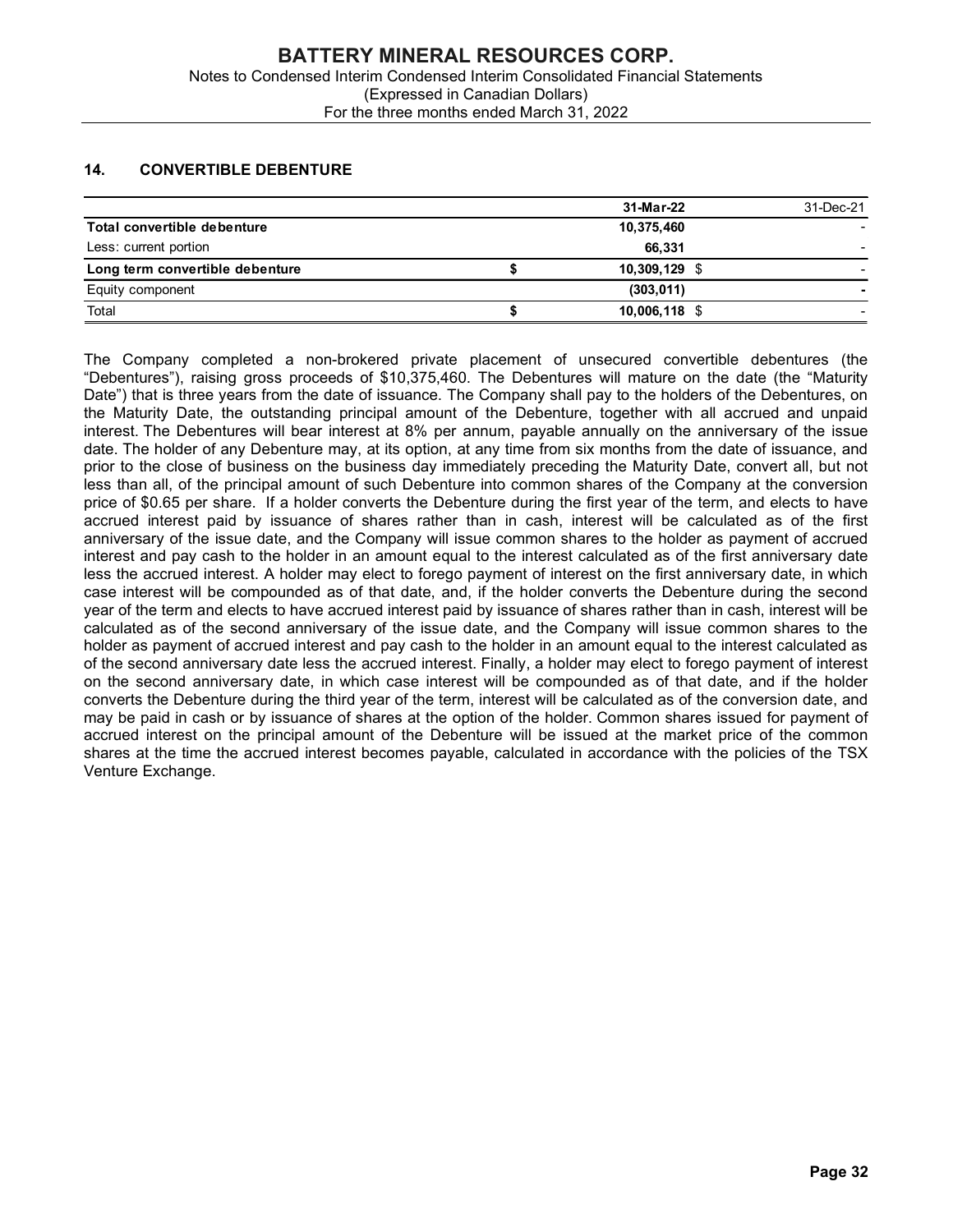#### 15. SHARE CAPITAL

#### a) Authorized share capital

The Company has authorized share capital of unlimited common shares without par value.

#### b) Share issuances

During the year ended December 31, 2021:

- i. Received \$1,750,000 of subscription receipts consisting of flow-through and non flow-through shares as follows: 735,294 flow-through shares to be issued at an issuance price of \$0.68 per flow-through share for proceeds of \$500,000 and 1,923,077 non flow-through shares in the Company at an issuance price of \$0.65 per share for proceeds of \$1,250,000.
- ii. issued 200,000 shares related to the settlement of the claim dispute in Idaho.
- iii. issued 900,000 shares related to the historic property obligations.
- iv. cancelled 425,885 common shares in relation to the Transaction.
- v. exercised 62,500 options at \$0.20 related to the Fusion amalgamation.
- vi. issued 3,100,000 shares related to the share exchange that would result in the Company's shareholders taking over Fusion (Note 5).
- vii. issued 21,156,074 shares for a cash consideration of \$12,860,799 (consisting of C\$815,130 and US\$9,793,039) and non-cash consideration of \$662,866 (US\$555,952) related to Punitaqui acquisition. The non-cash consideration of 1,069,138 shares were issued to Weston in exchange for the debtor in possession loan used to secure the rights to acquire Punitaqui (Note 4).
- viii. issued 10,000,000 shares related to Bluequest for \$6,200,000 (U\$5,000,000) pursuant to a loan purchase agreement with Bluequest (Note 4).
- ix. 1,538,462 common shares for additional proceeds of \$1,001,120 (US\$800,000), relating to the second and final tranche of the Punitaqui acquisition. The shares were issued to Weston Energy.
- x. issued 1,388,888 flow-through shares ("Flow-Through Shares") at a price of \$0.72 per Flow-Through Share for total gross proceeds of \$999,999.

The subscription agreement for the Flow-Through Shares requires North American Cobalt Inc. to incur \$999,999 of qualifying Canadian Exploration Expenses ("CEE") and renounce the CEE to the Flow-Through Shares shareholders with an effective date of December 31, 2021. The Company attributed a flow-through premium liability of \$97,222 and reduced share capital by the same amount. Transaction costs relating to the Offering amounted to \$60,000.

xi. issued 1,675,384 Flow-Through Shares at a price of \$0.78 per Flow-Through Share for total gross proceeds of \$1,306,800.

The subscription agreement for the Flow-Through Shares requires North American Cobalt Inc. to incur \$1,306,800 of qualifying CEE and renounce the CEE to the Flow-Through Shares shareholders with an effective date of December 31, 2021. The Company attributed a flow-through premium liability of \$311,770 and reduced share capital by the same amount. Transaction costs relating to the Offering amounted to \$75,600.

xii. The Company received \$400,001 toward a private placement during the 2020 fiscal year, relating to the Qualifying Transaction with Fusion, which completed on February 12, 2021 (Note 5).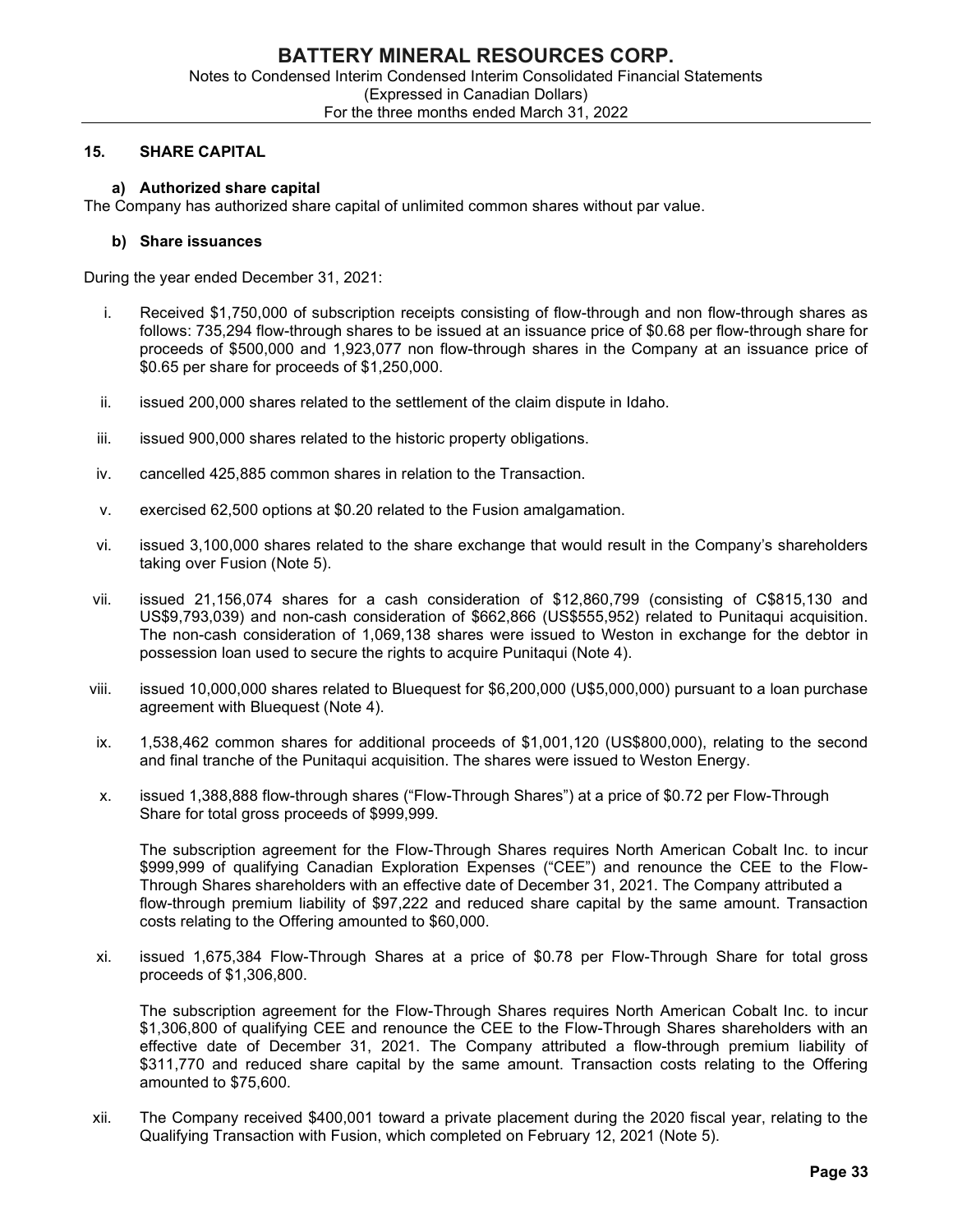#### 15. SHARE CAPITAL (cont'd…)

During the three months ended March 31, 2022, there were no share issuance.

#### Flow-through premium liability

Pursuant to flow-through agreements, the Company was obligated to incur \$2,806,799 in CEE. As at March 31, 2022 the Company has spent \$2,806,799 in CEE. Accordingly, the flow through premium liability was derecognized and recorded in profit or loss.

| Balance as of December 31, 2020          |            |
|------------------------------------------|------------|
| Flow-through premium liability additions | 431,051    |
| Recognition of flow-through premium      | (216, 510) |
| Balance as of December 31, 2021          | 214,541    |
| Flow-through premium liability additions |            |
| Recognition of flow-through premium      | (214, 541) |
| Balance as of March 31, 2022             |            |

#### Stock options

#### Restricted share units

|                                    |                              | Balance as of December 31, 2021                                  |                                                                                                                                                                                                                                                                                                                                        |                                             | \$                    |                                                                  | 214,541                                         |
|------------------------------------|------------------------------|------------------------------------------------------------------|----------------------------------------------------------------------------------------------------------------------------------------------------------------------------------------------------------------------------------------------------------------------------------------------------------------------------------------|---------------------------------------------|-----------------------|------------------------------------------------------------------|-------------------------------------------------|
|                                    |                              | Flow-through premium liability additions                         |                                                                                                                                                                                                                                                                                                                                        |                                             |                       |                                                                  |                                                 |
|                                    |                              | Recognition of flow-through premium                              |                                                                                                                                                                                                                                                                                                                                        |                                             |                       |                                                                  | (214, 541)                                      |
|                                    | Balance as of March 31, 2022 |                                                                  |                                                                                                                                                                                                                                                                                                                                        |                                             | \$                    |                                                                  |                                                 |
| <b>Stock options</b>               |                              |                                                                  |                                                                                                                                                                                                                                                                                                                                        |                                             |                       |                                                                  |                                                 |
|                                    |                              | 2022, was \$312,992 (March 31, 2021: \$Nil)                      | As of March 31, 2022, 8,283,332 (December 31, 2021, 6,262,500) stock options remain outstanding, of which<br>8,270,832 was issued to officers, directors, and consultants of the Company and 12,500 relating to the Fusion<br>amalgamation (Note 5). Total stock-based compensation expense for the three-month period ended March 31, |                                             |                       |                                                                  |                                                 |
| <b>Restricted share units</b>      |                              |                                                                  |                                                                                                                                                                                                                                                                                                                                        |                                             |                       |                                                                  |                                                 |
|                                    |                              |                                                                  | ("RSU's") to Officers, Directors, and Consultants of the Company. The RSU's vest over three years following their<br>issuance, with one-third vesting on the first, second, and third anniversary of their issuance, respectively, and                                                                                                 |                                             |                       |                                                                  |                                                 |
|                                    |                              |                                                                  | expire after eight years. The total RSU expense for the three-month period ended March 31, 2022, was \$736,947<br>As of March 31, 2022, the Company had outstanding and exercisable stock options as follows:                                                                                                                          |                                             |                       |                                                                  |                                                 |
|                                    |                              | <b>Options outstanding</b>                                       |                                                                                                                                                                                                                                                                                                                                        |                                             |                       | Options exercisable                                              |                                                 |
| Price                              | Number<br>outstanding        | Weighted-<br>average<br>remaining<br>contractual life<br>(years) | Weighted-<br>average<br>excerise price<br>(C\$)                                                                                                                                                                                                                                                                                        | Weighted-<br>average Fair<br>Value<br>(C\$) | Number<br>excerisable | Weighted-<br>average<br>remaining<br>contractual life<br>(years) | Weighted-<br>average<br>exercise price<br>(C\$) |
| \$0.20                             | 12,500                       | 1.47                                                             | 0.20                                                                                                                                                                                                                                                                                                                                   | $\sim$                                      | 12,500                | 1.47                                                             | 0.20                                            |
| \$0.85                             | 5,000,000                    | 7.01                                                             | 0.85                                                                                                                                                                                                                                                                                                                                   | 0.40                                        |                       |                                                                  |                                                 |
| \$0.85                             | 1,000,000                    | 7.26                                                             | 0.85                                                                                                                                                                                                                                                                                                                                   | 0.63                                        |                       |                                                                  |                                                 |
| \$0.75                             | 250,000                      | 4.59                                                             | 0.75                                                                                                                                                                                                                                                                                                                                   | 0.24                                        |                       |                                                                  |                                                 |
| \$0.65                             | 75,000                       | 7.76                                                             | 0.65                                                                                                                                                                                                                                                                                                                                   |                                             |                       |                                                                  |                                                 |
| (March 31, 2021: \$Nil).<br>\$0.65 | 270,832                      | 7.76                                                             | 0.65                                                                                                                                                                                                                                                                                                                                   |                                             |                       |                                                                  |                                                 |
| \$0.65<br>\$0.65                   | 200,000<br>1,475,000         | 4.92<br>7.95                                                     | 0.65<br>0.65                                                                                                                                                                                                                                                                                                                           |                                             |                       | $\sim$                                                           | $\sim$                                          |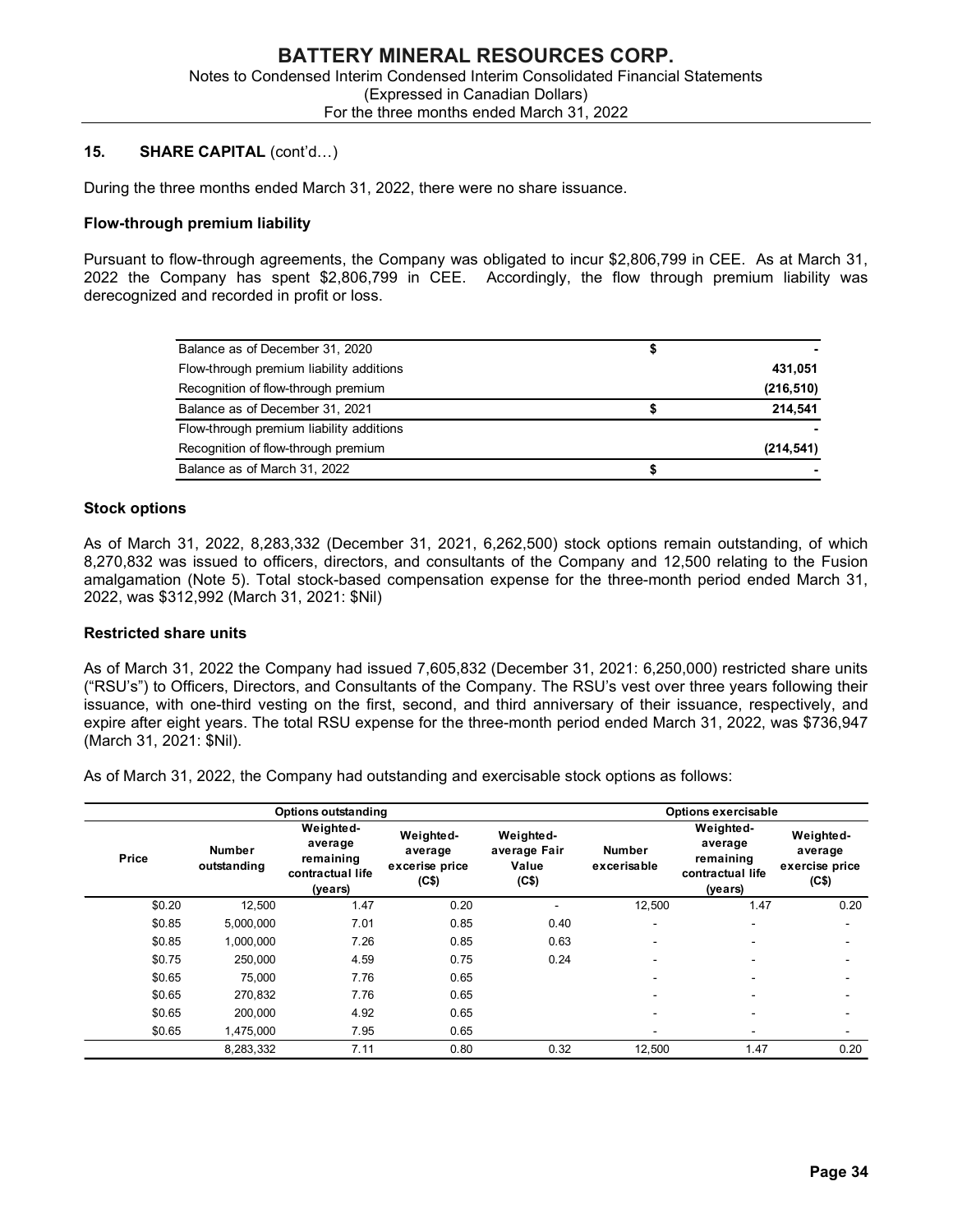#### 15. SHARE CAPITAL (cont'd…)

| <b>BATTERY MINERAL RESOURCES CORP.</b><br>Notes to Condensed Interim Condensed Interim Consolidated Financial Statements<br>(Expressed in Canadian Dollars)<br>For the three months ended March 31, 2022 |                |                          |
|----------------------------------------------------------------------------------------------------------------------------------------------------------------------------------------------------------|----------------|--------------------------|
| <b>SHARE CAPITAL (cont'd)</b><br>15.                                                                                                                                                                     |                |                          |
| Movements in the number of share options outstanding and their related weighted average exercise prices are as<br>follows:                                                                               |                | Weighted<br>average      |
|                                                                                                                                                                                                          | <b>Options</b> |                          |
|                                                                                                                                                                                                          |                | excercise price<br>(C\$) |
| Outstanding at January 1, 2021                                                                                                                                                                           |                |                          |
| Options assumed on the Fusion amalgamation                                                                                                                                                               | 75,000         | 0.20                     |
| Excercised                                                                                                                                                                                               | (62, 500)      | 0.20                     |
| Granted                                                                                                                                                                                                  | 6,250,000      | 0.84                     |
| Expired                                                                                                                                                                                                  |                |                          |
| Forfeited                                                                                                                                                                                                |                | $\overline{\phantom{a}}$ |
| Outstanding at December 31, 2021                                                                                                                                                                         | 6,262,500      | 0.84                     |
| Granted                                                                                                                                                                                                  | 2,020,832      | 0.65                     |
| Expired                                                                                                                                                                                                  |                | $\overline{\phantom{a}}$ |
| Forfeited<br>Outstanding at March 31, 2022                                                                                                                                                               | 8,283,332      |                          |

During the three months ended March 31, 2022, the Company granted 2,033,332 stock options at a weighted average exercise price of \$0.65 to employees and consultants. The weighted average assumptions used in the stock option pricing model and the resulting weighted average fair values per option for the options granted during the three months ended March 31, 2022 were as follows:

2,033,332 stock options

| Risk-free rate:                         | 0.25%                                  |
|-----------------------------------------|----------------------------------------|
| Expected life: l                        | 8 years (1,083,332)/ 5 years (200,000) |
| Expected volatility:                    | 77.00%                                 |
| Expected dividends:                     | Nil                                    |
| Weighted average fair value per option: | \$0.26                                 |

During the year ended December 31, 2021, the Company granted 6,250,000 stock options at a weighted average exercise price of \$0.84 to employees and consultants. The weighted average assumptions used in the stock option pricing model and the resulting weighted average fair values per option for the options granted during the year ended December 31, 2021 were as follows:

#### 6,250,000 stock options

| Risk-free rate:                         | $1.22\%$                               |
|-----------------------------------------|----------------------------------------|
| Expected life:                          | 8 years (6,000,000)/ 5 years (250,000) |
| Expected volatility:                    | 77.50%                                 |
| Expected dividends:                     | Nil                                    |
| Weighted average fair value per option: | \$0.43                                 |

#### **Warrants**

As of March 31, 2022, no warrants were issued or outstanding.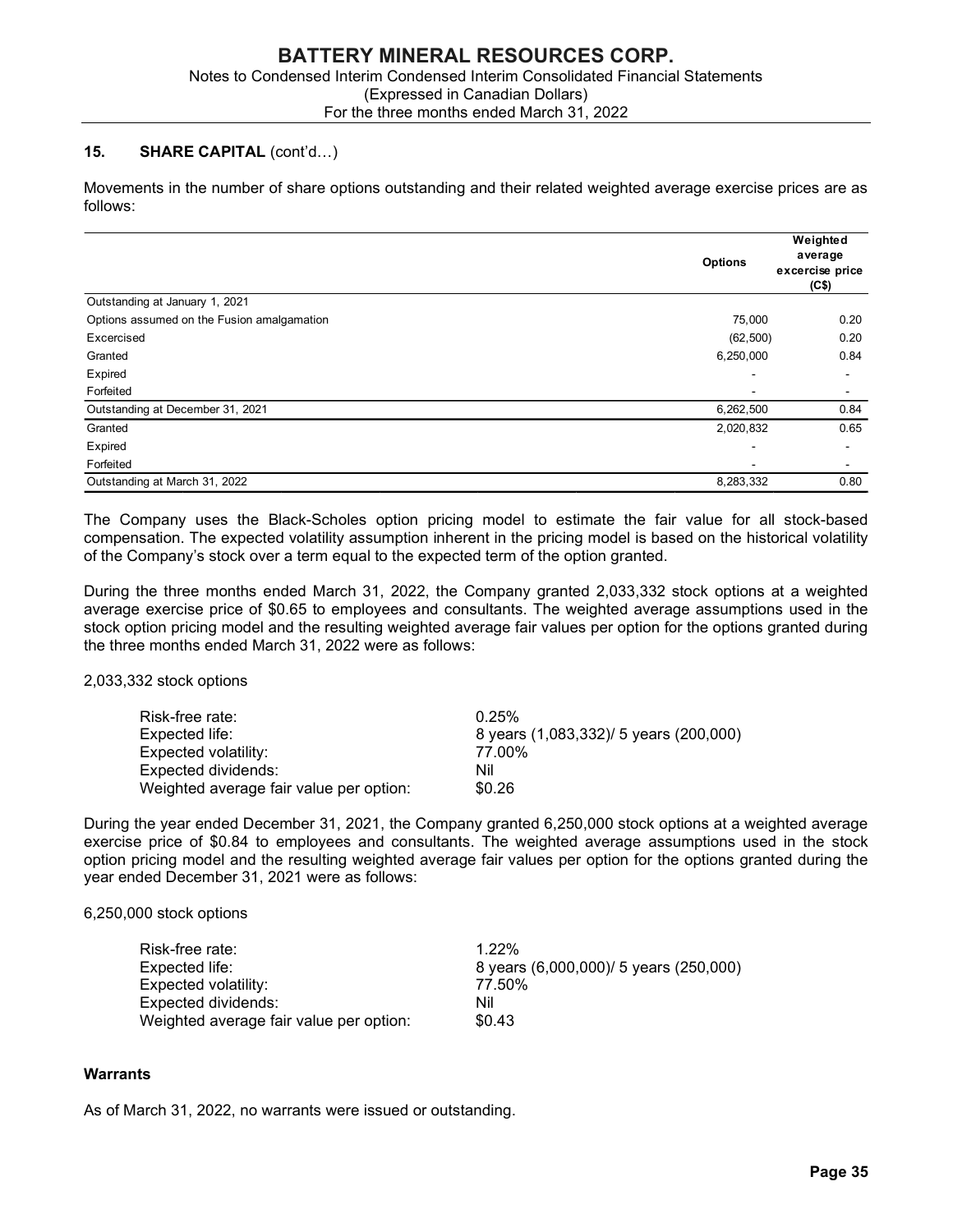### 16. REVENUE

ESI's revenue during the three months ended March 31, 2022, was generated mainly from machine rental, and was comprised of the following:

|                       | 31-Mar-22        | 31-Mar-21 |
|-----------------------|------------------|-----------|
| <b>Machine Rental</b> |                  |           |
| Padding machines      |                  |           |
| Large Padders         | \$<br>920,704 \$ | 864,726   |
| <b>Small Padders</b>  | 954,099          | 883,968   |
| Screening buckets     | 113,826          | 227,156   |
| Other                 | 21,000           |           |
| <b>Rental revenue</b> | 2,009,629 \$     | 1,975,850 |
| Mobilization          | 151,155          | 137,294   |
| Spare part sales      | 128,657          | 223,140   |
| Machine sales         | 87,651           |           |
| Other services        | 112,190          | 30,384    |
| <b>Other revenue</b>  | 479,653 \$       | 390,818   |
| Total                 | 2,489,282 \$     | 2.366.668 |

#### 17. RELATED PARTY TRANSACTIONS

#### Compensation of key management personnel

| <b>Machine</b> sales                                                                                            | 10, 10              |                     |
|-----------------------------------------------------------------------------------------------------------------|---------------------|---------------------|
| Other services                                                                                                  | 112,190             | 30,384              |
| Other revenue                                                                                                   | \$<br>479,653 \$    | 390,818             |
| Total                                                                                                           | \$<br>2,489,282 \$  | 2.366.668           |
|                                                                                                                 |                     |                     |
|                                                                                                                 |                     |                     |
| For the three months March 31, 2022, \$1,790,624 (March 31, 2021 - \$1,884,207) of revenue was derived from six |                     |                     |
| (March 31, 2021 – nine) customers that represented 73% (March 31, 2021 - 80%) of the Company revenue. As        |                     |                     |
| at March 31, 2022, \$1,924,296 (March 31, 2021 - \$1,194,828) from these customers was included in accounts     |                     |                     |
| receivable. As at March 31, 2022 accounts receivable includes other receivables of \$70,732 (December 31, 2021  |                     |                     |
| - \$69,154).                                                                                                    |                     |                     |
|                                                                                                                 |                     |                     |
| 17.<br><b>RELATED PARTY TRANSACTIONS</b>                                                                        |                     |                     |
|                                                                                                                 |                     |                     |
| Compensation of key management personnel                                                                        |                     |                     |
|                                                                                                                 |                     |                     |
| Key management includes members of the Board of Directors, the Executive Chairman, Chief Executive Officer      |                     |                     |
| the Chief Financial Officer's and the Chief Operating Officer. The aggregate compensation paid, or payable, to  |                     |                     |
| key management personnel, which include the amounts disclosed above, during the period ended March 31,          |                     |                     |
| 2022:                                                                                                           |                     |                     |
|                                                                                                                 |                     |                     |
|                                                                                                                 | For the three month | For the three month |
|                                                                                                                 | ended March 31,     | ended March 31,     |
|                                                                                                                 | 2022                | 2021                |
| Director fees                                                                                                   | \$<br>191,344 \$    | 95,216              |
| Management fees                                                                                                 | 399,100             | 337,037             |
| Professional fees                                                                                               | 36.000              | 30,000              |
| Total                                                                                                           | 626,444 \$          | 462,253             |
|                                                                                                                 |                     |                     |
|                                                                                                                 | \$                  |                     |
| On May 28, 2021, the Company issued 1,069,138 shares to Weston, valued at \$662,866 (US\$555,952) in            |                     |                     |
| exchange for the debtor in possession loan used to secure the rights to acquire Punitaqui (Note 4).             |                     |                     |
|                                                                                                                 |                     |                     |
| On July 5, 2021, the Company issued 1,538,462 common shares to Western for additional proceeds of               |                     |                     |

On July 5, 2021, the Company issued 1,538,462 common shares to Western for additional proceeds of \$1,001,120 (US\$800,000), relating to the second and final tranche of the Punitaqui acquisition (Note 15).

As of March 31, 2022, included in trade and other payables was \$70,636 (March 31, 2021: \$21,505) due to directors and officers of the Company.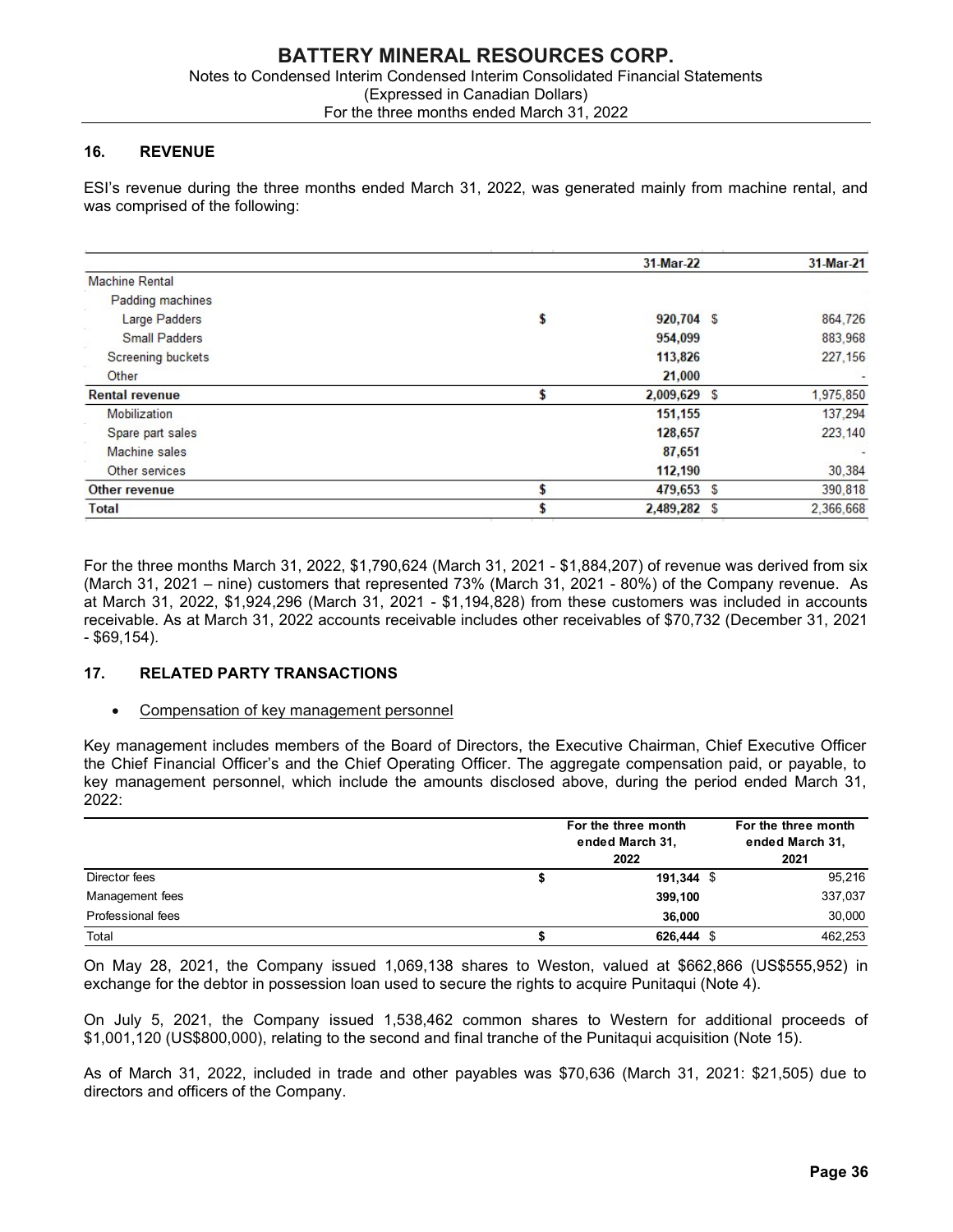#### 18. FINANCIAL INSTRUMENTS AND RISK MANAGEMENT

Financial instruments measured at fair value are classified into one of three levels in the fair value hierarchy according to the relative reliability of the inputs used to estimate the fair values. The three levels of the fair value hierarchy are:

- Level 1 Unadjusted quoted prices in active markets for identical assets or liabilities;
- Level 2 Inputs other than quoted prices that are observable for the asset or liability either directly or indirectly; and
- Level 3 Inputs that are not based on observable market data.

The Company's financial instruments consist of cash, restricted cash, receivables, and trade and other payables. The fair value of these financial instruments approximates their carrying values due to the short-term nature of these instruments. The Company is exposed to a variety of financial risks by virtue of its activities including currency, credit, interest rate, liquidity, and commodity price.

#### Currency risk

The Company conducts exploration and evaluation activities in the United States, Canada, South Korea and Chile. As such, it is subject to risk due to fluctuations in the exchange rates for the Canadian and foreign currencies. As at March 31, 2022, the Company had foreign currency liabilities in United States Dollars ("USD"), Chilean Pesos ("CLP"), Australian Dollars ("AUD"), and Korean Won ("KRW") of approximately \$7,974,977. Each 10% change in the foreign currencies relative to the Canadian dollar will result in a foreign exchange gain/loss of approximately \$797,498.

The Company is exposed to currency risk on bank accounts that are denominated in a currency other than Canadian dollars, being USD, CLP, AUD and KRW. The Group is also exposed to currency risk on payables that are denominated in a currency other than Canadian dollars, being USD, CLP, AUD and KRW.

#### Credit risk

Credit risk is the risk of financial loss to the Company if a counterparty to a financial instrument fails to meet its contractual obligations. The Company's cash is held in significant financial institutions and the Company considers this risk to be remote. The Company's receivables primarily include balances receivable from the government of Canada and Chile. The average expected credit loss on the Company's accruals and receivables related to the Company's trade receivables was 10 percent as at March 31, 2022 (December 31, 2021 - 9 percent).

#### Expected Credit Losses

The Company recognizes loss allowances for Expected Credit Losses (ECLs) on its financial assets measured at amortized cost. Lifetime ECLs are the anticipated ECLs that result from all possible default events over the expected life of a financial asset. ECLs are a probability-weighted estimate of credit losses.

The following tables summarize the loss allowance calculation:

| As at March 31, 2022       | <b>Current</b> | More than 30<br>days past due | More than 60<br>days past due | More than 90<br>days past due | Total     |
|----------------------------|----------------|-------------------------------|-------------------------------|-------------------------------|-----------|
| Expected loss rate         | 1.00%          | 2.00%                         | 15.00%                        | 47.00%                        |           |
| Gross carrying amount (\$) | 1.011.302      | 433,793                       | 86.214                        | 656,202                       | 2.187.511 |
| Loss allowance (\$)        | 10.113         | 8.676                         | 12.932                        | 308,415                       | 340,136   |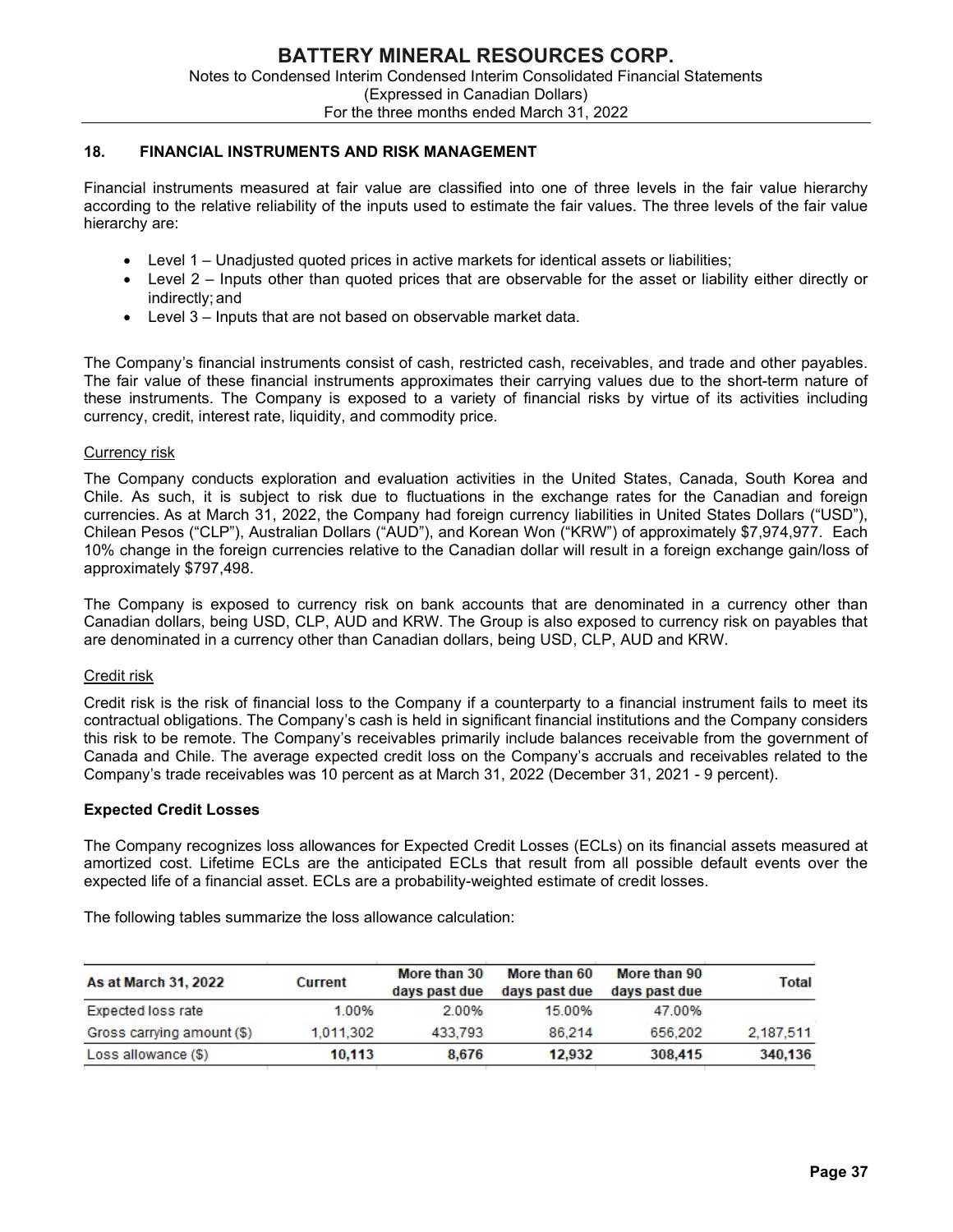# 18. FINANCIAL INSTRUMENTS AND RISK MANAGEMENT (cont'd…)

| As at March 31, 2021       | <b>Current</b> | More than 30<br>days past due | More than 60<br>days past due | More than 90<br>days past due | Total     |
|----------------------------|----------------|-------------------------------|-------------------------------|-------------------------------|-----------|
| Expected loss rate         | 0.80%          | 1.60%                         | 11.70%                        | 31.00%                        |           |
| Gross carrying amount (\$) | 708.102        | 323,304                       | 55.112                        | 497.028                       | 1,583,546 |
| Loss allowance (\$)        | 5.665          | 5.173                         | 6.448                         | 154.079                       | 171.365   |

#### Expected Credit Losses (cont'd…)

#### Interest rate risk

Interest rate risk arises from changes in market interest rates that affect the fair value or future cash flows from the Company's financial assets and liabilities. As at March 31, 2022, 100% (March 31, 2021 – 100%) of the Company's outstanding debt was subject to fixed rates of interest. For the three months ended March 31, 2022, a 1% change in interest rates would have had no impact on net loss and other comprehensive loss if the relevant financial instrument were to remain constant.

#### Liquidity risk

Liquidity risk is the exposure of the Company to the risk of being unable to meet its financial obligations as they come due. The Company manages liquidity risk by monitoring and reviewing actual and forecasted cash flows to ensure there are available cash resources to meet these needs.

The Company expects that cash and cash equivalents, and cash flow from operations, will be sufficient to fund its presently anticipated requirements for investments in working capital and capital assets.

The breach of a covenant can have an impact on ESI's liquidity and solvency. If the covenant gives the lender the right to request the immediate payment of the loan, the debt involved becomes a current liability for ESI, potentially altering its financial health. As of March 31, 2022, the Company is in breach of its Leduc mortgage debt service coverage ratio of 1.25:1 (Note 1).

#### Commodity price risk

The ability of the Company to raise funds to explore and develop its exploration and evaluation assets and the future profitability of the Company are directly related to the price of copper, gold, silver, cobalt, lithium, and graphite. The Company monitors copper, silver, gold, cobalt, lithium, and graphite prices to determine the appropriate course of action to be taken.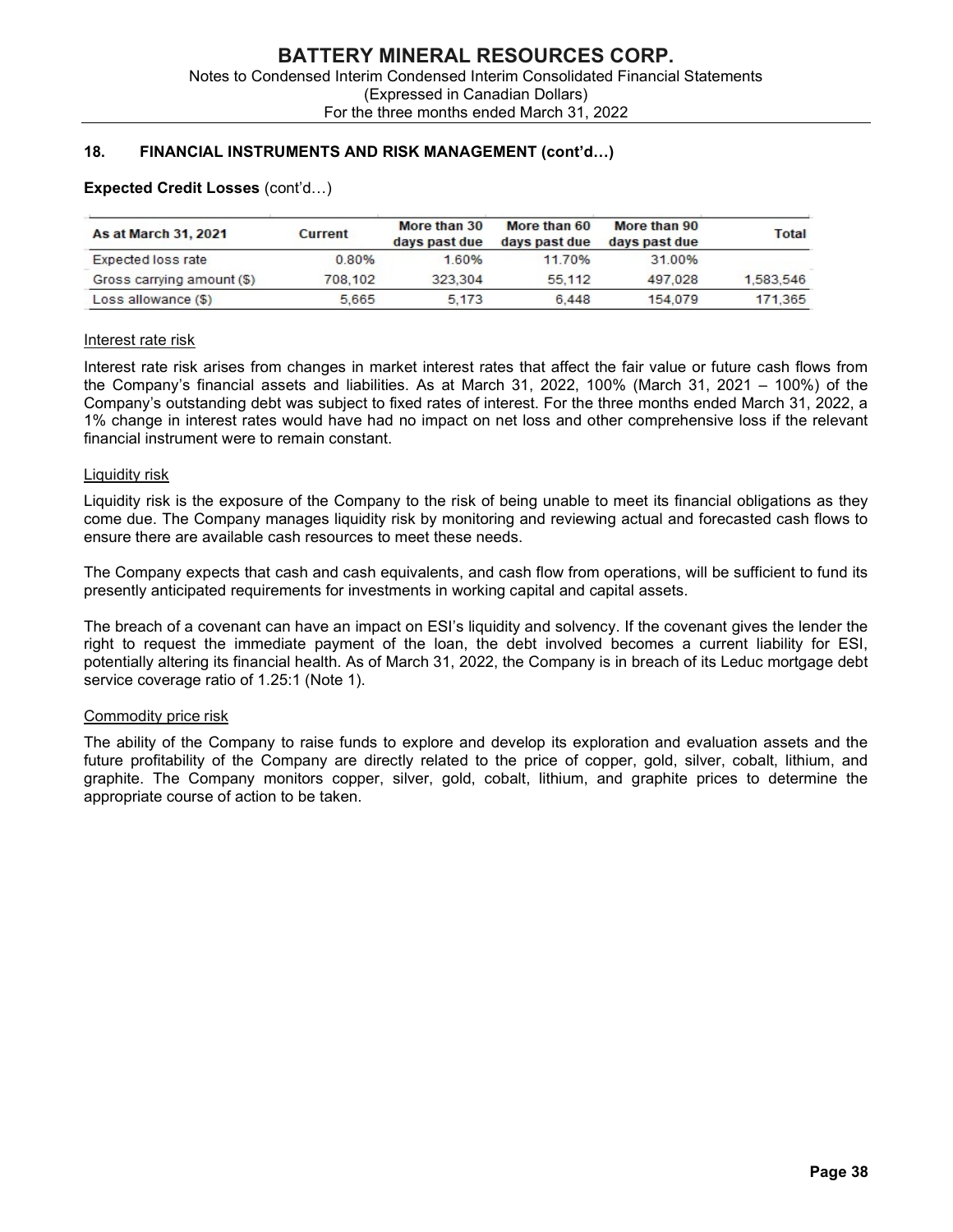#### 19. SEGMENTED INFORMATION

|                                                                                                              | <b>BATTERY MINERAL RESOURCES CORP.</b><br>Notes to Condensed Interim Condensed Interim Consolidated Financial Statements |                          |                     |                          |                  |                          |
|--------------------------------------------------------------------------------------------------------------|--------------------------------------------------------------------------------------------------------------------------|--------------------------|---------------------|--------------------------|------------------|--------------------------|
|                                                                                                              | (Expressed in Canadian Dollars)                                                                                          |                          |                     |                          |                  |                          |
|                                                                                                              | For the three months ended March 31, 2022                                                                                |                          |                     |                          |                  |                          |
|                                                                                                              |                                                                                                                          |                          |                     |                          |                  |                          |
| 19.<br><b>SEGMENTED INFORMATION</b>                                                                          |                                                                                                                          |                          |                     |                          |                  |                          |
|                                                                                                              |                                                                                                                          |                          |                     |                          |                  |                          |
|                                                                                                              |                                                                                                                          |                          |                     |                          |                  |                          |
|                                                                                                              |                                                                                                                          |                          |                     |                          |                  |                          |
| The Company operates in two segments, one segment being the acquisition and exploration of exploration and   |                                                                                                                          |                          |                     |                          |                  |                          |
| evaluations assets located in Canada, United States, Chile and South Korea, and the second segment being the |                                                                                                                          |                          |                     |                          |                  |                          |
| operations of ESI, located in Canada and United States.                                                      |                                                                                                                          |                          |                     |                          |                  |                          |
|                                                                                                              |                                                                                                                          |                          |                     |                          |                  |                          |
| The following table presents geographic information regarding operating segments.                            |                                                                                                                          |                          |                     |                          |                  |                          |
|                                                                                                              |                                                                                                                          |                          |                     |                          |                  |                          |
|                                                                                                              | Canada                                                                                                                   | <b>USA</b>               | South Korea         | Chile                    | Corporate        | Total                    |
|                                                                                                              | S.                                                                                                                       | s.                       | s.                  | \$                       | \$               | \$                       |
| <b>CAPITAL ASSETS</b>                                                                                        |                                                                                                                          |                          |                     |                          |                  |                          |
| Exploration and evaluation                                                                                   | 21,870,114                                                                                                               | 1,973,873                | 1,933,932           | 5,323,560                |                  | 31,101,479               |
| Property, plant and equipment                                                                                | 10,073,807                                                                                                               | 17,945,877               | 10,787              | 12,506,584               | 26,799           | 40,563,854               |
| As at December 31, 2021                                                                                      | 31,943,921                                                                                                               | 19,919,750               | 1,944,719           | 17,830,144               | 26,799           | 71,665,333               |
|                                                                                                              |                                                                                                                          |                          |                     |                          |                  |                          |
| Exploration and evaluation                                                                                   | 22,462,145                                                                                                               | 1,977,196                | 2,018,412           | 9,825,764                |                  | 36,283,517               |
| Property, plant and equipment<br>As at March 31, 2022                                                        | 10,773,558<br>33,235,703                                                                                                 | 17,945,877<br>19,923,073 | 13,081<br>2,031,493 | 13,088,355<br>22,914,119 | 33,941<br>33,941 | 41,854,812<br>78,138,329 |

# 20. CAPITAL MANAGEMENT

The Company manages its capital structure and makes adjustments to it, based on the funds available to the Company, in order to support the acquisition and exploration of exploration and evaluation assets. The Board of Directors does not establish quantitative return on capital criteria for management, but rather relies on the expertise of the Company's management to sustain future development of the business. The Company defines capital that it manages as share capital.

The properties in which the Company currently has an interest are in the exploration stage; as such the Company has historically relied on the equity markets to fund its activities.

The Company will continue to assess new properties and seek to acquire an interest in additional properties if it feels there is sufficient geologic or economic potential and if it has adequate financial resources to do so.

Management reviews its capital management approach on an ongoing basis and believes that this approach, given the relative size of the Company, is reasonable. The Company is not subject to externally imposed capital restrictions.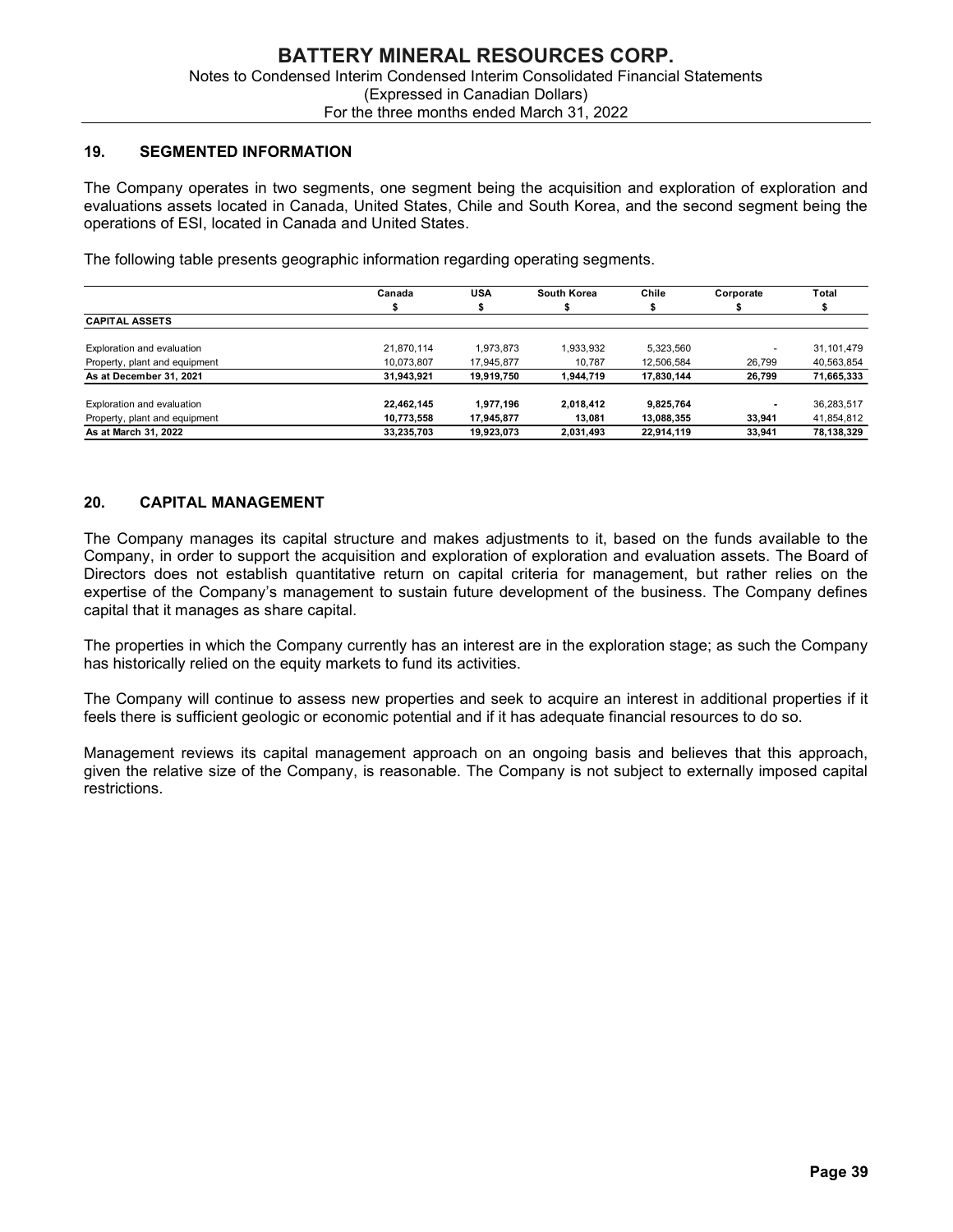# 21. CONTINGENT LIABILITIES

On May 28, 2021, pursuant to a loan purchase agreement with Bluequest, the Company has a contingent liability of US\$5,000,000 of additional payments on achievement of certain production milestones at the Punitaqui Mine, with each milestone payment to be satisfied, at the election of Bluequest, by the payment of cash, the issuance of Common Shares at prevailing market prices (subject to a minimum issue price of C\$0.41), or a combination of both (Note 4). The milestone payments include: (i) an amount equal to US\$2,000,000, payable 60 days following the date on which commercial restart is achieved, (ii) an amount equal to US\$1,000,000, payable 60 days following the date on which the first production milestone is achieved, (iii) an amount equal to US\$1,000,000, payable 60 days following the date on which the second production milestone is achieved, and (iv) an amount equal to US\$1,000,000, payable 60 days following the date on which the third production milestone is achieved. The production milestones include the achievement of aggregate production equal to or greater than 291,600 tonnes for the commercial restart milestone, aggregate production of 583,200 tonnes for the first production milestone, aggregate production of 874,800 tonnes for the second production milestone, and aggregate production of 1,166,400 tonnes for the third production milestone. The Company has estimated the probability of achieving the milestones as at March 31, 2022 to be nil. From twith Bluequest, the Company has a contingent liability<br>
sement of certain production milestones at the Punitaqui Mine,<br>
election of Bluequest, by the payment of cash, the issuance of<br>
lect to a minimum issue price o greement with Bluequest, the Company has a contingent liability<br>evernent of certain production milestones at the Punitaqui Mine,<br>e election of Bluequest, by the payment of cash, the issuance of<br>biject to a minimum issue p From twith Bluequest, the Company has a contingent liability<br>vement of certain production milestones at the Punitaqui Mine,<br>election of Bluequest, by the payment of cash, the issuance of<br>ject to a minimum issue price of C On May 28, 2021, pursuant to a loan purchase agreement with Bluequest, the Company has a contingent liability<br>of US\$5,000,000 of additional payments on achievement of certain production milestones at the Punitaqui Mine,<br>o

# 22. COMMITMENTS

Contractual cash flow requirements as at March 31, 2022 were as follows:

|                                                          |           |                          |         |                          | >4     |            |
|----------------------------------------------------------|-----------|--------------------------|---------|--------------------------|--------|------------|
|                                                          | year      | year                     | year    | vear                     | vears  | Total      |
|                                                          |           |                          |         |                          |        |            |
| Long term debt                                           | 3.866.511 | ,593,031                 | 102.571 | 2.368.528                |        | 7.930.641  |
| Trade payables                                           | 3.310.666 | 58.742                   | 20.080  | 22.088                   | 22.133 | 3,433,708  |
| Short term - contingent payments on acquisition (Note 5) | 2.066.510 | $\overline{\phantom{0}}$ | $\sim$  | $\overline{\phantom{a}}$ | $\sim$ | 2.066.510  |
| Total                                                    | 9.243.687 | 1,651,773                | 122.651 | 2,390,616                | 22,133 | 13,430,859 |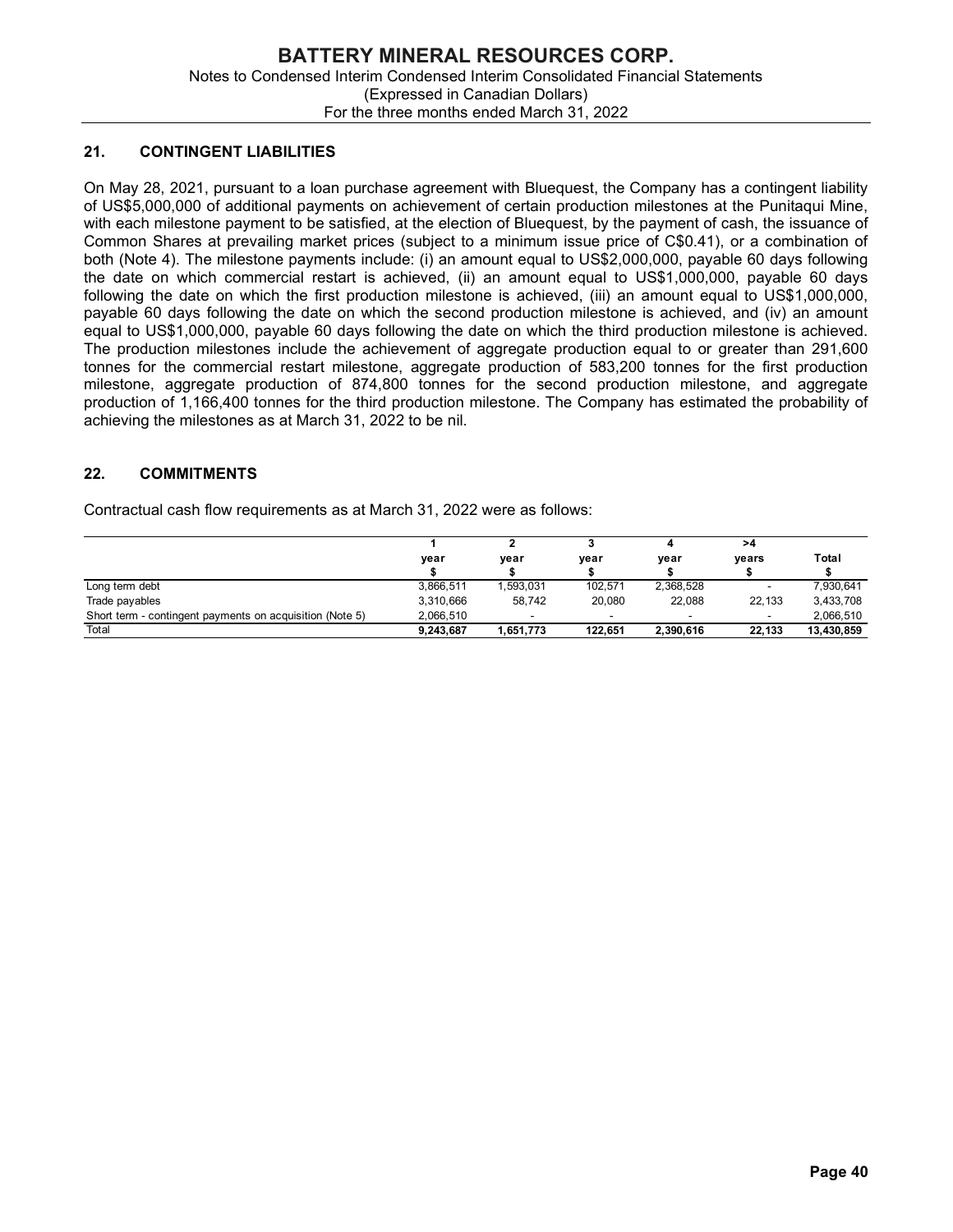# 23. DISPOSAL GROUP HELD FOR SALE

| <b>DISPOSAL GROUP HELD FOR SALE</b><br>3.                                                                                                                                                 |                 |                                           |                       |
|-------------------------------------------------------------------------------------------------------------------------------------------------------------------------------------------|-----------------|-------------------------------------------|-----------------------|
| ssets and liabilities of disposal group held for sale as at March 31, 2022 are as follows:                                                                                                |                 |                                           |                       |
| he Company's property located in Leduc, Alberta was being marketed as of March 31, 2022.                                                                                                  |                 |                                           |                       |
| hese assets were recorded at the lesser of their carrying amount and their fair value less cost to sell. No<br>npairments were recorded on the assets held for sale as of March 31, 2022. |                 |                                           |                       |
| As of March 31, 2022                                                                                                                                                                      | Cost            | <b>Accumulated</b><br><b>Depreciation</b> | <b>Net Book value</b> |
| Assets:                                                                                                                                                                                   |                 |                                           |                       |
| Land - Leduc, Alberta                                                                                                                                                                     | 1,315,000       |                                           | 1,315,000             |
| Building-Leduc, Alberta                                                                                                                                                                   | 1,716,854       | 742,652                                   | 974,202               |
| <b>Total assets held for sale</b>                                                                                                                                                         | \$<br>3,031,854 | 742,652                                   | 2,289,232             |
| <b>Liabilities held for sale</b>                                                                                                                                                          | \$              |                                           | 3,768,211             |
| ssets and liabilities of disposal group held for sale as December 31, 2021 are as follows:<br>As of December 31, 2021                                                                     | Cost            | Accumulated<br>Depreciation               | <b>Net Book value</b> |
| Assets:                                                                                                                                                                                   |                 |                                           |                       |
| Land - Leduc, Alberta                                                                                                                                                                     | 1,315,000       |                                           | 1,315,000             |
| Building-Leduc, Alberta                                                                                                                                                                   | \$<br>1,716,854 | 742,652                                   | 974,202               |
|                                                                                                                                                                                           |                 |                                           |                       |

| As of March 31, 2022                                                                                                  |          | Cost                   | <b>Accumulated</b><br><b>Depreciation</b> | <b>Net Book value</b> |
|-----------------------------------------------------------------------------------------------------------------------|----------|------------------------|-------------------------------------------|-----------------------|
| Assets:                                                                                                               |          |                        |                                           |                       |
| Land - Leduc, Alberta                                                                                                 |          | 1,315,000              |                                           | 1,315,000             |
| Building-Leduc, Alberta                                                                                               | \$       | 1,716,854              | 742,652                                   | 974,202               |
| <b>Total assets held for sale</b>                                                                                     | \$       | 3,031,854              | 742,652                                   | 2,289,232             |
| <b>Liabilities held for sale</b>                                                                                      | \$       |                        |                                           | 3,768,211             |
|                                                                                                                       |          |                        |                                           |                       |
| ssets and liabilities of disposal group held for sale as December 31, 2021 are as follows:<br>As of December 31, 2021 |          | Cost                   | <b>Accumulated</b><br>Depreciation        | <b>Net Book value</b> |
| Assets:                                                                                                               |          |                        |                                           |                       |
| Land - Leduc, Alberta                                                                                                 |          | 1,315,000              |                                           | 1,315,000             |
| Building-Leduc, Alberta<br>Total assets held for sale                                                                 | \$<br>\$ | 1,716,854<br>3,031,854 | 742,652<br>742,652                        | 974,202<br>2,289,232  |

The Leduc mortgage in the amount of \$4,000,000 from a Canadian credit union was obtained on December 31, 2020. Proceeds of the mortgage were used to refinance a property in Leduc, AB. The mortgage has a fixed annual interest rate of 3.3%, an amortization of 20 years, and a term of 5 years. Proceeds of the mortgage were used to refinance an existing mortgage on the property in the amount of \$1,826,000 with variable interest rate of prime plus 2% (4.45%) and an amortization of 10 years on a previous mortgage held with a Canadian chartered bank. The transaction costs were recorded as a contra liability and netted against the loan amount. They will be amortized over the 5-year term of the mortgage.